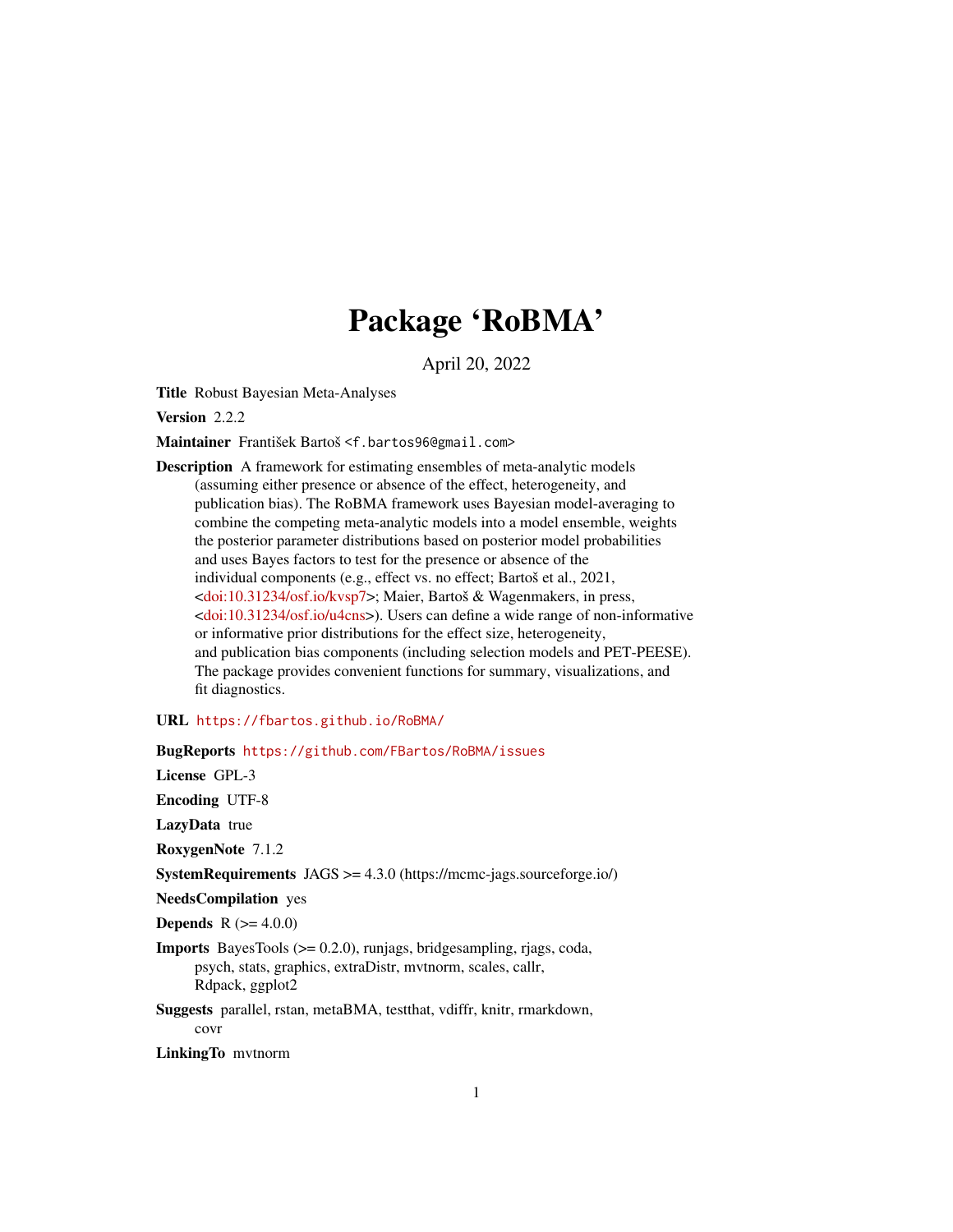## RdMacros Rdpack

## VignetteBuilder knitr

Author František Bartoš [aut, cre] (<<https://orcid.org/0000-0002-0018-5573>>), Maximilian Maier [aut] (<<https://orcid.org/0000-0002-9873-6096>>), Eric-Jan Wagenmakers [ths] (<<https://orcid.org/0000-0003-1596-1034>>), Joris Goosen [ctb], Matthew Denwood [cph] (Original copyright holder of some modified code where indicated.), Martyn Plummer [cph] (Original copyright holder of some modified code where indicated.)

## Repository CRAN

Date/Publication 2022-04-20 14:02:30 UTC

## R topics documented:

| 3              |
|----------------|
| $\overline{4}$ |
| $\overline{4}$ |
| 5              |
| 5              |
| 8              |
| 10             |
| 11             |
| 13             |
| 14             |
| 15             |
| -15            |
| 17             |
| 18             |
| 19             |
| 20             |
| 20             |
| 22             |
| 23             |
| 24             |
| 26             |
| 27             |
| 28             |
| 34             |
| 35             |
|                |
| 37             |
| 38             |
| 40             |
| 43             |
| 44             |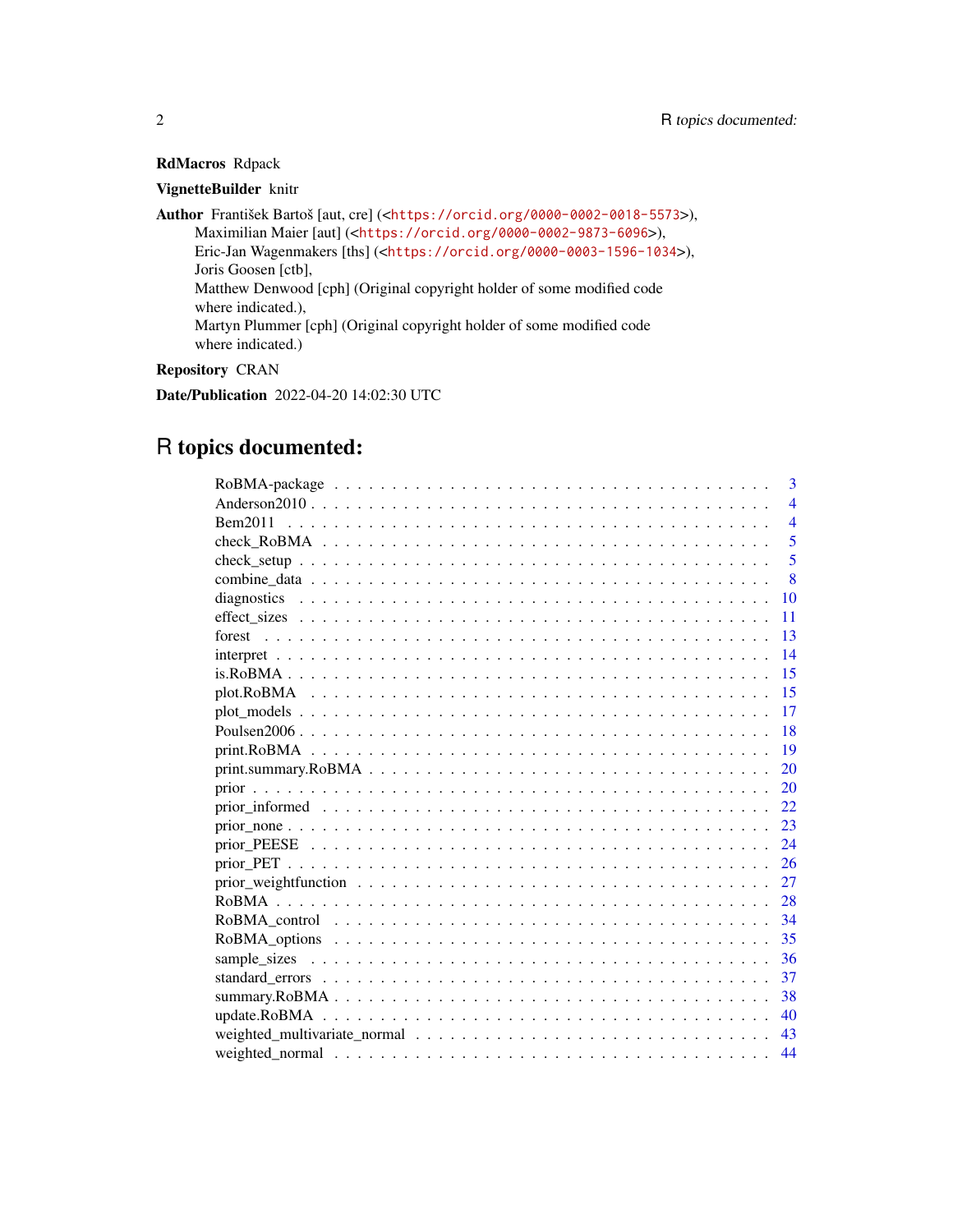#### <span id="page-2-0"></span>**Index a** set of the set of the set of the set of the set of the set of the set of the set of the set of the set of the set of the set of the set of the set of the set of the set of the set of the set of the set of the s

RoBMA-package *RoBMA: Robust Bayesian meta-analysis*

#### **Description**

RoBMA: Bayesian model-averaged meta-analysis with adjustments for publication bias and ability to specify informed prior distributions and draw inference with inclusion Bayes factors.

#### User guide

See Bartoš et al. (2021), Maier et al. (in press), and Bartoš et al. (in press) for details regarding the RoBMA methodology.

More details regarding customization of the model ensembles are provided in the **[Reproducing](../doc/ReproducingBMA.html)** [BMA](../doc/ReproducingBMA.html), [BMA in Medicine](../doc/MedicineBMA.html), and [Fitting Custom Meta-Analytic Ensembles](../doc/CustomEnsembles.html) vignettes. Please, use the "Issues" section in the GitHub repository to ask any further questions.

#### Author(s)

František Bartoš <f.bartos96@gmail.com>

#### References

Bartoš F, Maier M, Quintana DS, Wagenmakers E (in press). "Adjusting for publication bias in JASP & R – selection models, PET-PEESE, and robust Bayesian meta-analysis." *Advances in Methods and Practices in Psychological Science*. doi: [10.31234/osf.io/75bqn.](https://doi.org/10.31234/osf.io/75bqn)

Bartoš F, Maier M, Wagenmakers E, Doucouliagos H, Stanley TD (2021). "Robust Bayesian metaanalysis: Model-averaging across complementary publication bias adjustment methods." doi: [10.312](https://doi.org/10.31234/osf.io/kvsp7)34/ [osf.io/kvsp7,](https://doi.org/10.31234/osf.io/kvsp7) preprint at <https://doi.org/10.31234/osf.io/kvsp7>.

Maier M, Bartoš F, Wagenmakers E (in press). "Robust Bayesian Meta-Analysis: Addressing Publication Bias with Model-Averaging." *Psychological Methods*. doi: [10.31234/osf.io/u4cns.](https://doi.org/10.31234/osf.io/u4cns)

#### See Also

Useful links:

- <https://fbartos.github.io/RoBMA/>
- Report bugs at <https://github.com/FBartos/RoBMA/issues>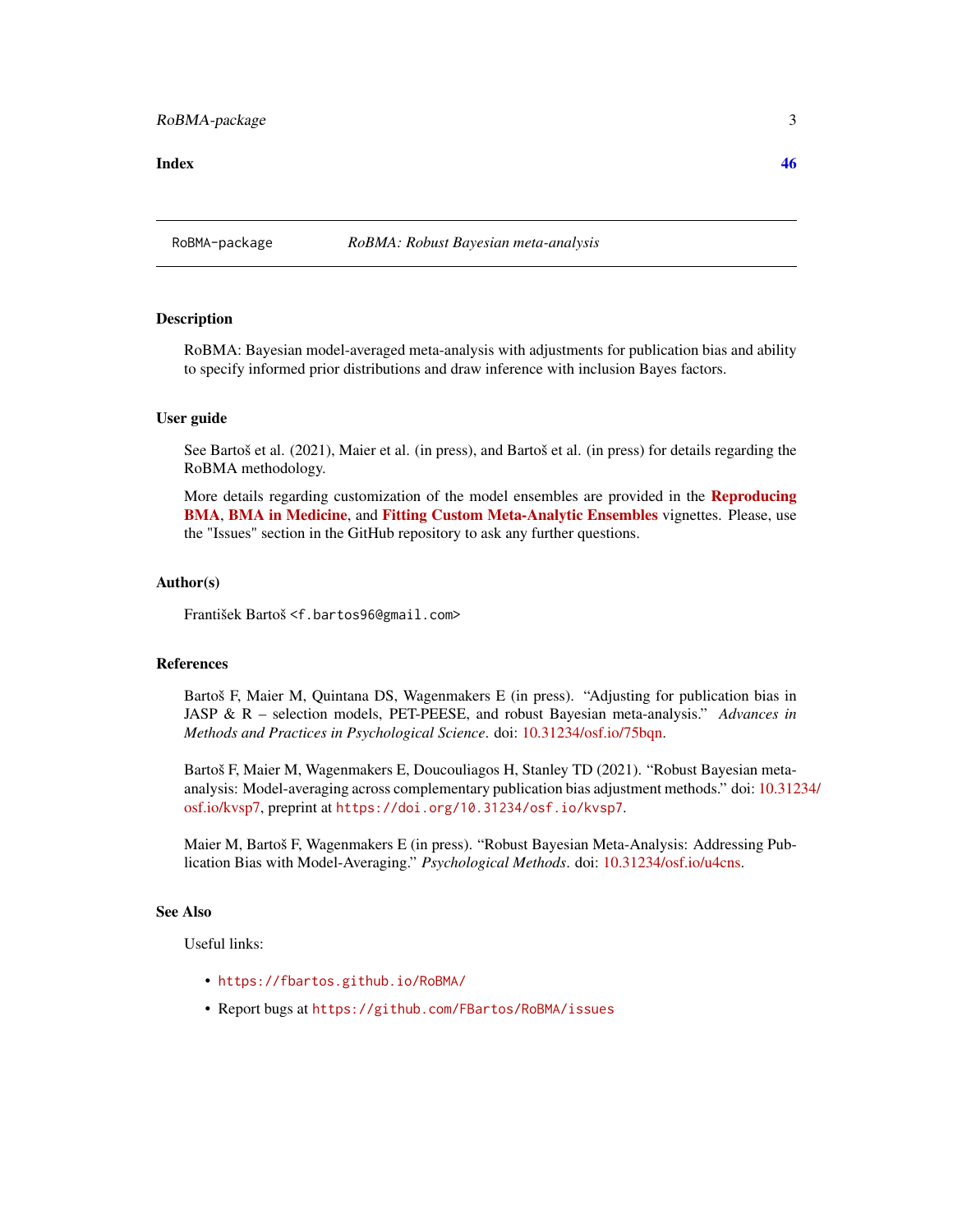<span id="page-3-0"></span>

#### Description

The data set contains correlation coefficients, sample sizes, and labels for 27 experimental studies focusing on the effect of violent video games on aggressive behavior. The full original data can found at https://github.com/Joe-Hilgard/Anderson-meta.

#### Usage

Anderson2010

#### Format

A data.frame with 3 columns and 23 observations.

#### Value

a data.frame.

#### References

Anderson CA, Shibuya A, Ihori N, Swing EL, Bushman BJ, Sakamoto A, Rothstein HR, Saleem M (2010). "Violent video game effects on aggression, empathy, and prosocial behavior in Eastern and Western countries: A meta-analytic review." *Psychological Bulletin*, 136(2), 151. doi: [10.1037/](https://doi.org/10.1037/a0018251) [a0018251.](https://doi.org/10.1037/a0018251)

Bem2011 *9 experimental studies from Bem (2011) as described in Bem et al. (2011)*

## Description

The data set contains Cohen's d effect sizes, standard errors, and labels for 9 experimental studies of precognition from the infamous Bem (2011) as analyzed in his later meta-analysis (Bem et al. 2011).

#### Usage

Bem2011

#### Format

A data.frame with 3 columns and 9 observations.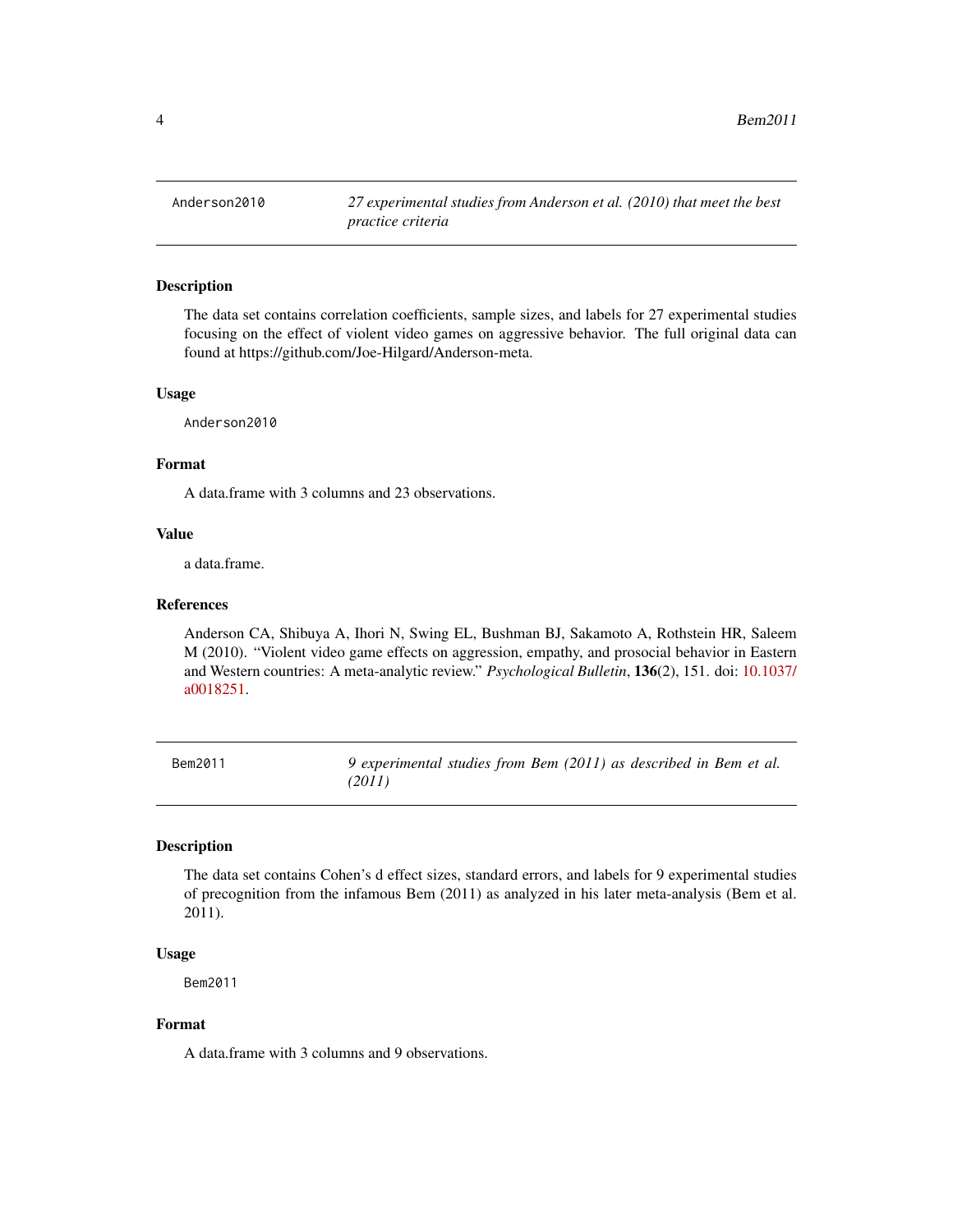<span id="page-4-0"></span>check\_RoBMA 5

#### Value

a data.frame.

#### References

Bem DJ (2011). "Feeling the future: experimental evidence for anomalous retroactive influences on cognition and affect." *Journal of Personality and Social Psychology*, 100(3), 407. doi: [10.1037/](https://doi.org/10.1037/a0021524) [a0021524.](https://doi.org/10.1037/a0021524)

Bem DJ, Utts J, Johnson WO (2011). "Must psychologists change the way they analyze their data?" *Journal of Personality and Social Psychology*, 101(4), 716. doi: [10.1037/a0024777.](https://doi.org/10.1037/a0024777)

<span id="page-4-2"></span>check\_RoBMA *Check fitted RoBMA object for errors and warnings*

## Description

Checks fitted RoBMA object for warnings and errors and prints them to the console.

#### Usage

check\_RoBMA(fit)

## Arguments

fit a fitted RoBMA object.

#### Value

check\_RoBMA returns a vector of error and warning messages.

<span id="page-4-1"></span>check\_setup *Prints summary of* "RoBMA" *ensemble implied by the specified priors*

## Description

check\_setup prints summary of "RoBMA" ensemble implied by the specified prior distributions. It is useful for checking the ensemble configuration prior to fitting all of the models.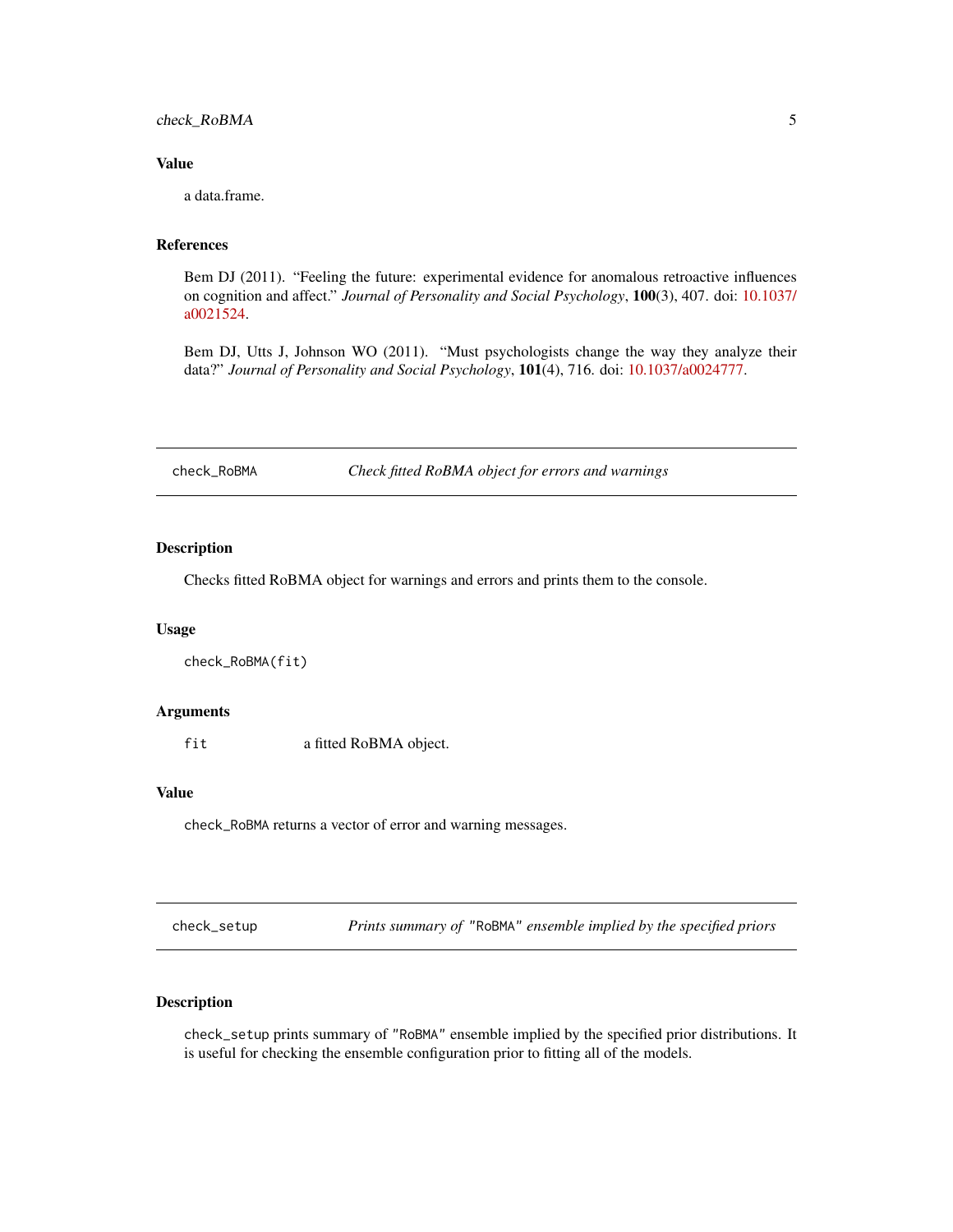#### Usage

```
check_setup(
  model_type = NULL,
 priors_effect = prior(distribution = "normal", parameters = list(mean = 0, sd = 1)),
 priors_heterogeneity = prior(distribution = "invgamma", parameters = list(shape = 1,
    scale = 0.15),
 priors_bias = list(prior_weightfunction(distribution = "two.sided", parameters =
    list(alpha = c(1, 1), steps = c(0.05)), prior_weights = 1/12),prior_weightfunction(distribution = "two.sided", parameters = list(alpha = c(1, 1,
  1), steps = c(0.05, 0.1), prior_weights = 1/12), prior_weightfunction(distribution =
  "one.sided", parameters = list(alpha = c(1, 1), steps = c(0.05)), prior_weights =
  1/12), prior_weightfunction(distribution = "one.sided", parameters = list(alpha =
   c(1, 1, 1), steps = c(0.025, 0.05)), prior_weights = 1/12),
  prior_weightfunction(distribution = "one.sided", parameters = list(alpha = c(1, 1,
  1), steps = c(0.05, 0.5), prior_weights = 1/12), prior_weightfunction(distribution =
  "one.sided", parameters = list(alpha = c(1, 1, 1, 1), steps = c(0.025, 0.05, 0.5)),
  prior_weights = 1/12), prior_PET(distribution = "Cauchy", parameters = list(0, 1),
  truncation = list(0, Inf), prior_weights = 1/4), prior_PEESE(distribution = "Cauchy",
    parameters = list(0, 5), truncation = list(0, Inf), prior_weights = 1/4)),
 priors_effect_null = prior(distribution = "point", parameters = list(location = 0)),
 priors_heterogeneity_null = prior(distribution = "point", parameters = list(location
    = 0),
  priors_bias_null = prior_none(),
  priors_rho = prior("beta", parameters = list(alpha = 1, beta = 1)),priors_rho_null = NULL,
 models = FALSE,
  silent = FALSE
\lambda
```

| $model_{\text{type}}$ | string specifying the RoBMA ensemble. Defaults to NULL. The other options are<br>"PSMA", "PP", and "2w" which override settings passed to the priors_effect,<br>priors_heterogeneity, priors_effect, priors_effect_null, priors_heterogeneity_null,<br>priors_bias_null, and priors_effect. See details for more information<br>about the different model types. |  |
|-----------------------|------------------------------------------------------------------------------------------------------------------------------------------------------------------------------------------------------------------------------------------------------------------------------------------------------------------------------------------------------------------|--|
| priors_effect         | list of prior distributions for the effect size (mu) parameter that will be treated<br>as belonging to the alternative hypothesis. Defaults to a standard normal dis-<br>tribution prior(distribution = "normal", parameters = $list$ (mean = 0, sd<br>$= 1$ ).                                                                                                  |  |
| priors_heterogeneity  |                                                                                                                                                                                                                                                                                                                                                                  |  |
|                       | list of prior distributions for the heterogeneity tau parameter that will be treated<br>as belonging to the alternative hypothesis. Defaults to prior (distribution<br>$=$ "invgamma", parameters = list(shape = 1, scale = .15)) that is based on<br>heterogeneities estimates from psychology (van Erp et al. 2017).                                           |  |
| priors_bias           | list of prior distributions for the publication bias adjustment component that<br>will be treated as belonging to the alternative hypothesis. Defaults to list (                                                                                                                                                                                                 |  |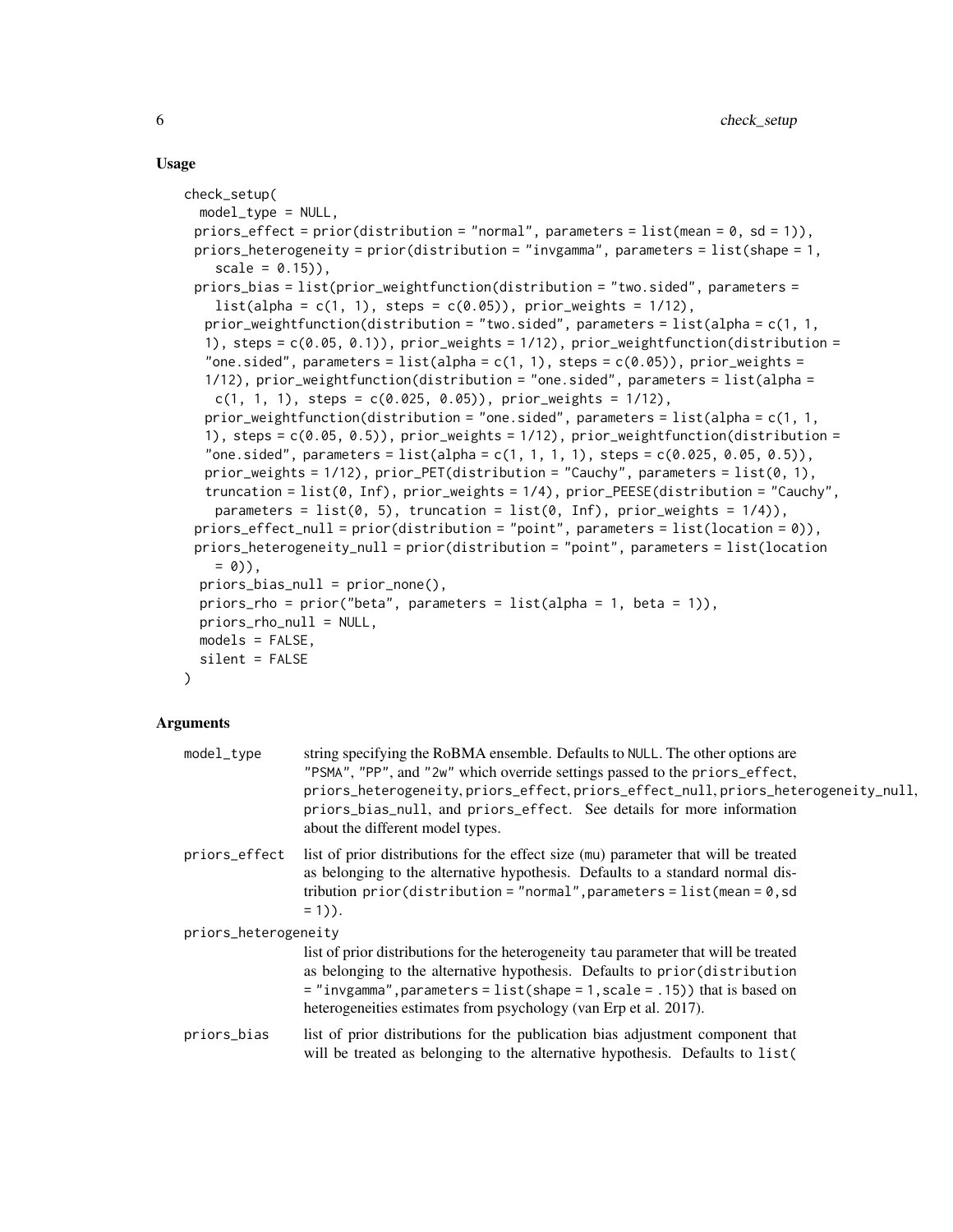<span id="page-6-0"></span>

|                           | prior_weightfunction(distribution = "two.sided", parameters = list(alpha<br>$= c(1,1)$ , steps = $c(0.05)$ , prior_weights = 1/12), prior_weightfunction(distribution<br>$=$ "two.sided", parameters = list(alpha = c(1,1,1), steps = c(0.05,0.10)), prior_weights<br>= 1/12), prior_weightfunction(distribution = "one.sided", parameters<br>$=$ list(alpha = c(1,1), steps = c(0.05)), prior_weights = 1/12), prior_weightfunction(distr<br>$=$ "one.sided", parameters = list(alpha = c(1,1,1), steps = c(0.025,0.05)), prior_weights<br>= 1/12), prior_weightfunction(distribution = "one.sided", parameters<br>$=$ list(alpha = c(1,1,1), steps = c(0.05,0.5)), prior_weights = 1/12), prior_weightfunction<br>= "one.sided", parameters = list(alpha = $c(1,1,1,1)$ , steps = $c(0.025, 0.05, 0.5)$ ), prior_wei<br>$= 1/12$ ), prior_PET(distribution = "Cauchy", parameters = $list(0,1)$ , truncation<br>= list(0, Inf), prior_weights = 1/4), prior_PEESE(distribution = "Cauchy", parameters<br>$= list(0, 5)$ , truncation = list(0, Inf), prior_weights = 1/4) ), correspond-<br>ing to the RoBMA-PSMA model introduce by Bartoš et al. (2021). |
|---------------------------|--------------------------------------------------------------------------------------------------------------------------------------------------------------------------------------------------------------------------------------------------------------------------------------------------------------------------------------------------------------------------------------------------------------------------------------------------------------------------------------------------------------------------------------------------------------------------------------------------------------------------------------------------------------------------------------------------------------------------------------------------------------------------------------------------------------------------------------------------------------------------------------------------------------------------------------------------------------------------------------------------------------------------------------------------------------------------------------------------------------------------------------------------------------|
| priors_effect_null        |                                                                                                                                                                                                                                                                                                                                                                                                                                                                                                                                                                                                                                                                                                                                                                                                                                                                                                                                                                                                                                                                                                                                                              |
|                           | list of prior distributions for the effect size (mu) parameter that will be treated<br>as belonging to the null hypothesis. Defaults to a point null hypotheses at zero,<br>$prior(distribution = "point", parameters = list(location = 0)).$                                                                                                                                                                                                                                                                                                                                                                                                                                                                                                                                                                                                                                                                                                                                                                                                                                                                                                                |
| priors_heterogeneity_null |                                                                                                                                                                                                                                                                                                                                                                                                                                                                                                                                                                                                                                                                                                                                                                                                                                                                                                                                                                                                                                                                                                                                                              |
|                           | list of prior distributions for the heterogeneity tau parameter that will be treated<br>as belonging to the null hypothesis. Defaults to a point null hypotheses at zero (a<br>fixed effect meta-analytic models), prior (distribution = "point", parameters<br>$= list(location = 0)).$                                                                                                                                                                                                                                                                                                                                                                                                                                                                                                                                                                                                                                                                                                                                                                                                                                                                     |
| priors_bias_null          |                                                                                                                                                                                                                                                                                                                                                                                                                                                                                                                                                                                                                                                                                                                                                                                                                                                                                                                                                                                                                                                                                                                                                              |
|                           | list of prior weight functions for the omega parameter that will be treated as be-<br>longing to the null hypothesis. Defaults no publication bias adjustment, prior_none().                                                                                                                                                                                                                                                                                                                                                                                                                                                                                                                                                                                                                                                                                                                                                                                                                                                                                                                                                                                 |
| priors_rho                | list of prior distributions for the variance allocation (rho) parameter that will be<br>treated as belonging to the alternative hypothesis. This setting allows users to fit<br>a three-level meta-analysis when study_ids are supplied. Note that this is an<br>experimental feature and see News for more details. Defaults to a beta distribu-<br>$\frac{1}{1}$ tion prior(distribution = "beta", parameters = list(alpha = 1, beta = 1)).                                                                                                                                                                                                                                                                                                                                                                                                                                                                                                                                                                                                                                                                                                                |
| priors_rho_null           |                                                                                                                                                                                                                                                                                                                                                                                                                                                                                                                                                                                                                                                                                                                                                                                                                                                                                                                                                                                                                                                                                                                                                              |
|                           | list of prior distributions for the variance allocation (rho) parameter that will be<br>treated as belonging to the null hypothesis. Defaults to NULL.                                                                                                                                                                                                                                                                                                                                                                                                                                                                                                                                                                                                                                                                                                                                                                                                                                                                                                                                                                                                       |
| models                    | should the models' details be printed.                                                                                                                                                                                                                                                                                                                                                                                                                                                                                                                                                                                                                                                                                                                                                                                                                                                                                                                                                                                                                                                                                                                       |
| silent                    | do not print the results.                                                                                                                                                                                                                                                                                                                                                                                                                                                                                                                                                                                                                                                                                                                                                                                                                                                                                                                                                                                                                                                                                                                                    |
|                           |                                                                                                                                                                                                                                                                                                                                                                                                                                                                                                                                                                                                                                                                                                                                                                                                                                                                                                                                                                                                                                                                                                                                                              |

## Value

check\_setup invisibly returns list of summary tables.

## See Also

[RoBMA\(\)](#page-27-1)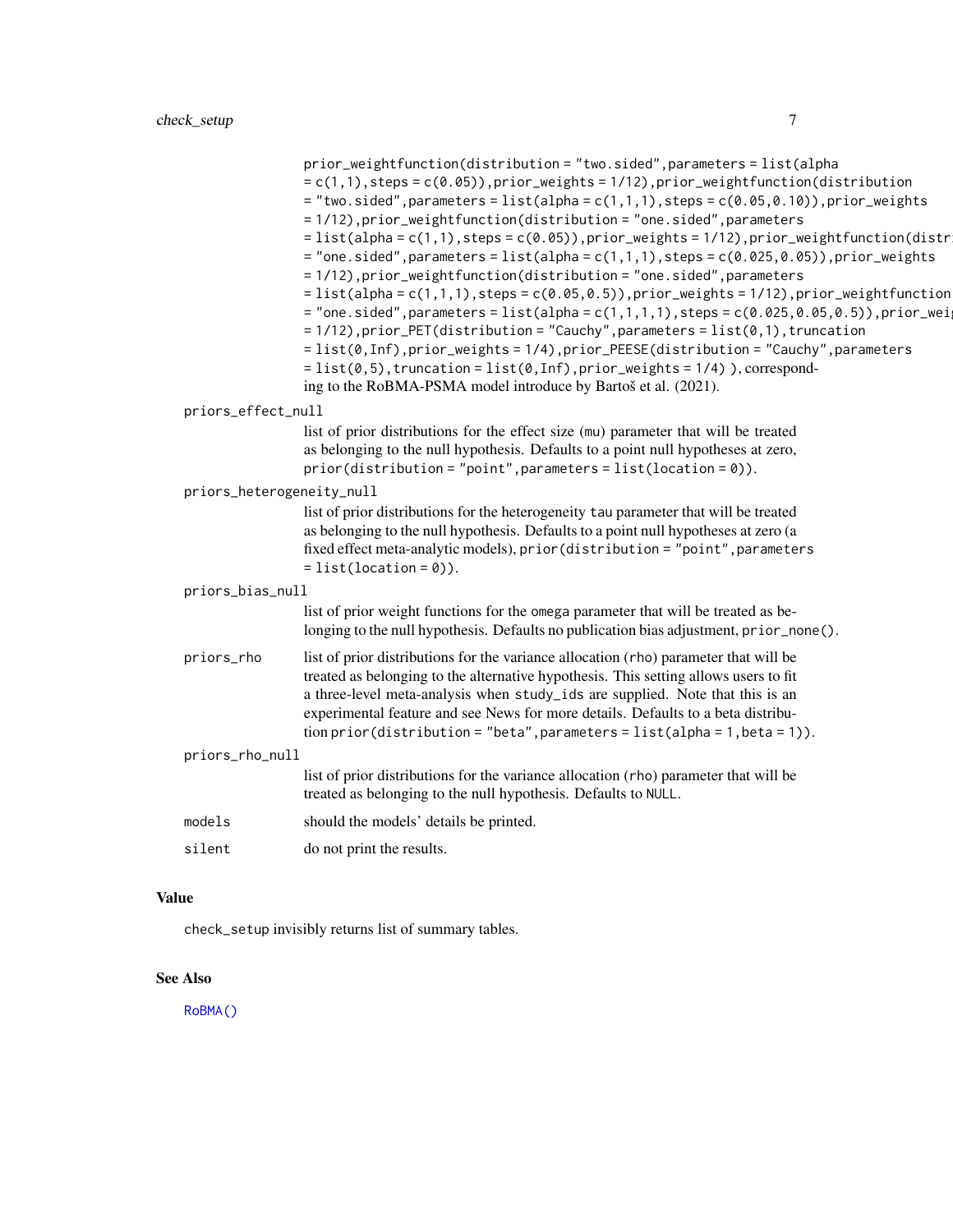#### Description

combine\_data combines different effect sizes into a common measure specified in transformation. Either a data.frame data with columns named corresponding to the arguments or vectors with individual values can be passed.

#### Usage

```
combine_data(
 d = NULL,r = NULL,z = NULL,logOR = NULL,t = NULL,y = NULL,se = NULL,v = NULL,n = NULL,lCI = NULL,uCI = NULL,study_names = NULL,
  study_ids = NULL,
  data = NULL,
  transformation = "fishers_z",
  return_all = FALSE
)
```

| d      | a vector of effect sizes measured as Cohen's d                                                                            |
|--------|---------------------------------------------------------------------------------------------------------------------------|
| r      | a vector of effect sizes measured as correlations                                                                         |
| Z      | a vector of effect sizes measured as Fisher's z                                                                           |
| log0R  | a vector of effect sizes measured as log odds ratios                                                                      |
| t      | a vector of t/z-statistics                                                                                                |
| V      | a vector of unspecified effect sizes (note that effect size transformations are un-<br>available with this type of input) |
| se.    | a vector of standard errors of the effect sizes                                                                           |
| $\vee$ | a vector of variances of the effect sizes                                                                                 |
| n      | a vector of overall sample sizes                                                                                          |
| 1CI    | a vector of lower bounds of confidence intervals                                                                          |
| uCI    | a vector of upper bounds of confidence intervals                                                                          |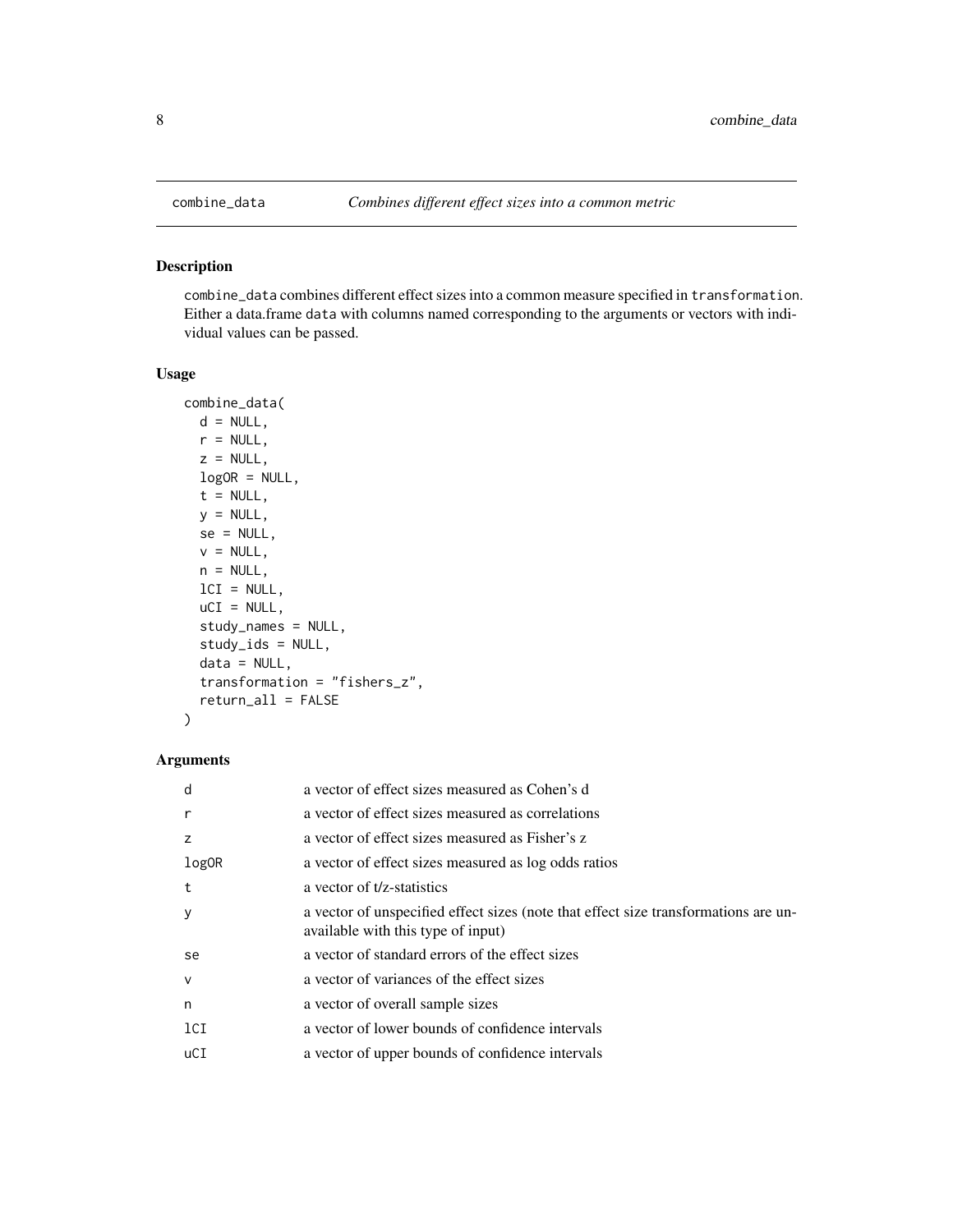<span id="page-8-0"></span>

| study_names | an optional argument with the names of the studies                                                                                                                                                                                                                                                                                                                                                                                                                                            |
|-------------|-----------------------------------------------------------------------------------------------------------------------------------------------------------------------------------------------------------------------------------------------------------------------------------------------------------------------------------------------------------------------------------------------------------------------------------------------------------------------------------------------|
| study_ids   | an optional argument specifying dependency between the studies (for using a<br>multilevel model). Defaults to NULL for studies being independent.                                                                                                                                                                                                                                                                                                                                             |
| data        | a data frame with column names corresponding to the variable names used to<br>supply data individually                                                                                                                                                                                                                                                                                                                                                                                        |
|             | transformation transformation to be applied to the supplied effect sizes before fitting the individ-<br>ual models. Defaults to "fishers_z". We highly recommend using "fishers_z"<br>transformation since it is the only variance stabilizing measure and does not bias<br>PET and PEESE style models. The other options are "cohens_d", correlation<br>coefficient "r" and "logOR". Supplying "none" will treat the effect sizes as<br>unstandardized and refrain from any transformations. |
| return_all  | whether data frame containing all filled values should be returned. Defaults to<br><b>FALSE</b>                                                                                                                                                                                                                                                                                                                                                                                               |

#### Details

The aim of the function is to combine different, already calculated, effect size measures. In order to obtain effect size measures from raw values, e.g, mean differences, standard deviations, and sample sizes, use [escalc](#page-0-0) function.

The function checks the input values and in transforming the input into a common effect size measure in the following fashion:

- 1. obtains missing standard errors by squaring variances
- 2. obtains missing standard errors from confidence intervals (after transformation to Fisher's z scale for d and r).
- 3. obtains missing sample sizes (or standard errors for logOR) from t-statistics and effect sizes
- 4. obtains missing standard errors from sample sizes and effect sizes
- 5. obtains missing sample sizes from standard errors and effect sizes
- 6. obtains missing t-statistics from sample sizes and effect sizes (or standard errors and effect sizes for logOR)
- 7. changes the effect sizes direction to be positive
- 8. transforms effect sizes into the common effect size
- 9. transforms standard errors into the common metric

If the transforms is NULL or an unstandardized effect size y is supplied, steps 4-9 are skipped.

#### Value

combine\_data returns a data.frame.

## See Also

[RoBMA\(\)](#page-27-1), [check\\_setup\(\)](#page-4-1), [effect\\_sizes\(\)](#page-10-1), [standard\\_errors\(\)](#page-36-1), and [sample\\_sizes\(\)](#page-35-1)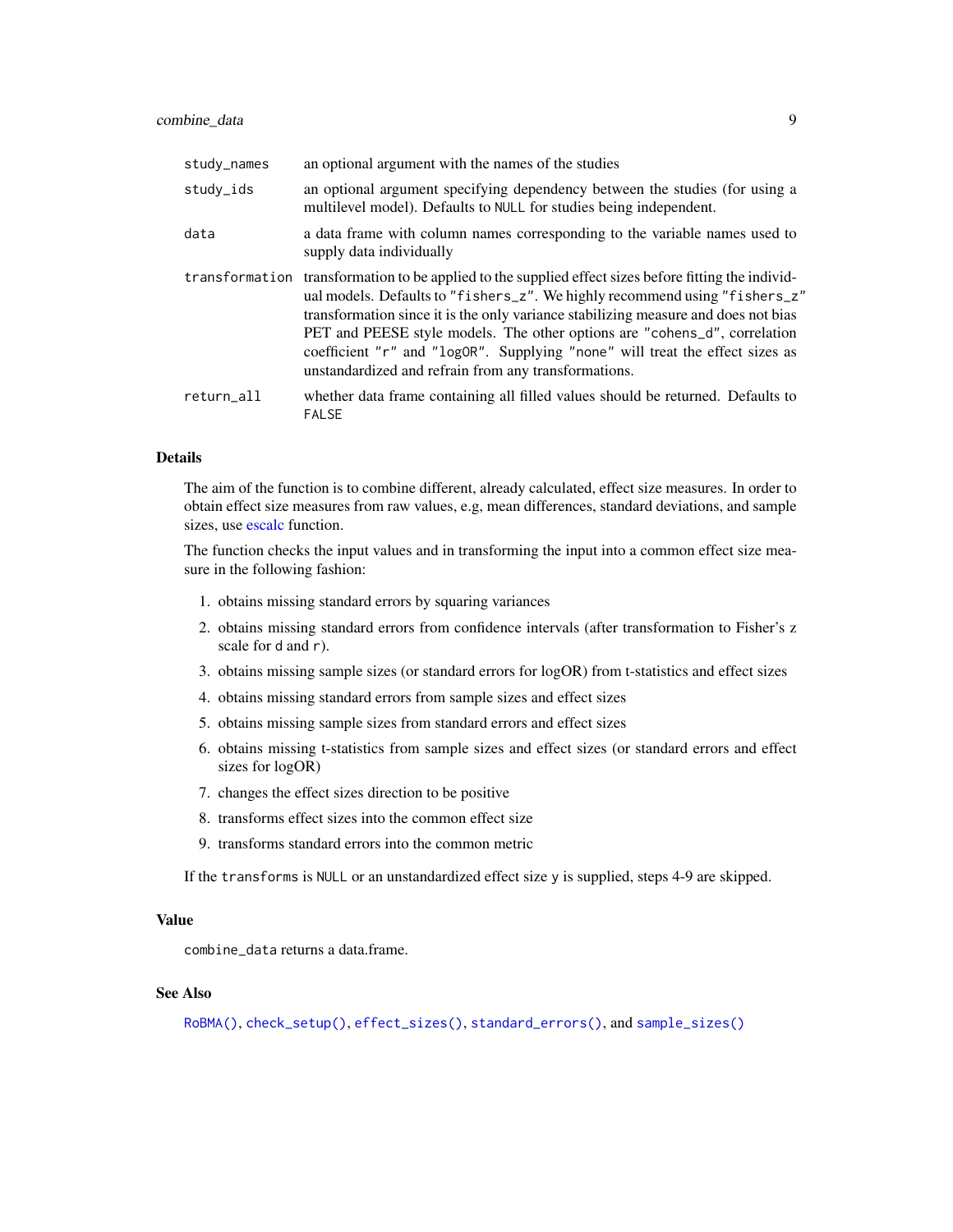<span id="page-9-1"></span><span id="page-9-0"></span>

## Description

diagnostics creates visual checks of individual models convergence. Numerical overview of individual models can be obtained by summary(object,type = "models",diagnostics = TRUE), or even more detailed information by summary(object, type = "individual").

#### Usage

```
diagnostics(
  fit,
 parameter,
  type,
  plot_type = "base",
  show_models = NULL,
  lags = 30,title = is.null(show_models) | length(show_models) > 1,
  ...
)
```
## Arguments

| fit         | a fitted RoBMA object                                                                                                                                                                                                                                              |
|-------------|--------------------------------------------------------------------------------------------------------------------------------------------------------------------------------------------------------------------------------------------------------------------|
| parameter   | a parameter to be plotted. Either "mu", "tau", "omega", "PET", or "PEESE".                                                                                                                                                                                         |
| type        | type of MCMC diagnostic to be plotted. Options are "chains" for the chains'<br>trace plots, "autocorrelation" for autocorrelation of the chains, and "densities"<br>for the overlaying densities of the individual chains. Can be abbreviated to first<br>letters. |
| plot_type   | whether to use a base plot "base" or ggplot2 "ggplot" for plotting. Defaults to<br>"base".                                                                                                                                                                         |
| show_models | MCMC diagnostics of which models should be plotted. Defaults to NULL which<br>plots MCMC diagnostics for a specified parameter for every model that is part<br>of the ensemble.                                                                                    |
| lags        | number of lags to be shown for type = "autocorrelation". Defaults to 30.                                                                                                                                                                                           |
| title       | whether the model number should be displayed in title. Defaults to TRUE when<br>more than one model is selected.                                                                                                                                                   |
| $\cdots$    | additional arguments to be passed to par if $plot_type = "base".$                                                                                                                                                                                                  |
|             |                                                                                                                                                                                                                                                                    |

## Details

The visualization functions are based on [stan\\_plot](#page-0-0) function and its color schemes.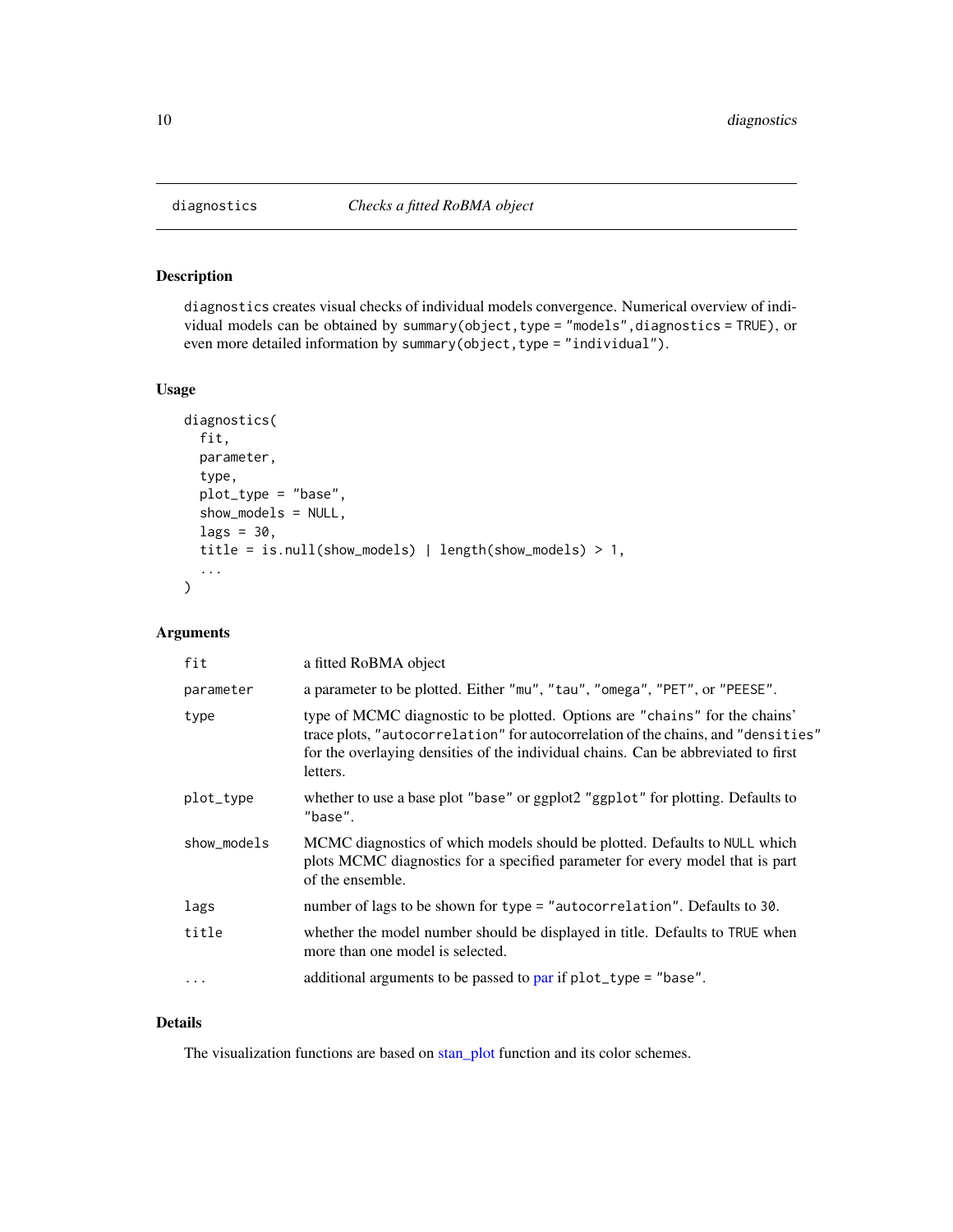## <span id="page-10-0"></span>effect\_sizes 11

## Value

diagnostics returns either NULL if plot\_type = "base" or an object/list of objects (depending on the number of parameters to be plotted) of class 'ggplot2' if plot\_type = "ggplot2".

#### See Also

[RoBMA\(\)](#page-27-1), [summary.RoBMA\(\)](#page-37-1)

#### Examples

```
## Not run:
# using the example data from Anderson et al. 2010 and fitting the default model
# (note that the model can take a while to fit)
fit <- RoBMA(r = Anderson2010$r, n = Anderson2010$n, study_names = Anderson2010$labels)
### ggplot2 version of all of the plots can be obtained by adding 'model_type = "ggplot"
# diagnostics function allows to visualize diagnostics of a fitted RoBMA object, for example,
# the trace plot for the mean parameter in each model model
diagnostics(fit, parameter = "mu", type = "chain")
# in order to show the trace plot only for the 11th model, add show_models parameter
diagnostics(fit, parameter = "mu", type = "chain", show_models = 11)
# furthermore, the autocorrelations
diagnostics(fit, parameter = "mu", type = "autocorrelation")
# and overlying densities for each plot can also be visualize
diagnostics(fit, parameter = "mu", type = "densities")
## End(Not run)
```
<span id="page-10-1"></span>effect\_sizes *Effect size transformations*

#### Description

Functions for transforming between different effect size measures.

#### Usage

d2r(d)

d2z(d)

d2logOR(d)

d2OR(d)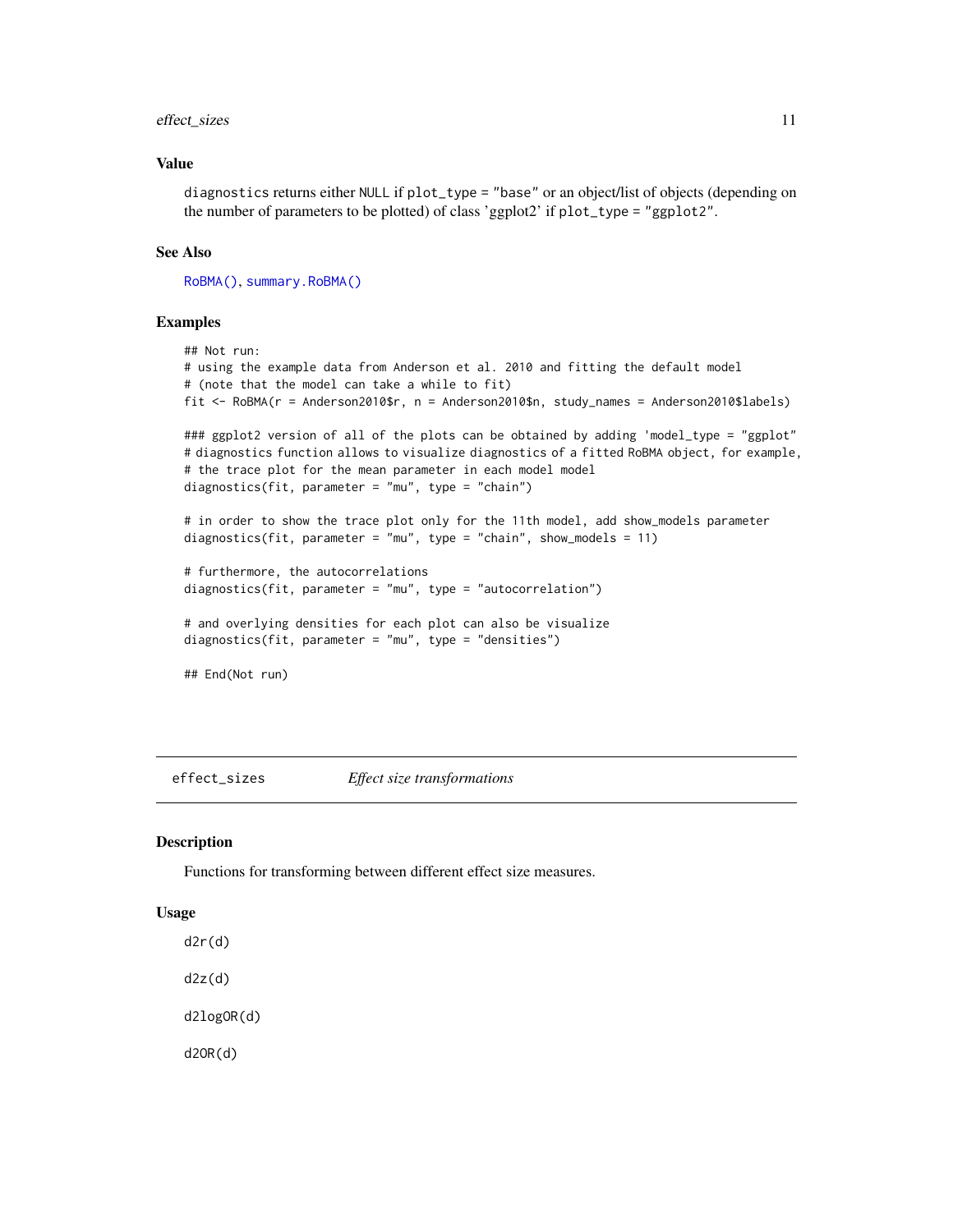$r2d(r)$ 

 $r2z(r)$ 

r2logOR(r)

r2OR(r)

z2r(z)

 $z2d(z)$ 

z2logOR(z)

z2OR(z)

logOR2r(logOR)

logOR2z(logOR)

logOR2d(logOR)

logOR2OR(logOR)

OR2r(OR)

OR2z(OR)

OR2logOR(OR)

OR2d(OR)

## Arguments

|                | Cohen's d.               |
|----------------|--------------------------|
| r              | correlation coefficient. |
| $\overline{z}$ | Fisher's z.              |
| log0R          | log(odds ratios).        |
| ٦R             | offs ratios.             |

## Details

All transformations are based on (Borenstein et al. 2011). In case that a direct transformation is not available, the transformations are chained to provide the effect size of interest.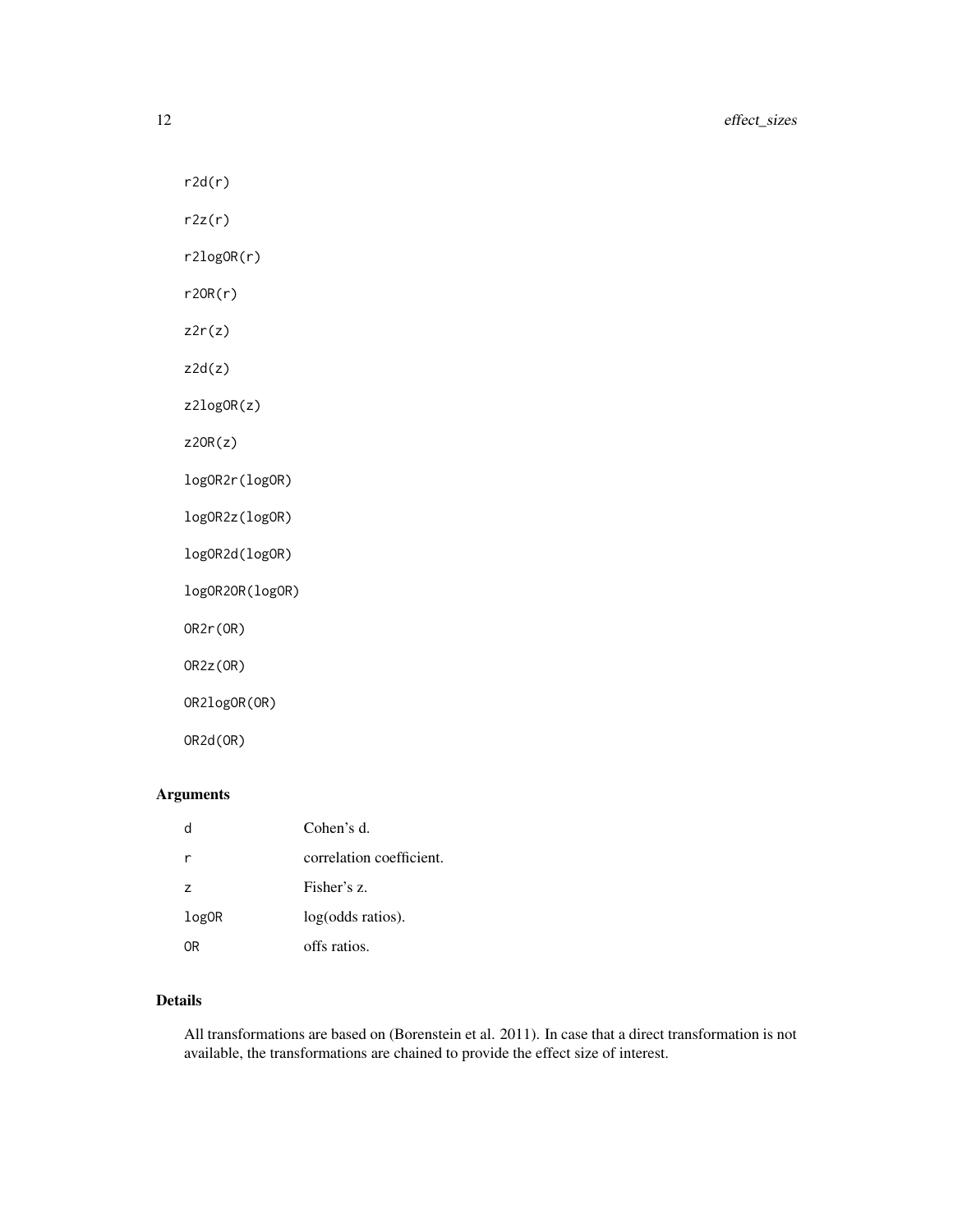#### <span id="page-12-0"></span>forest that the contract of the contract of the contract of the contract of the contract of the contract of the contract of the contract of the contract of the contract of the contract of the contract of the contract of th

## References

Borenstein M, Hedges LV, Higgins JP, Rothstein HR (2011). *Introduction to meta-analysis*. John Wiley \& Sons.

## See Also

[standard\\_errors\(\)](#page-36-1), [sample\\_sizes\(\)](#page-35-1)

forest *Forest plot for a RoBMA object*

## Description

forest creates a forest plot for a "RoBMA" object.

## Usage

```
forest(
 x,
  conditional = FALSE,
 plot_type = "base",
 output_scale = NULL,
 order = NULL,
  ...
)
```

| x            | a fitted RoBMA object                                                                                                                                                                                                                                                                                          |
|--------------|----------------------------------------------------------------------------------------------------------------------------------------------------------------------------------------------------------------------------------------------------------------------------------------------------------------|
| conditional  | whether conditional estimates should be plotted. Defaults to FALSE which plots<br>the model-averaged estimates. Note that both "weight function" and "PET-PEESE"<br>are always ignoring the other type of publication bias adjustment.                                                                         |
| plot_type    | whether to use a base plot "base" or ggplot2 "ggplot" for plotting. Defaults to<br>"base".                                                                                                                                                                                                                     |
| output_scale | transform the effect sizes and the meta-analytic effect size estimate to a different<br>scale. Defaults to NULL which returns the same scale as the model was estimated<br>on.                                                                                                                                 |
| order        | order of the studies. Defaults to NULL - ordering as supplied to the fitting func-<br>tion. Studies can be ordered either "increasing" or "decreasing" by effect<br>size, or by labels "alphabetical".                                                                                                         |
| $\cdot$      | list of additional graphical arguments to be passed to the plotting function. Sup-<br>ported arguments are lwd, lty, col, col. fill, xlab, ylab, main, xlim, ylim<br>to adjust the line thickness, line type, line color, fill color, x-label, y-label, title,<br>x-axis range, and y-axis range respectively. |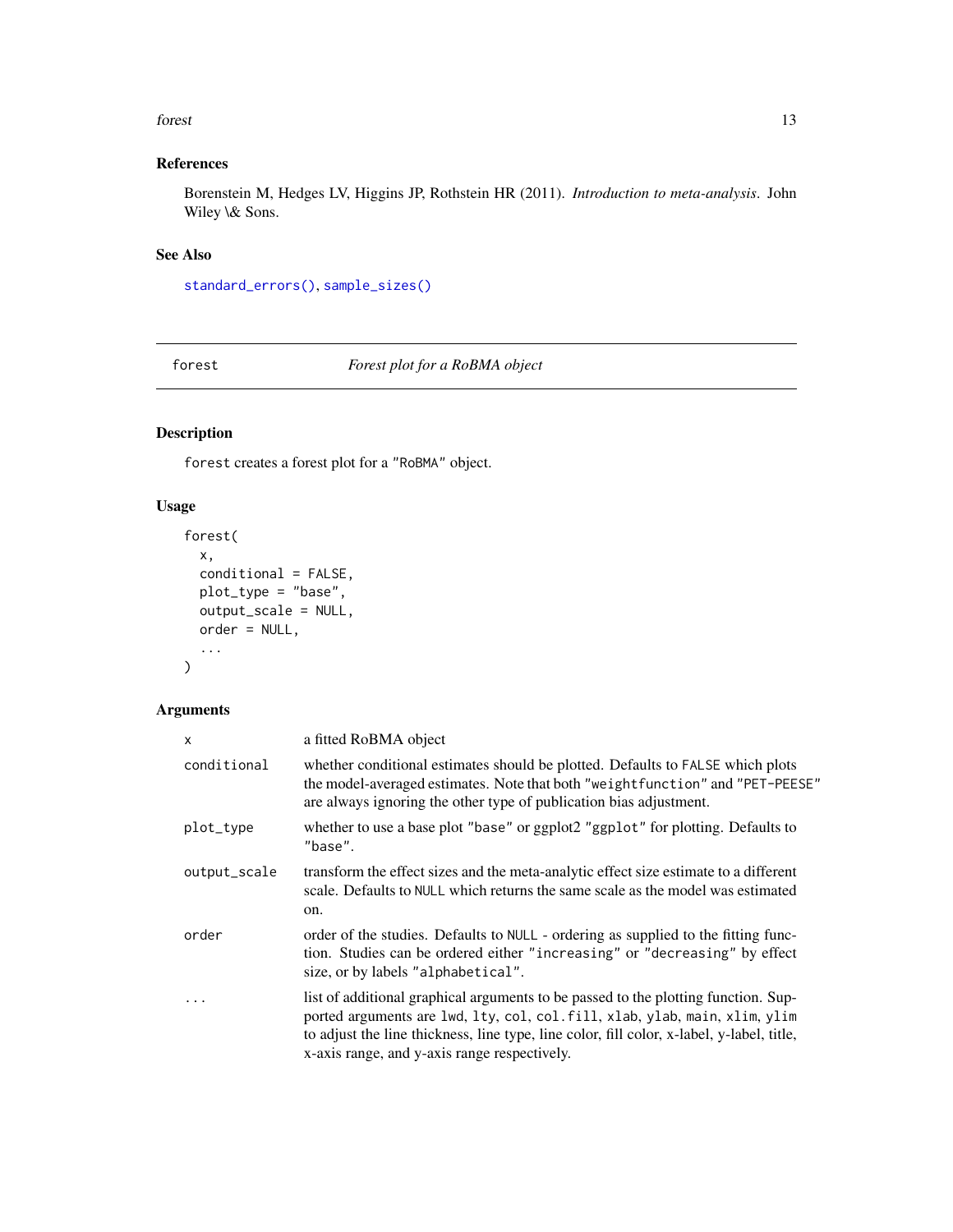## Value

```
forest returns either NULL if plot_type = "base" or an object object of class 'ggplot2' if plot_type
= "ggplot2".
```
## Examples

```
## Not run:
# using the example data from Anderson et al. 2010 and fitting the default model
# (note that the model can take a while to fit)
fit <- RoBMA(r = Anderson2010$r, n = Anderson2010$n, study_names = Anderson2010$labels)
### ggplot2 version of all of the plots can be obtained by adding 'model_type = "ggplot"
# the forest function creates a forest plot for a fitted RoBMA object, for example,
# the forest plot for the individual studies and the model-averaged effect size estimate
forest(fit)
# the conditional effect size estimate
forest(fit, conditional = TRUE)
# or transforming the effect size estimates to Fisher's z
forest(fit, output_scale = "fishers_z")
## End(Not run)
```
interpret *Interprets results of a RoBMA model.*

## Description

interpret creates a brief textual summary of a fitted RoBMA object.

## Usage

```
interpret(object, output_scale = NULL)
```
## Arguments

| object       | a fitted RoBMA object                                                        |  |
|--------------|------------------------------------------------------------------------------|--|
| output_scale | transform the meta-analytic estimates to a different scale. Defaults to NULL |  |
|              | which returns the same scale as the model was estimated on.                  |  |

## Value

interpret returns a character.

<span id="page-13-0"></span>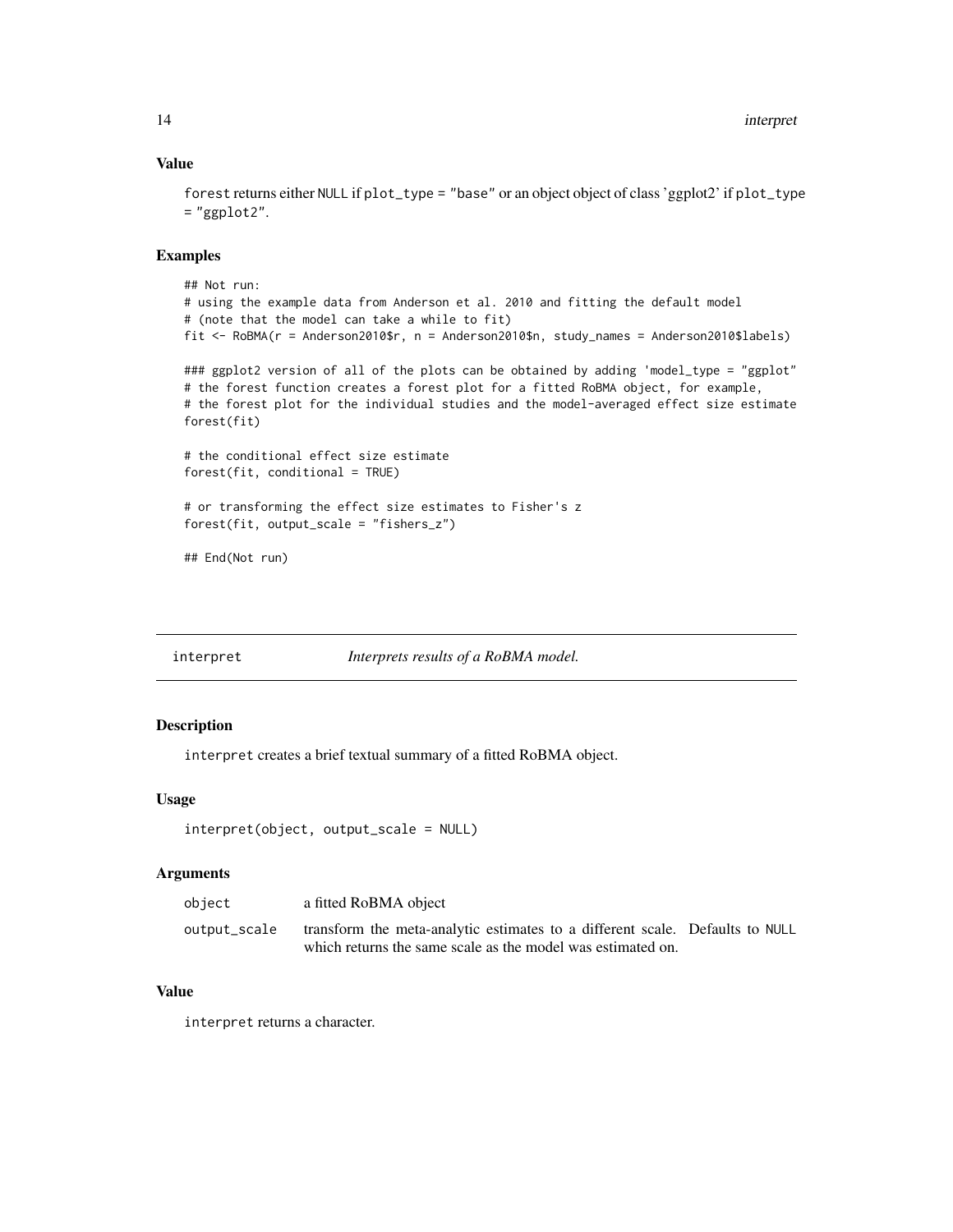<span id="page-14-0"></span>

## Description

Reports whether x is a RoBMA object

#### Usage

is.RoBMA(x)

## Arguments

x an object to test

## Value

is.RoBMA returns a boolean.

<span id="page-14-1"></span>plot.RoBMA *Plots a fitted RoBMA object*

## Description

plot.RoBMA allows to visualize different "RoBMA" object parameters in various ways. See type for the different model types.

#### Usage

```
## S3 method for class 'RoBMA'
plot(
 x,
 parameter = "mu",
 conditional = FALSE,
 plot_type = "base",
 prior = FALSE,
  output_scale = NULL,
  rescale_x = FALSE,
  show_data = TRUE,
 dots_prior = NULL,
  ...
\mathcal{E}
```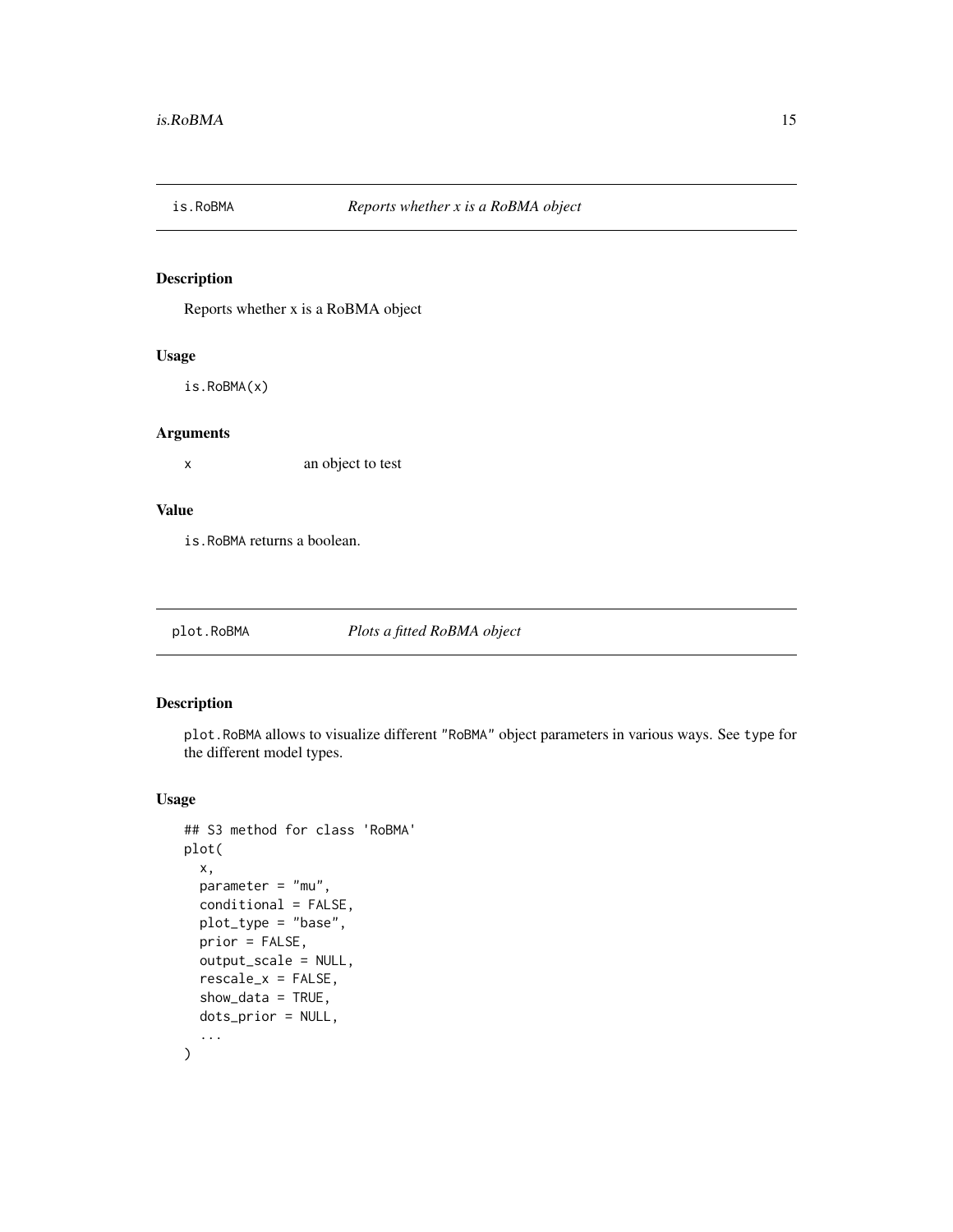## <span id="page-15-0"></span>Arguments

| x            | a fitted RoBMA object                                                                                                                                                                                                                                                                                          |
|--------------|----------------------------------------------------------------------------------------------------------------------------------------------------------------------------------------------------------------------------------------------------------------------------------------------------------------|
| parameter    | a parameter to be plotted. Defaults to "mu" (for the effect size). The additional<br>options are "tau" (for the heterogeneity), "weightfunction" (for the estimated<br>weightfunction), or "PET-PEESE" (for the PET-PEESE regression).                                                                         |
| conditional  | whether conditional estimates should be plotted. Defaults to FALSE which plots<br>the model-averaged estimates. Note that both "weightfunction" and "PET-PEESE"<br>are always ignoring the other type of publication bias adjustment.                                                                          |
| plot_type    | whether to use a base plot "base" or ggplot2 "ggplot" for plotting. Defaults to<br>"base".                                                                                                                                                                                                                     |
| prior        | whether prior distribution should be added to figure. Defaults to FALSE.                                                                                                                                                                                                                                       |
| output_scale | transform the effect sizes and the meta-analytic effect size estimate to a different<br>scale. Defaults to NULL which returns the same scale as the model was estimated<br>on.                                                                                                                                 |
| rescale_x    | whether the x-axis of the "weightfunction" should be re-scaled to make the<br>x-ticks equally spaced. Defaults to FALSE.                                                                                                                                                                                       |
| show_data    | whether the study estimates and standard errors should be show in the "PET-PEESE"<br>plot. Defaults to TRUE.                                                                                                                                                                                                   |
| dots_prior   | list of additional graphical arguments to be passed to the plotting function of the<br>prior distribution. Supported arguments are lwd, lty, col, and col. fill, to ad-<br>just the line thickness, line type, line color, and fill color of the prior distribution<br>respectively.                           |
| .            | list of additional graphical arguments to be passed to the plotting function. Sup-<br>ported arguments are lwd, lty, col, col. fill, xlab, ylab, main, xlim, ylim<br>to adjust the line thickness, line type, line color, fill color, x-label, y-label, title,<br>x-axis range, and y-axis range respectively. |

## Value

plot.RoBMA returns either NULL if plot\_type = "base" or an object object of class 'ggplot2' if plot\_type = "ggplot2".

## See Also

[RoBMA\(\)](#page-27-1)

## Examples

```
## Not run:
# using the example data from Anderson et al. 2010 and fitting the default model
# (note that the model can take a while to fit)
fit <- RoBMA(r = Anderson2010$r, n = Anderson2010$n, study_names = Anderson2010$labels)
### ggplot2 version of all of the plots can be obtained by adding 'model_type = "ggplot"
# the 'plot' function allows to visualize the results of a fitted RoBMA object, for example;
# the model-averaged effect size estimate
plot(fit, parameter = "mu")
```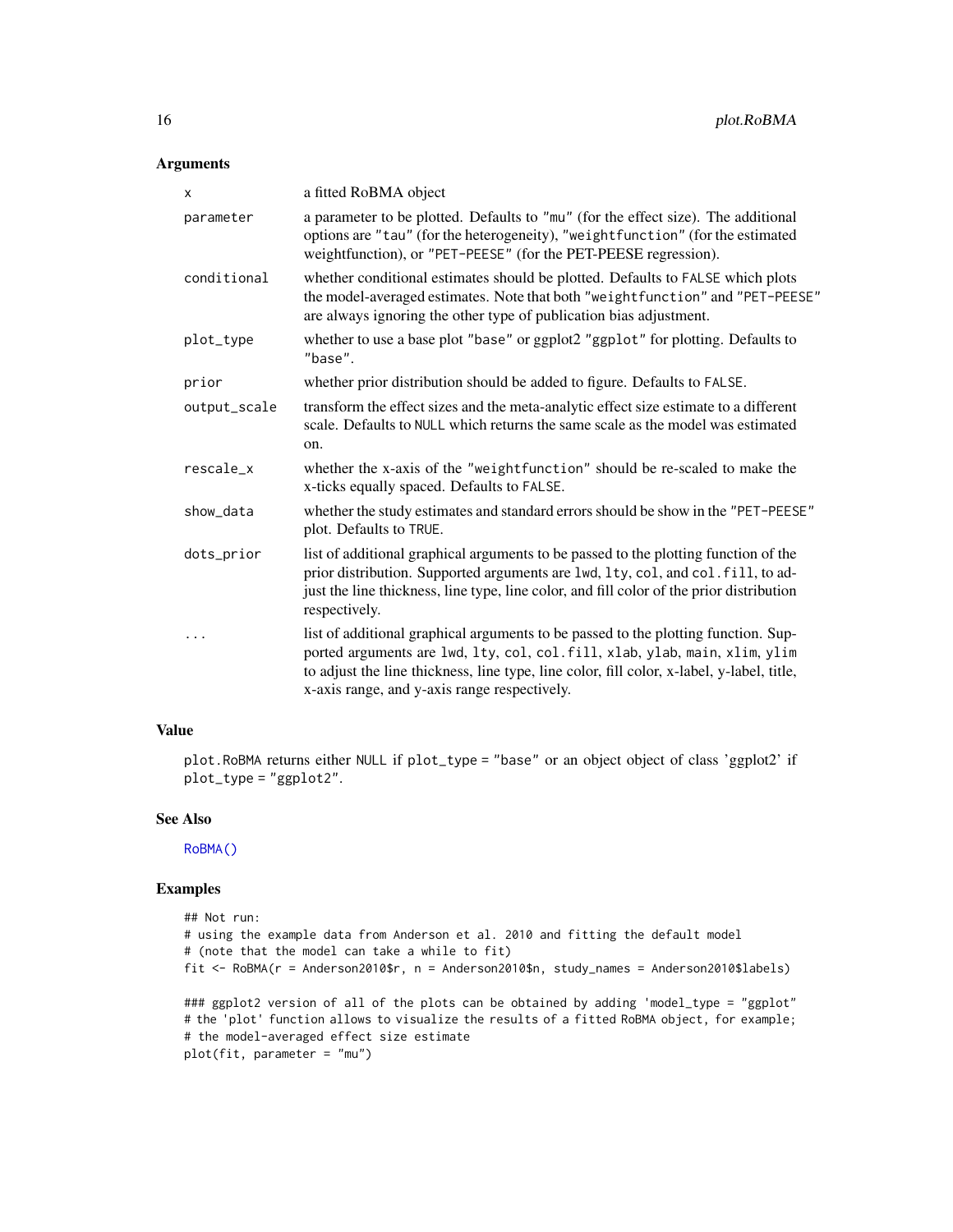```
# and show both the prior and posterior distribution
plot(fit, parameter = "mu", prior = TRUE)
# conditional plots can by obtained by specifying
plot(fit, parameter = "mu", conditional = TRUE)
# plotting function also allows to visualize the weight function
plot(fit, parameter = "weightfunction")
# re-scale the x-axis
plot(fit, parameter = "weightfunction", rescale_x = TRUE)
# or visualize the PET-PEESE regression line
plot(fit, parameter = "PET-PEESE")
## End(Not run)
```
#### plot\_models *Models plot for a RoBMA object*

#### Description

plot\_models plots individual models' estimates for a "RoBMA" object.

#### Usage

```
plot_models(
 x,
 parameter = "mu",
 conditional = FALSE,
  output_scale = NULL,
 plot_type = "base",
  order = "decreasing",
 order_by = "model",...
\mathcal{L}
```

| $\mathsf{x}$ | a fitted RoBMA object                                                                                                                                                                                                                  |
|--------------|----------------------------------------------------------------------------------------------------------------------------------------------------------------------------------------------------------------------------------------|
| parameter    | a parameter to be plotted. Defaults to "mu" (for the effect size). The additional<br>option is "tau" (for the heterogeneity).                                                                                                          |
| conditional  | whether conditional estimates should be plotted. Defaults to FALSE which plots<br>the model-averaged estimates. Note that both "weight function" and "PET-PEESE"<br>are always ignoring the other type of publication bias adjustment. |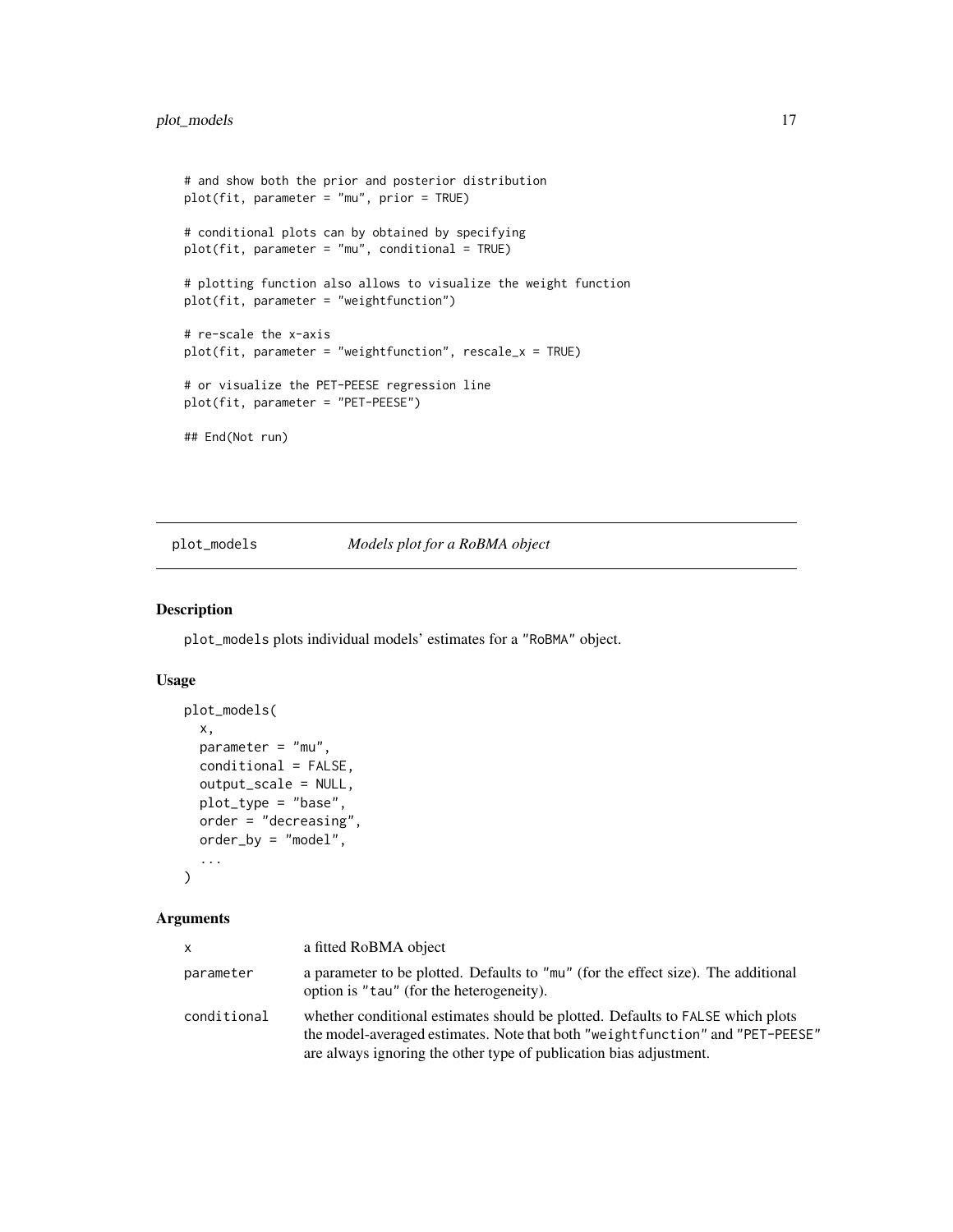<span id="page-17-0"></span>

| output_scale | transform the effect sizes and the meta-analytic effect size estimate to a different<br>scale. Defaults to NULL which returns the same scale as the model was estimated<br>on.                                                                                                                                 |
|--------------|----------------------------------------------------------------------------------------------------------------------------------------------------------------------------------------------------------------------------------------------------------------------------------------------------------------|
| plot_type    | whether to use a base plot "base" or ggplot2 "ggplot" for plotting. Defaults to<br>"base".                                                                                                                                                                                                                     |
| order        | how the models should be ordered. Defaults to "decreasing" which orders<br>them in decreasing order in accordance to order_by argument. The alternative<br>is "increasing".                                                                                                                                    |
| order_by     | what feature should be use to order the models. Defaults to "model" which or-<br>ders the models according to their number. The alternatives are "estimate" (for<br>the effect size estimates), "probability" (for the posterior model probability),<br>and "BF" (for the inclusion Bayes factor).             |
|              | list of additional graphical arguments to be passed to the plotting function. Sup-<br>ported arguments are lwd, lty, col, col. fill, xlab, ylab, main, xlim, ylim<br>to adjust the line thickness, line type, line color, fill color, x-label, y-label, title,<br>x-axis range, and y-axis range respectively. |

#### Value

plot\_models returns either NULL if plot\_type = "base" or an object object of class 'ggplot2' if plot\_type = "ggplot2".

#### Examples

```
## Not run:
# using the example data from Anderson et al. 2010 and fitting the default model
# (note that the model can take a while to fit)
fit <- RoBMA(r = Anderson2010$r, n = Anderson2010$n, study_names = Anderson2010$labels)
### ggplot2 version of all of the plots can be obtained by adding 'model_type = "ggplot"
# the plot_models function creates a plot for of the individual models' estimates, for example,
```

```
# the effect size estimates from the individual models can be obtained with
plot_models(fit)
```

```
# and effect size estimates from only the conditional models
plot_models(fit, conditional = TRUE)
```
## End(Not run)

Poulsen2006 *5 studies with a tactile outcome assessment from Poulsen et al. (2006) of the effect of potassium-containing toothpaste on dentine hypersensitivity*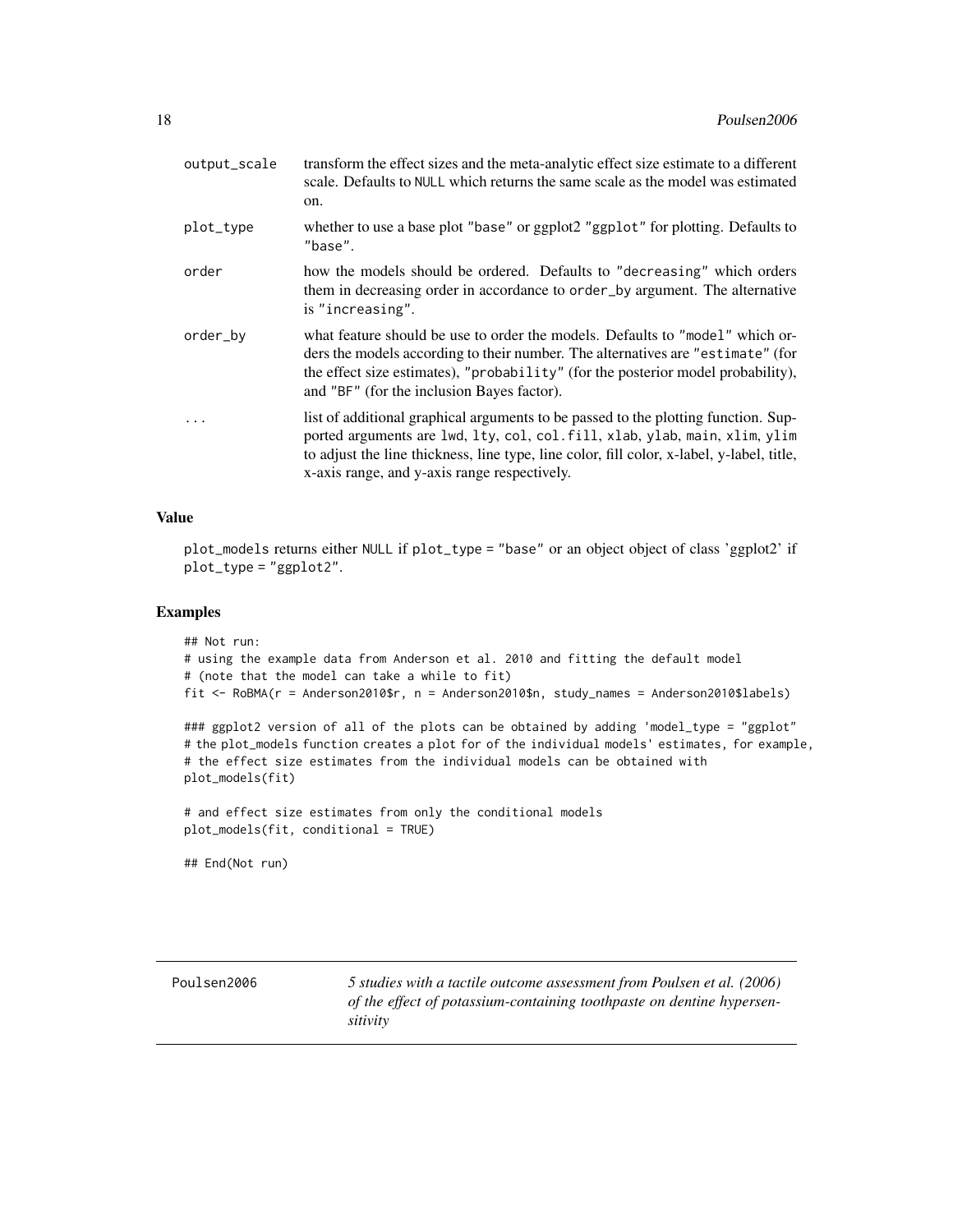## <span id="page-18-0"></span>print.RoBMA 19

#### Description

The data set contains Cohen's d effect sizes, standard errors, and labels for 5 studies assessing the tactile outcome from a meta-analysis of the effect of potassium-containing toothpaste on dentine hypersensitivity (Poulsen et al. 2006) which was used as an example in Bartoš et al. (2021).

#### Usage

Poulsen2006

## Format

A data.frame with 3 columns and 5 observations.

## Value

a data.frame.

#### References

Bartoš F, Gronau QF, Timmers B, Otte WM, Ly A, Wagenmakers E (2021). "Bayesian modelaveraged meta-analysis in medicine." *Statistics in Medicine*. doi: [10.1002/sim.9170.](https://doi.org/10.1002/sim.9170)

Poulsen S, Errboe M, Mevil YL, Glenny A (2006). "Potassium containing toothpastes for dentine hypersensitivity." *Cochrane Database of Systematic Reviews*. doi: [10.1002/14651858.cd001476.pub2.](https://doi.org/10.1002/14651858.cd001476.pub2)

<span id="page-18-1"></span>print.RoBMA *Prints a fitted RoBMA object*

#### Description

Prints a fitted RoBMA object

#### Usage

## S3 method for class 'RoBMA'  $print(x, \ldots)$ 

#### Arguments

| $\times$ | a fitted RoBMA object. |
|----------|------------------------|
| .        | additional arguments.  |

#### Value

print.RoBMA invisibly returns the print statement.

## See Also

[RoBMA\(\)](#page-27-1)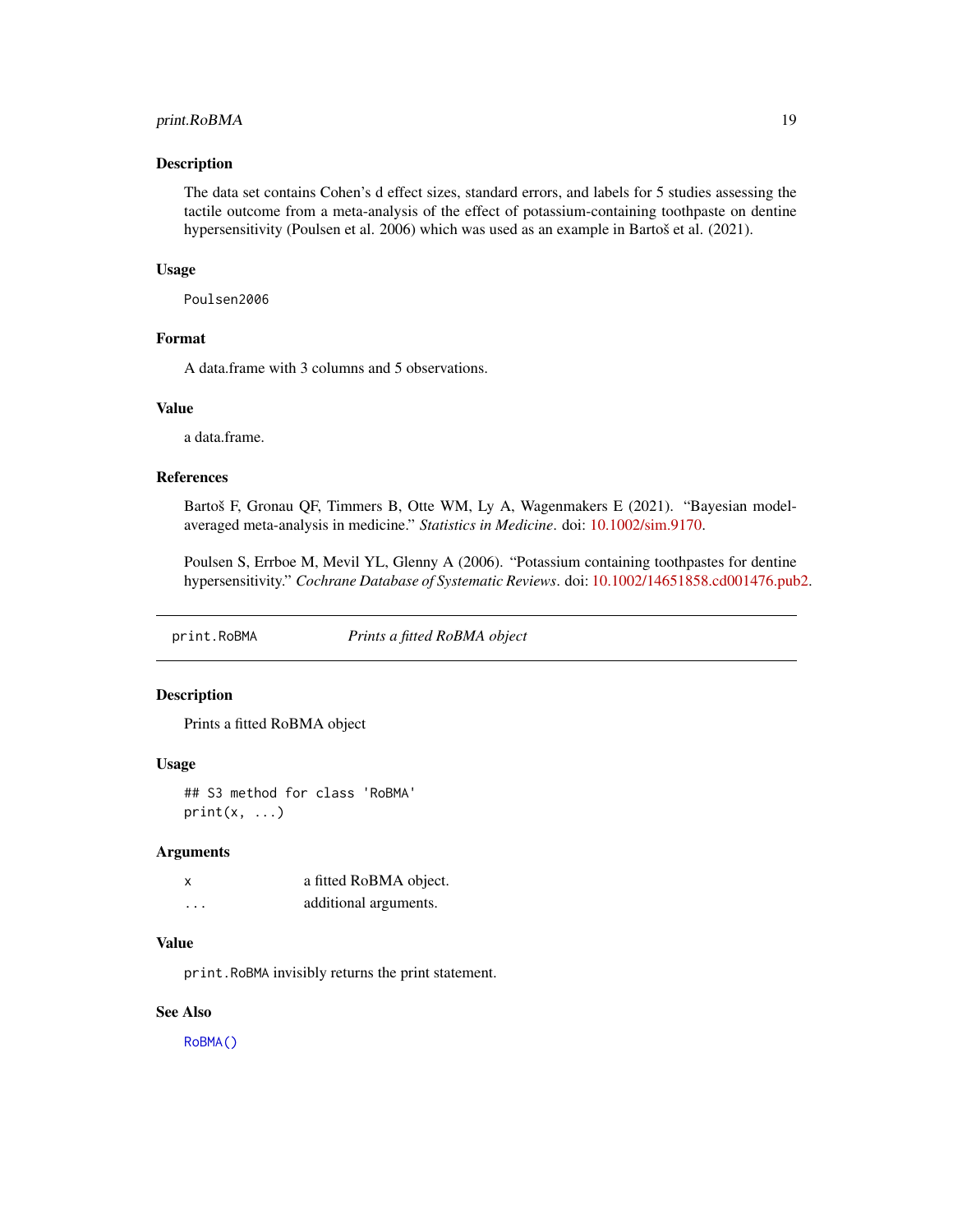<span id="page-19-0"></span>print.summary.RoBMA *Prints summary object for RoBMA method*

## Description

Prints summary object for RoBMA method

## Usage

```
## S3 method for class 'summary.RoBMA'
print(x, \ldots)
```
## Arguments

| X        | a summary of a RoBMA object |
|----------|-----------------------------|
| $\cdots$ | additional arguments        |

## Value

print.summary.RoBMA invisibly returns the print statement.

#### See Also

[RoBMA\(\)](#page-27-1)

<span id="page-19-1"></span>prior *Creates a prior distribution*

## Description

prior creates a prior distribution. The prior can be visualized by the plot function.

## Usage

```
prior(
  distribution,
  parameters,
  truncation = list(lower = -Inf, upper = Inf),prior_weights = 1
\mathcal{E}
```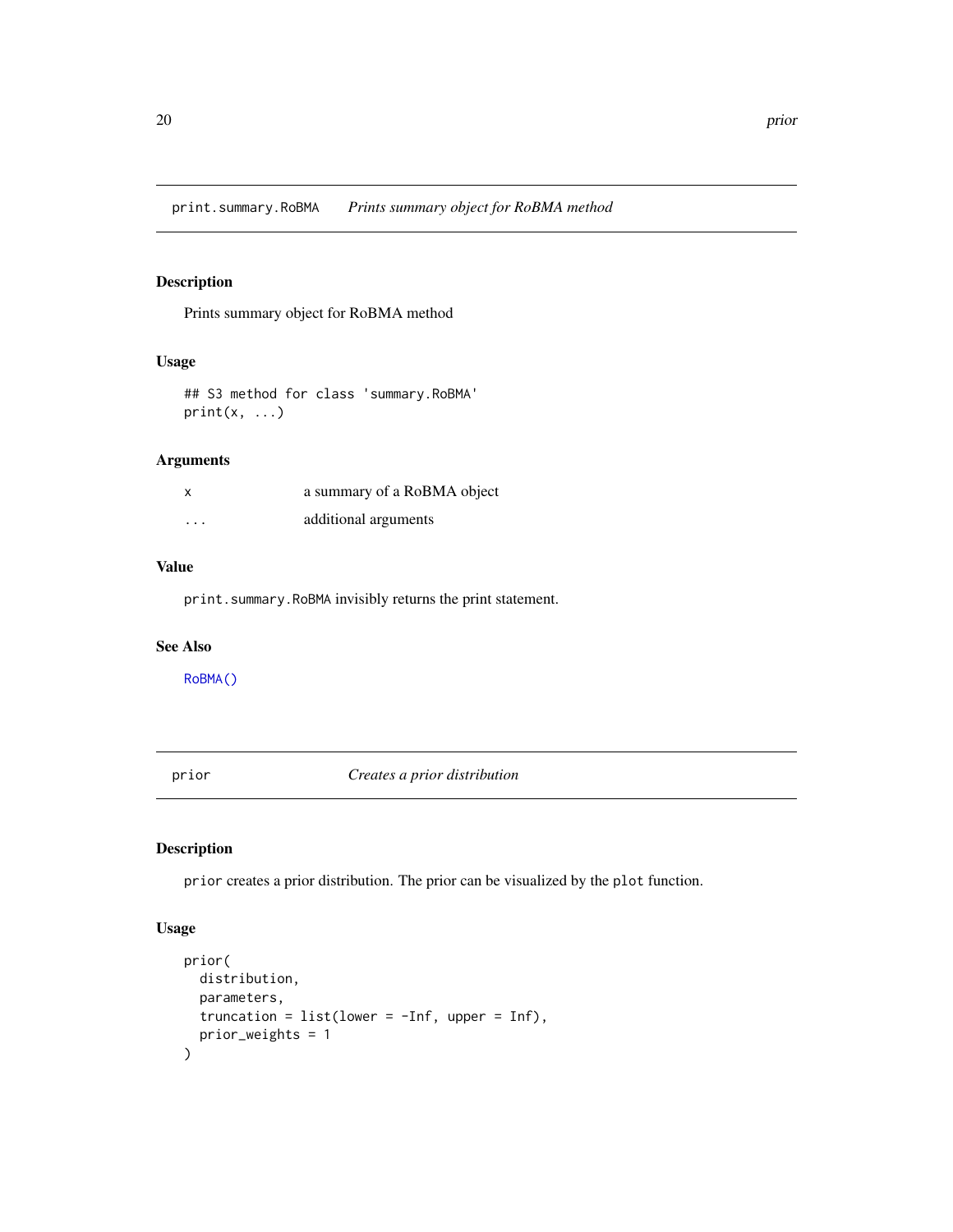#### <span id="page-20-0"></span>prior that the contract of the contract of the contract of the contract of the contract of the contract of the contract of the contract of the contract of the contract of the contract of the contract of the contract of the

## Arguments

| distribution  | name of the prior distribution. The possible options are                                                                                                                                                                                                                                                |
|---------------|---------------------------------------------------------------------------------------------------------------------------------------------------------------------------------------------------------------------------------------------------------------------------------------------------------|
|               | "point" for a point density characterized by a location parameter.<br>"normal" for a normal distribution characterized by a mean and sd parameters.                                                                                                                                                     |
|               | "lognormal" for a lognormal distribution characterized by a meanlog and sdlog<br>parameters.                                                                                                                                                                                                            |
|               | "cauchy" for a Cauchy distribution characterized by a location and scale<br>parameters. Internally converted into a generalized t-distribution with df =<br>1.                                                                                                                                          |
|               | "t" for a generalized t-distribution characterized by a location, scale, and df<br>parameters.                                                                                                                                                                                                          |
|               | "gamma" for a gamma distribution characterized by either shape and rate, or<br>shape and scale parameters. The later is internally converted to the shape<br>and rate parametrization                                                                                                                   |
|               | "invgamma" for an inverse-gamma distribution characterized by a shape and<br>scale parameters. The JAGS part uses a 1/gamma distribution with a shape<br>and rate parameter.                                                                                                                            |
|               | "beta" for a beta distribution characterized by an alpha and beta parameters.                                                                                                                                                                                                                           |
|               | "exp" for an exponential distribution characterized by either rate or scale<br>parameter. The later is internally converted to rate.                                                                                                                                                                    |
|               | "uniform" for a uniform distribution defined on a range from a to b                                                                                                                                                                                                                                     |
| parameters    | list of appropriate parameters for a given distribution.                                                                                                                                                                                                                                                |
| truncation    | list with two elements, lower and upper, that define the lower and upper trun-<br>cation of the distribution. Defaults to $list(lower = -Inf, upper = Inf)$ . The<br>truncation is automatically set to the bounds of the support.                                                                      |
| prior_weights | prior odds associated with a given distribution. The value is passed into the<br>model fitting function, which creates models corresponding to all combinations<br>of prior distributions for each of the model parameters and sets the model priors<br>odds to the product of its prior distributions. |

## Value

prior and prior\_none return an object of class 'prior'. A named list containing the distribution name, parameters, and prior weights.

#### See Also

[plot.prior\(\)](#page-0-0), [Normal,](#page-0-0) [Lognormal,](#page-0-0) [Cauchy,](#page-0-0) [Beta,](#page-0-0) [Exponential,](#page-0-0) [LocationScaleT,](#page-0-0) [InvGamma.](#page-0-0)

## Examples

```
# create a standard normal prior distribution
p1 \leq-prior(distribution = "normal", parameters = list(mean = 1, sd = 1))# create a half-normal standard normal prior distribution
p2 \le- prior(distribution = "normal", parameters = list(mean = 1, sd = 1),
```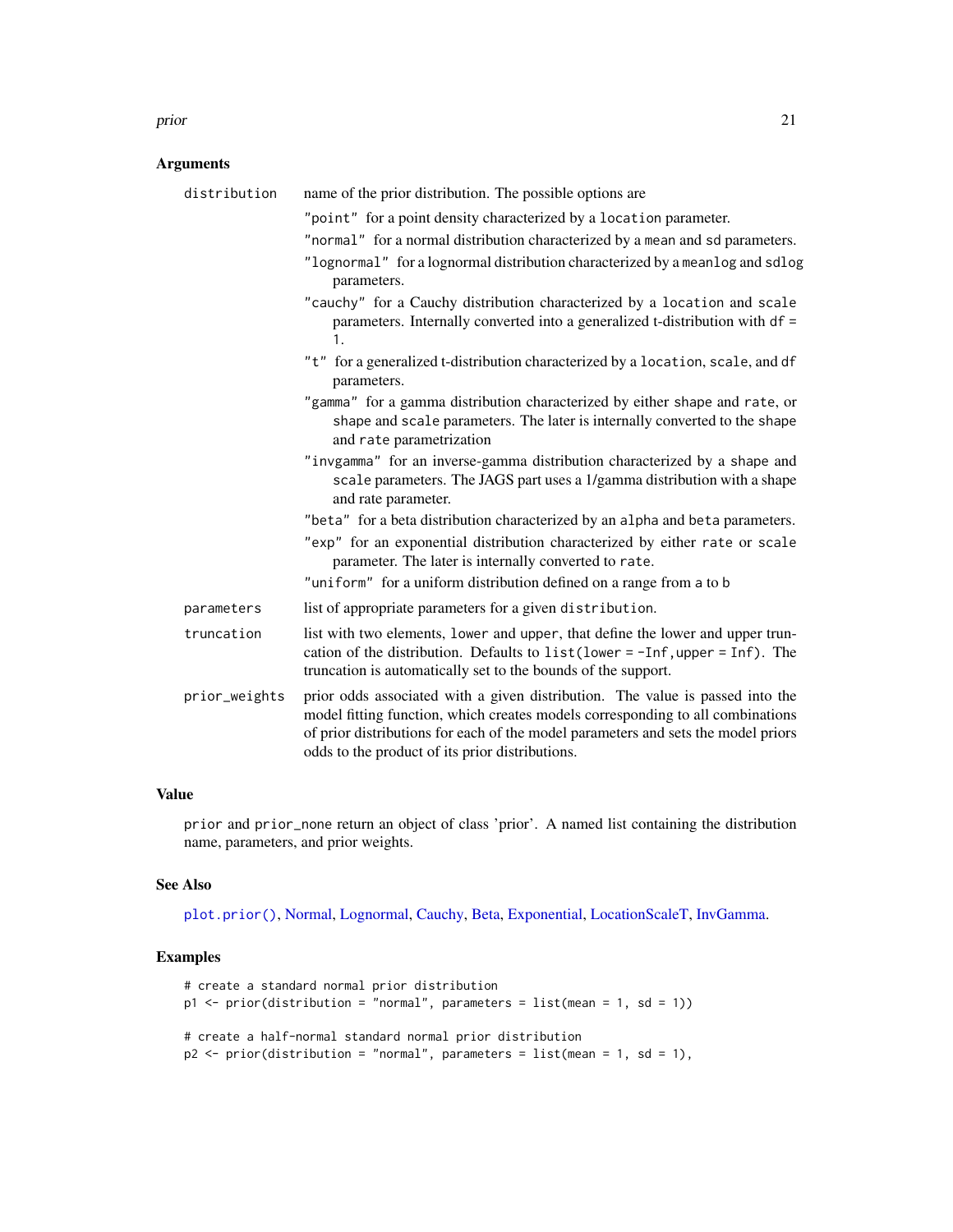```
truncation = list(lower = 0, upper = Inf))# the prior distribution can be visualized using the plot function
# (see ?plot.prior for all options)
plot(p1)
```
prior\_informed *Creates an informed prior distribution based on research*

## Description

prior\_informed creates an informed prior distribution based on past research. The prior can be visualized by the plot function.

#### Usage

prior\_informed(name, parameter = NULL, type = "smd")

## Arguments

| name      | name of the prior distribution. There are many options based on prior psycho-<br>logical or medical research. For psychology, the possible options are                                                                                                                                                                                                                                                                                                                                          |
|-----------|-------------------------------------------------------------------------------------------------------------------------------------------------------------------------------------------------------------------------------------------------------------------------------------------------------------------------------------------------------------------------------------------------------------------------------------------------------------------------------------------------|
|           | "van Erp" for an informed prior distribution for the heterogeneity parameter<br>tau of meta-analytic effect size estimates based on standardized mean dif-<br>ferences (van Erp et al. 2017),                                                                                                                                                                                                                                                                                                   |
|           | "Oosterwijk" for an informed prior distribution for the effect sizes expected<br>in social psychology based on prior elicitation with dr. Oosterwijk (Gronau<br>et al. 2017).                                                                                                                                                                                                                                                                                                                   |
|           | For medicine, the possible options are based on Barto $\AA$ ; et al. (2021) who de-<br>veloped empirical prior distributions for the effect size and heterogeneity param-<br>eters of the continuous standardized outcomes based on the Cochrane database<br>of systematic reviews. Use "Cochrane" for a prior distribution based on the<br>whole database or call print(prior_informed_medicine_names) to inspect<br>the names of all 46 subfields and set the appropriate parameter and type. |
| parameter | parameter name describing what prior distribution is supposed to be produced in<br>cases where the name corresponds to multiple prior distributions. Relevant only<br>for the empirical medical prior distributions.                                                                                                                                                                                                                                                                            |
| type      | prior type describing what prior distribution is supposed to be produced in cases<br>where the name and parameter correspond to multiple prior distributions. Rel-<br>evant only for the empirical medical prior distributions.                                                                                                                                                                                                                                                                 |

#### Details

Further details can be found in van Erp et al. (2017), Gronau et al. (2017), and Bartoš et al. (2021).

<span id="page-21-0"></span>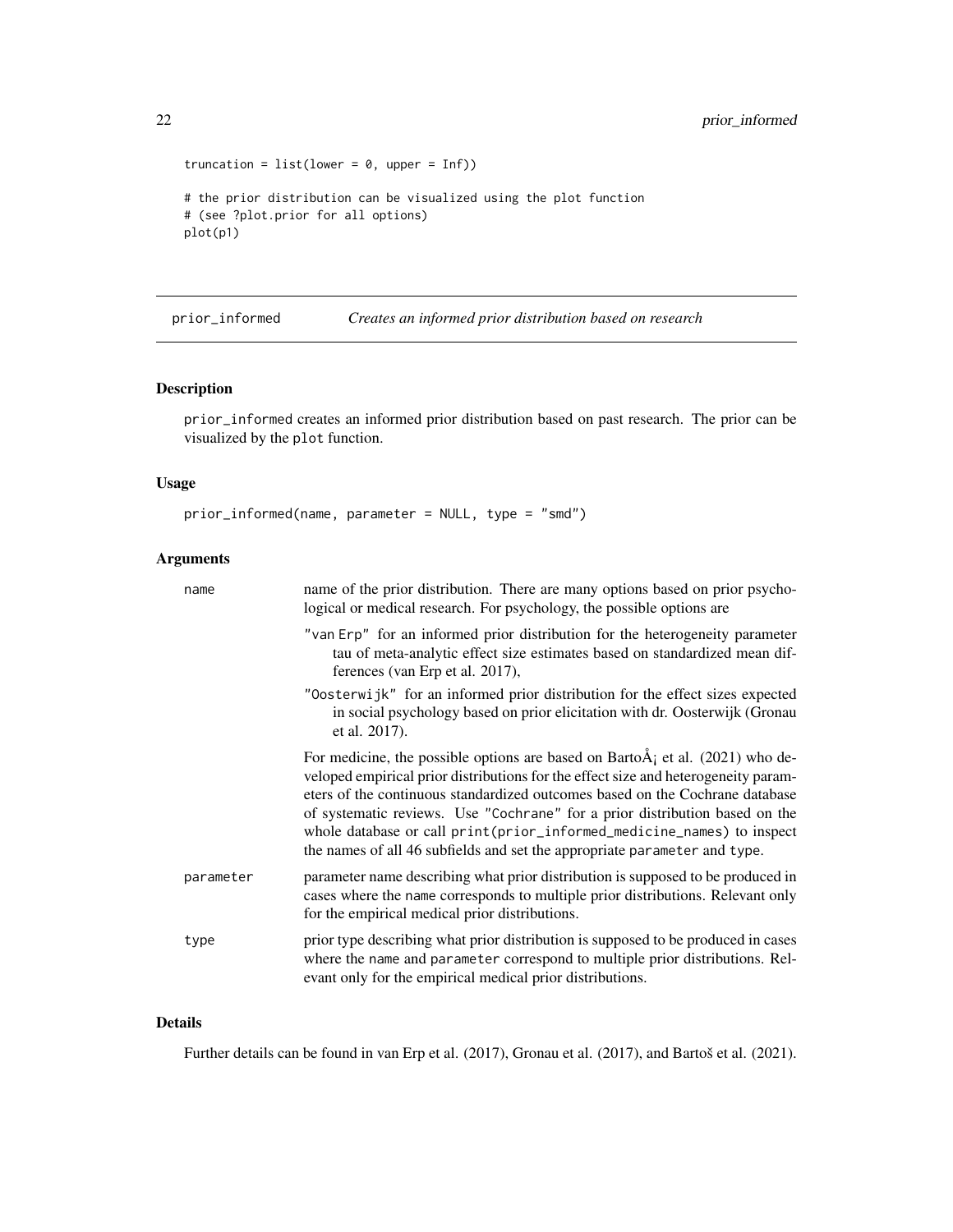#### <span id="page-22-0"></span>prior\_none 23

#### Value

prior\_informed returns an object of class 'prior'.

#### References

Bartoš F, Gronau QF, Timmers B, Otte WM, Ly A, Wagenmakers E (2021). "Bayesian modelaveraged meta-analysis in medicine." *Statistics in Medicine*. doi: [10.1002/sim.9170.](https://doi.org/10.1002/sim.9170)

Gronau QF, Van Erp S, Heck DW, Cesario J, Jonas KJ, Wagenmakers E (2017). "A Bayesian model-averaged meta-analysis of the power pose effect with informed and default priors: The case of felt power." *Comprehensive Results in Social Psychology*, 2(1), 123–138. doi: [10.1080/](https://doi.org/10.1080/23743603.2017.1326760) [23743603.2017.1326760.](https://doi.org/10.1080/23743603.2017.1326760)

van Erp S, Verhagen J, Grasman RP, Wagenmakers E (2017). "Estimates of between-study heterogeneity for 705 meta-analyses reported in Psychological Bulletin from 1990–2013." *Journal of Open Psychology Data*, 5(1). doi: [10.5334/jopd.33.](https://doi.org/10.5334/jopd.33)

#### See Also

[prior\(\)](#page-0-0), [prior\\_informed\\_medicine\\_names](#page-0-0)

## Examples

```
# prior distribution representing expected effect sizes in social psychology
# based on prior elicitation with dr. Oosterwijk
p1 <- prior_informed("Oosterwijk")
# the prior distribution can be visualized using the plot function
# (see ?plot.prior for all options)
plot(p1)
# empirical prior distribution for the standardized mean differences from the oral health
# medical subfield based on meta-analytic effect size estimates from the
# Cochrane database of systematic reviews
p2 <- prior_informed("Oral Health", parameter = "effect", type = "smd")
print(p2)
```
prior\_none *Creates a prior distribution*

#### **Description**

prior creates a prior distribution. The prior can be visualized by the plot function.

#### Usage

prior\_none(prior\_weights = 1)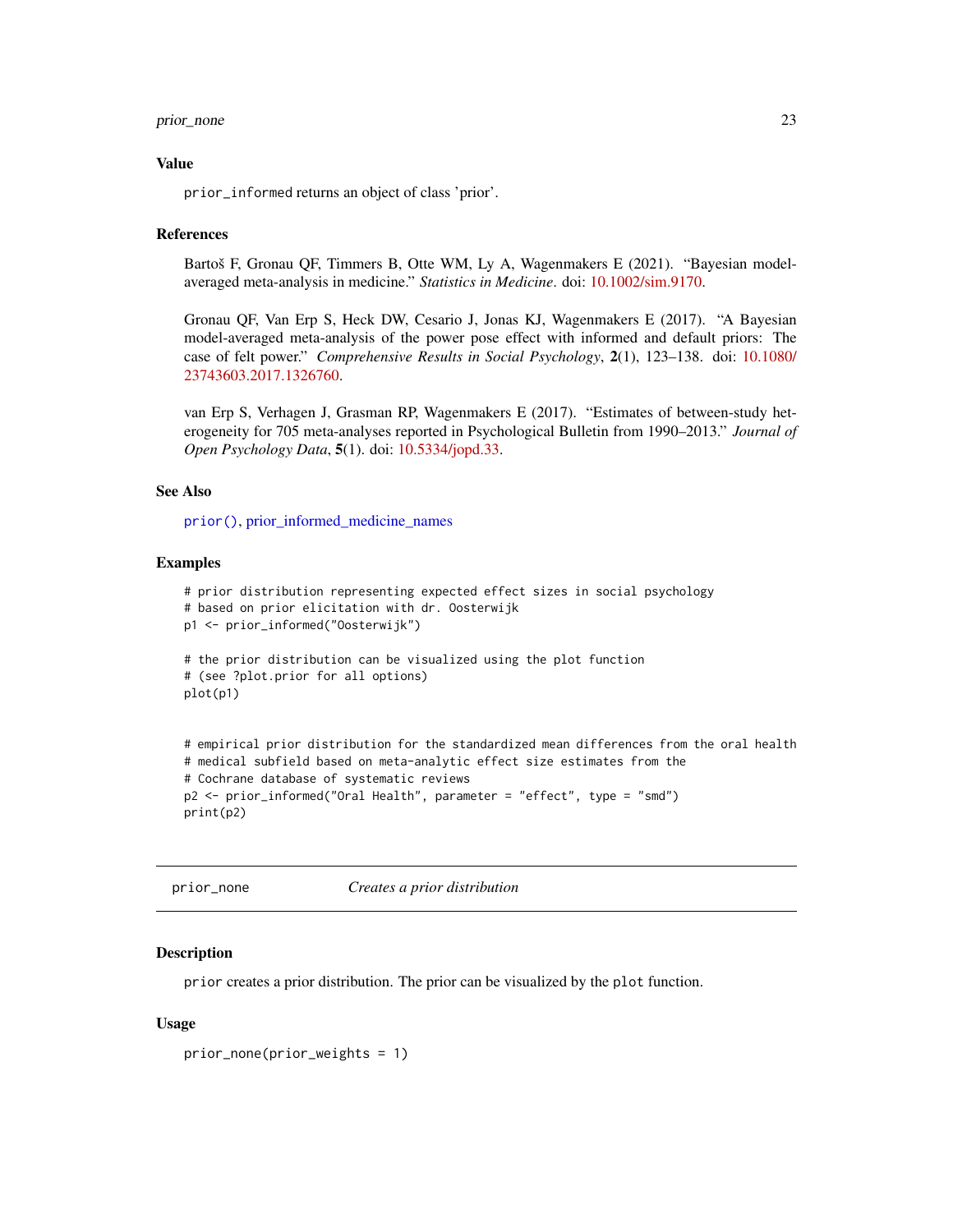#### <span id="page-23-0"></span>Arguments

prior\_weights prior odds associated with a given distribution. The value is passed into the model fitting function, which creates models corresponding to all combinations of prior distributions for each of the model parameters and sets the model priors odds to the product of its prior distributions.

#### Value

prior and prior\_none return an object of class 'prior'. A named list containing the distribution name, parameters, and prior weights.

#### See Also

[plot.prior\(\)](#page-0-0), [Normal,](#page-0-0) [Lognormal,](#page-0-0) [Cauchy,](#page-0-0) [Beta,](#page-0-0) [Exponential,](#page-0-0) [LocationScaleT,](#page-0-0) [InvGamma.](#page-0-0)

#### Examples

```
# create a standard normal prior distribution
p1 \leq - \text{prior}(distribution = "normal", parameters = list(mean = 1, sd = 1))# create a half-normal standard normal prior distribution
p2 \le- prior(distribution = "normal", parameters = list(mean = 1, sd = 1),
truncation = list(lower = 0, upper = Inf))# the prior distribution can be visualized using the plot function
# (see ?plot.prior for all options)
plot(p1)
```
<span id="page-23-1"></span>prior\_PEESE *Creates a prior distribution for PET or PEESE models*

## Description

prior creates a prior distribution for fitting a PET or PEESE style models in RoBMA. The prior distribution can be visualized by the plot function.

#### Usage

```
prior_PEESE(
 distribution,
 parameters,
  truncation = list(lower = 0, upper = Inf),
  prior_weights = 1
)
```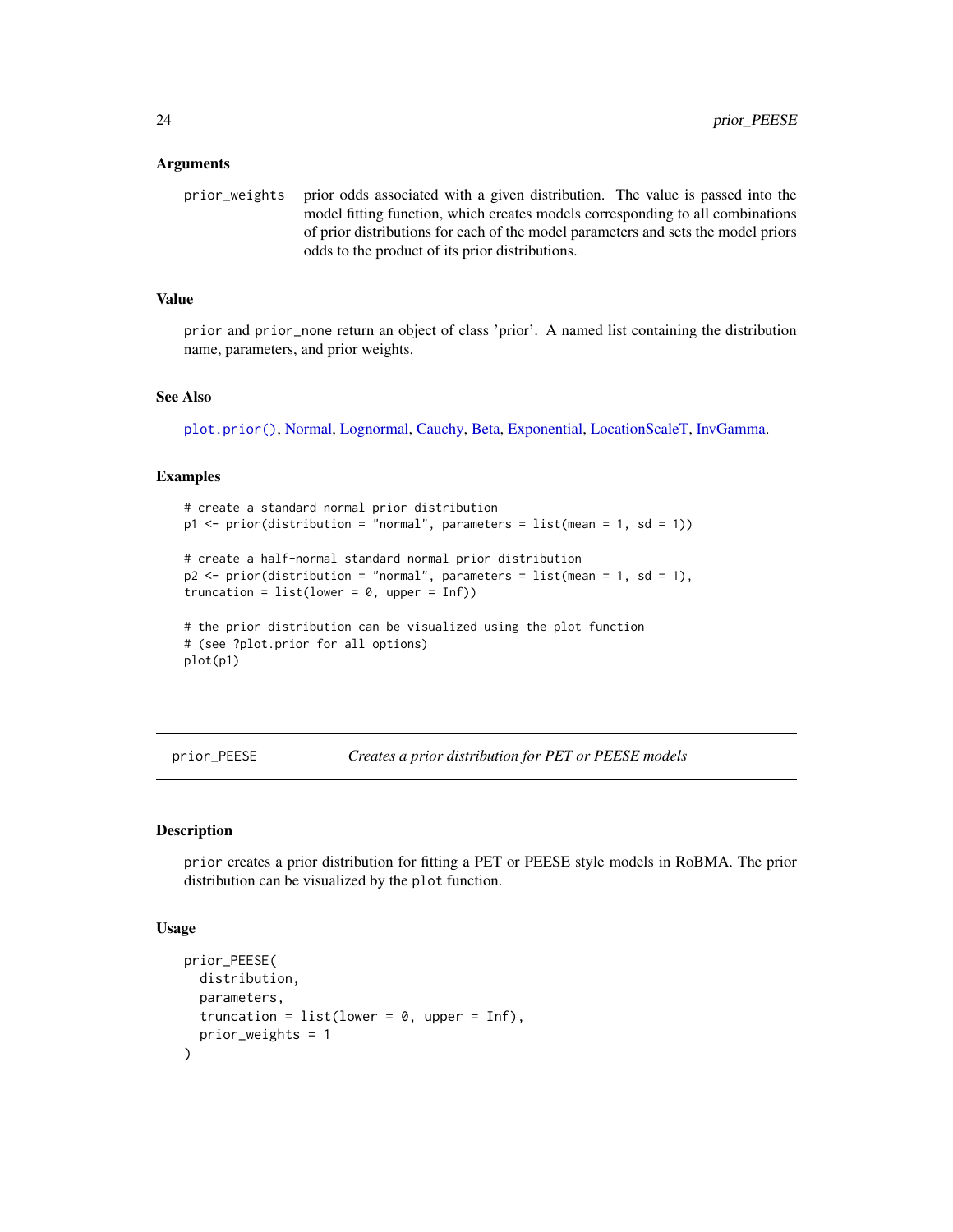## <span id="page-24-0"></span>prior\_PEESE 25

## Arguments

| distribution  | name of the prior distribution. The possible options are                                                                                                                                                                                                                                                |
|---------------|---------------------------------------------------------------------------------------------------------------------------------------------------------------------------------------------------------------------------------------------------------------------------------------------------------|
|               | "point" for a point density characterized by a location parameter.<br>"normal" for a normal distribution characterized by a mean and sd parameters.<br>"lognormal" for a lognormal distribution characterized by a meanlog and sdlog                                                                    |
|               | parameters.<br>"cauchy" for a Cauchy distribution characterized by a location and scale<br>parameters. Internally converted into a generalized t-distribution with df =<br>1.                                                                                                                           |
|               | "t" for a generalized t-distribution characterized by a location, scale, and df<br>parameters.                                                                                                                                                                                                          |
|               | "gamma" for a gamma distribution characterized by either shape and rate, or<br>shape and scale parameters. The later is internally converted to the shape<br>and rate parametrization                                                                                                                   |
|               | "invgamma" for an inverse-gamma distribution characterized by a shape and<br>scale parameters. The JAGS part uses a 1/gamma distribution with a shape<br>and rate parameter.                                                                                                                            |
|               | "beta" for a beta distribution characterized by an alpha and beta parameters.<br>"exp" for an exponential distribution characterized by either rate or scale<br>parameter. The later is internally converted to rate.<br>"uniform" for a uniform distribution defined on a range from a to b            |
| parameters    | list of appropriate parameters for a given distribution.                                                                                                                                                                                                                                                |
| truncation    | list with two elements, lower and upper, that define the lower and upper trun-<br>cation of the distribution. Defaults to $list(lower = -Inf, upper = Inf)$ . The<br>truncation is automatically set to the bounds of the support.                                                                      |
| prior_weights | prior odds associated with a given distribution. The value is passed into the<br>model fitting function, which creates models corresponding to all combinations<br>of prior distributions for each of the model parameters and sets the model priors<br>odds to the product of its prior distributions. |

## Value

prior\_PET and prior\_PEESE return an object of class 'prior'.

## See Also

```
plot.prior(), prior()
```
## Examples

```
# create a half-Cauchy prior distribution
# (PET and PEESE specific functions automatically set lower truncation at 0)
p1 <- prior_PET(distribution = "Cauchy", parameters = list(location = 0, scale = 1))
```
plot(p1)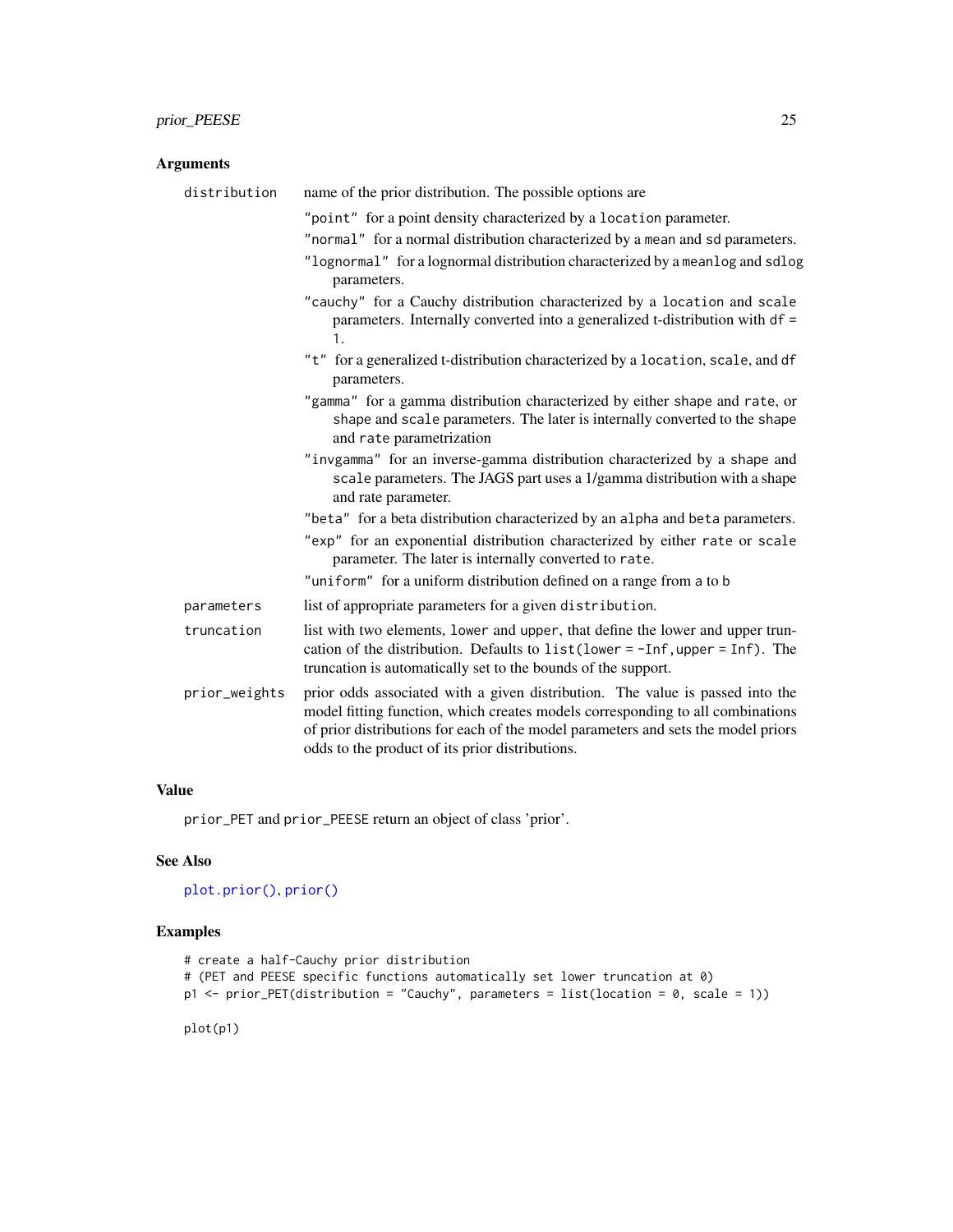<span id="page-25-1"></span><span id="page-25-0"></span>

## Description

prior creates a prior distribution for fitting a PET or PEESE style models in RoBMA. The prior distribution can be visualized by the plot function.

## Usage

```
prior_PET(
 distribution,
 parameters,
 truncation = list(lower = 0, upper = Inf),prior_weights = 1
)
```

| distribution | name of the prior distribution. The possible options are                                                                                                                                                                           |
|--------------|------------------------------------------------------------------------------------------------------------------------------------------------------------------------------------------------------------------------------------|
|              | "point" for a point density characterized by a location parameter.<br>"normal" for a normal distribution characterized by a mean and sd parameters.                                                                                |
|              | "lognormal" for a lognormal distribution characterized by a meanlog and sdlog<br>parameters.                                                                                                                                       |
|              | "cauchy" for a Cauchy distribution characterized by a location and scale<br>parameters. Internally converted into a generalized t-distribution with df =<br>1.                                                                     |
|              | "t" for a generalized t-distribution characterized by a location, scale, and df<br>parameters.                                                                                                                                     |
|              | "gamma" for a gamma distribution characterized by either shape and rate, or<br>shape and scale parameters. The later is internally converted to the shape<br>and rate parametrization                                              |
|              | "invgamma" for an inverse-gamma distribution characterized by a shape and<br>scale parameters. The JAGS part uses a 1/gamma distribution with a shape<br>and rate parameter.                                                       |
|              | "beta" for a beta distribution characterized by an alpha and beta parameters.                                                                                                                                                      |
|              | "exp" for an exponential distribution characterized by either rate or scale<br>parameter. The later is internally converted to rate.                                                                                               |
|              | "uniform" for a uniform distribution defined on a range from a to b                                                                                                                                                                |
| parameters   | list of appropriate parameters for a given distribution.                                                                                                                                                                           |
| truncation   | list with two elements, lower and upper, that define the lower and upper trun-<br>cation of the distribution. Defaults to $list(lower = -Inf, upper = Inf)$ . The<br>truncation is automatically set to the bounds of the support. |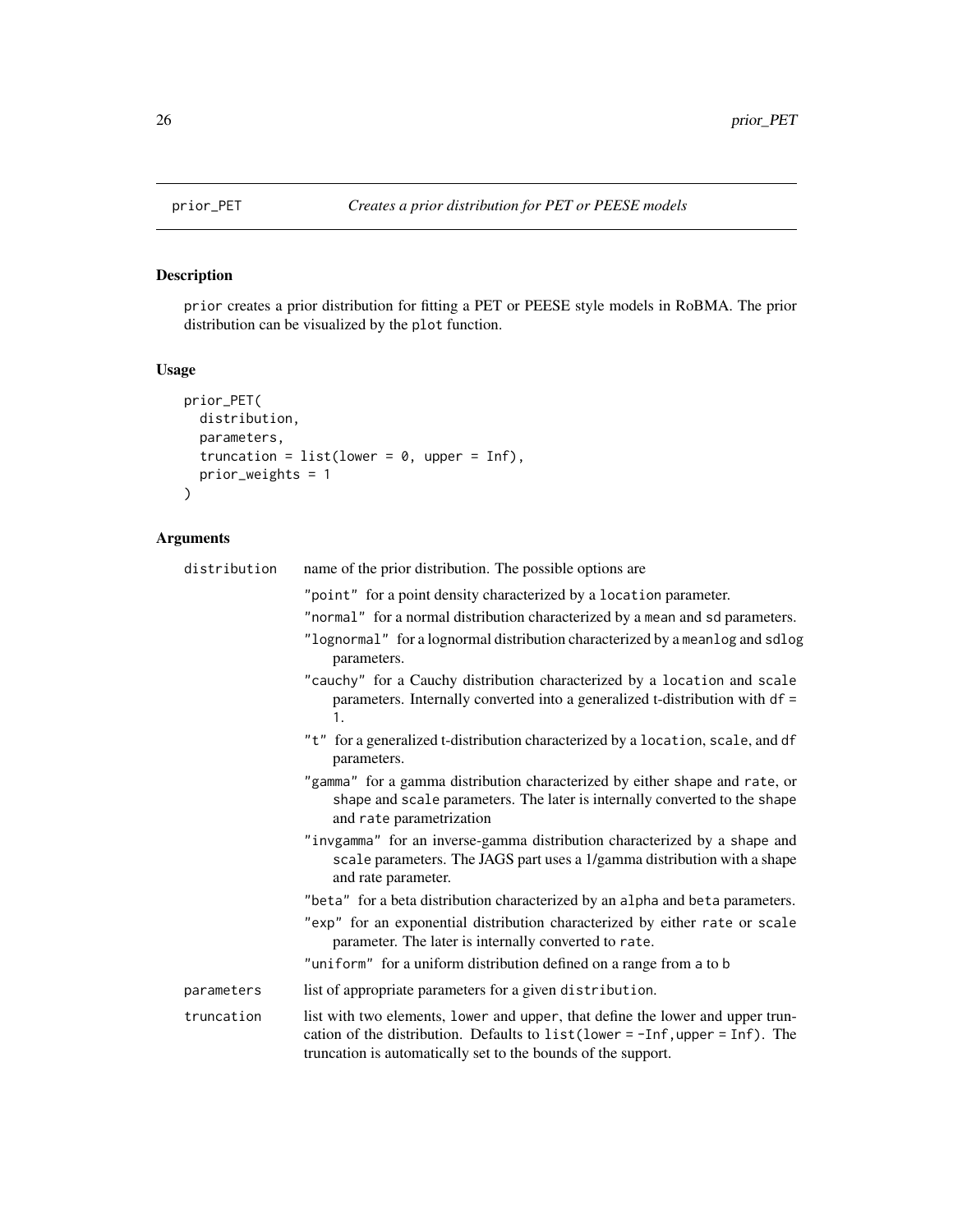<span id="page-26-0"></span>prior\_weights prior odds associated with a given distribution. The value is passed into the model fitting function, which creates models corresponding to all combinations of prior distributions for each of the model parameters and sets the model priors odds to the product of its prior distributions.

## Value

prior\_PET and prior\_PEESE return an object of class 'prior'.

## See Also

[plot.prior\(\)](#page-0-0), [prior\(\)](#page-0-0)

## Examples

```
# create a half-Cauchy prior distribution
# (PET and PEESE specific functions automatically set lower truncation at 0)
p1 <- prior_PET(distribution = "Cauchy", parameters = list(location = 0, scale = 1))
plot(p1)
```
<span id="page-26-1"></span>prior\_weightfunction *Creates a prior distribution for a weight function*

## Description

prior\_weightfunction creates a prior distribution for fitting a RoBMA selection model. The prior can be visualized by the plot function.

#### Usage

```
prior_weightfunction(distribution, parameters, prior_weights = 1)
```

| distribution | name of the prior distribution. The possible options are                                                                                                                                                                                                                                                                                                                                                                                          |
|--------------|---------------------------------------------------------------------------------------------------------------------------------------------------------------------------------------------------------------------------------------------------------------------------------------------------------------------------------------------------------------------------------------------------------------------------------------------------|
|              | "two.sided" for a two-sided weight function characterized by a vector steps<br>and vector alpha parameters. The alpha parameter determines an alpha<br>parameter of Dirichlet distribution which cumulative sum is used for the<br>weights omega.                                                                                                                                                                                                 |
|              | "one sided" for a one-sided weight function characterized by either a vector<br>steps and vector alpha parameter, leading to a monotonic one-sided func-<br>tion, or by a vector steps, vector alpha1, and vector alpha2 parameters<br>leading non-monotonic one-sided weight function. The alpha / alpha 1 and<br>alpha parameters determine an alpha parameter of Dirichlet distribution<br>which cumulative sum is used for the weights omega. |
| parameters   | list of appropriate parameters for a given distribution.                                                                                                                                                                                                                                                                                                                                                                                          |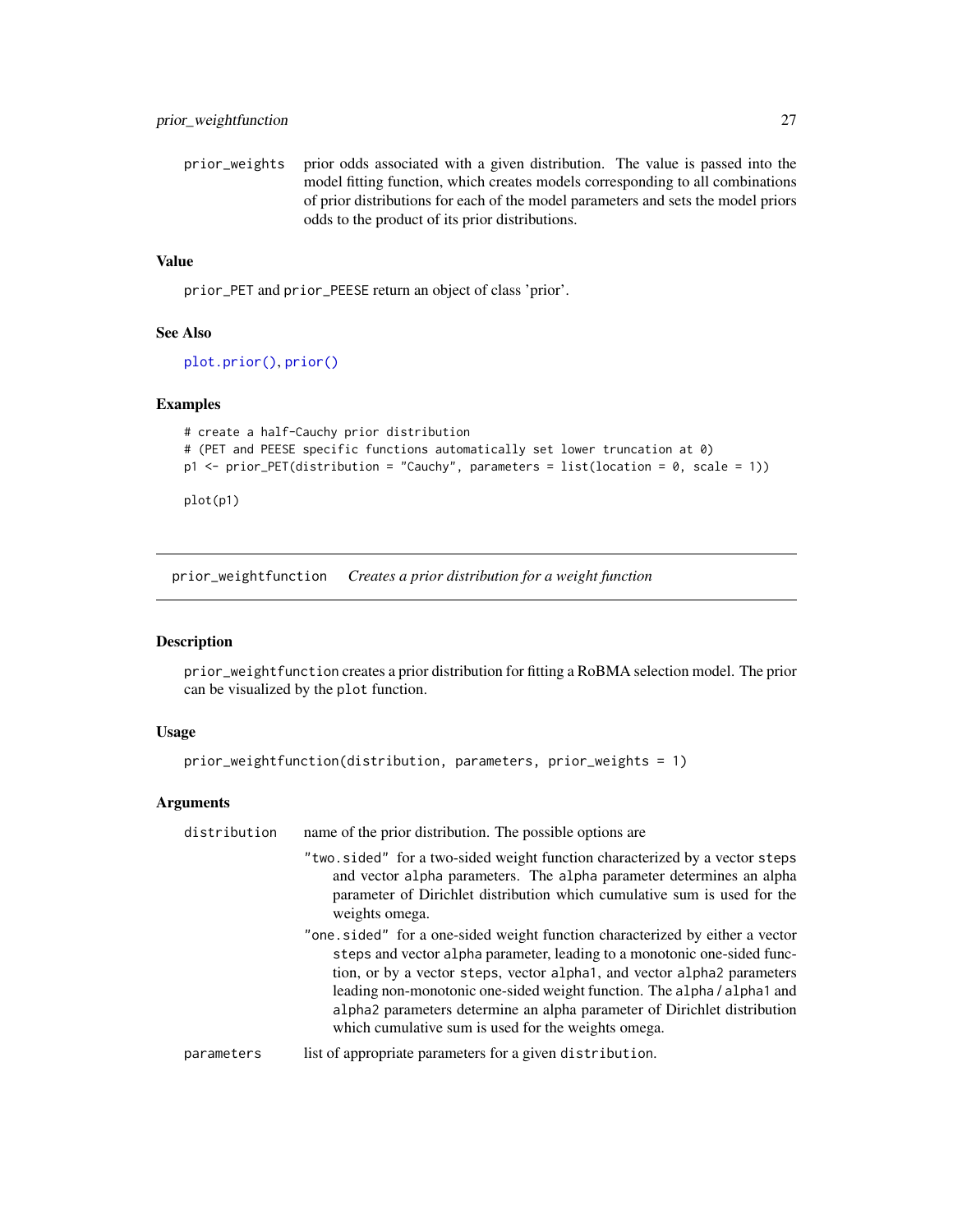<span id="page-27-0"></span>

| prior weights prior odds associated with a given distribution. The model fitting function usu- |
|------------------------------------------------------------------------------------------------|
| ally creates models corresponding to all combinations of prior distributions for               |
| each of the model parameters, and sets the model priors odds to the product of                 |
| its prior distributions.                                                                       |

## Value

prior\_weightfunction returns an object of class 'prior'.

#### See Also

[plot.prior\(\)](#page-0-0)

## Examples

```
p1 <- prior_weightfunction("one-sided", parameters = list(steps = c(.05, .10), alpha = c(1, 1, 1)))
```

```
# the prior distribution can be visualized using the plot function
# (see ?plot.prior for all options)
plot(p1)
```
<span id="page-27-1"></span>RoBMA *Estimate a Robust Bayesian Meta-Analysis*

## Description

RoBMA is used to estimate a Robust Bayesian Meta-Analysis. The interface allows a complete customization of the ensemble with different prior (or list of prior) distributions for each component.

#### Usage

```
RoBMA(
 d = NULL,r = NULL,logOR = NULL,z = NULL,y = NULL,se = NULL,v = NULL,n = NULL,lCI = NULL,uCI = NULL,t = NULL,
  study_names = NULL,
  study_ids = NULL,
  data = NULL,transformation = if (is.null(y)) "fishers_z" else "none",
  prior_scale = if (is.null(y)) "cohens_d" else "none",
```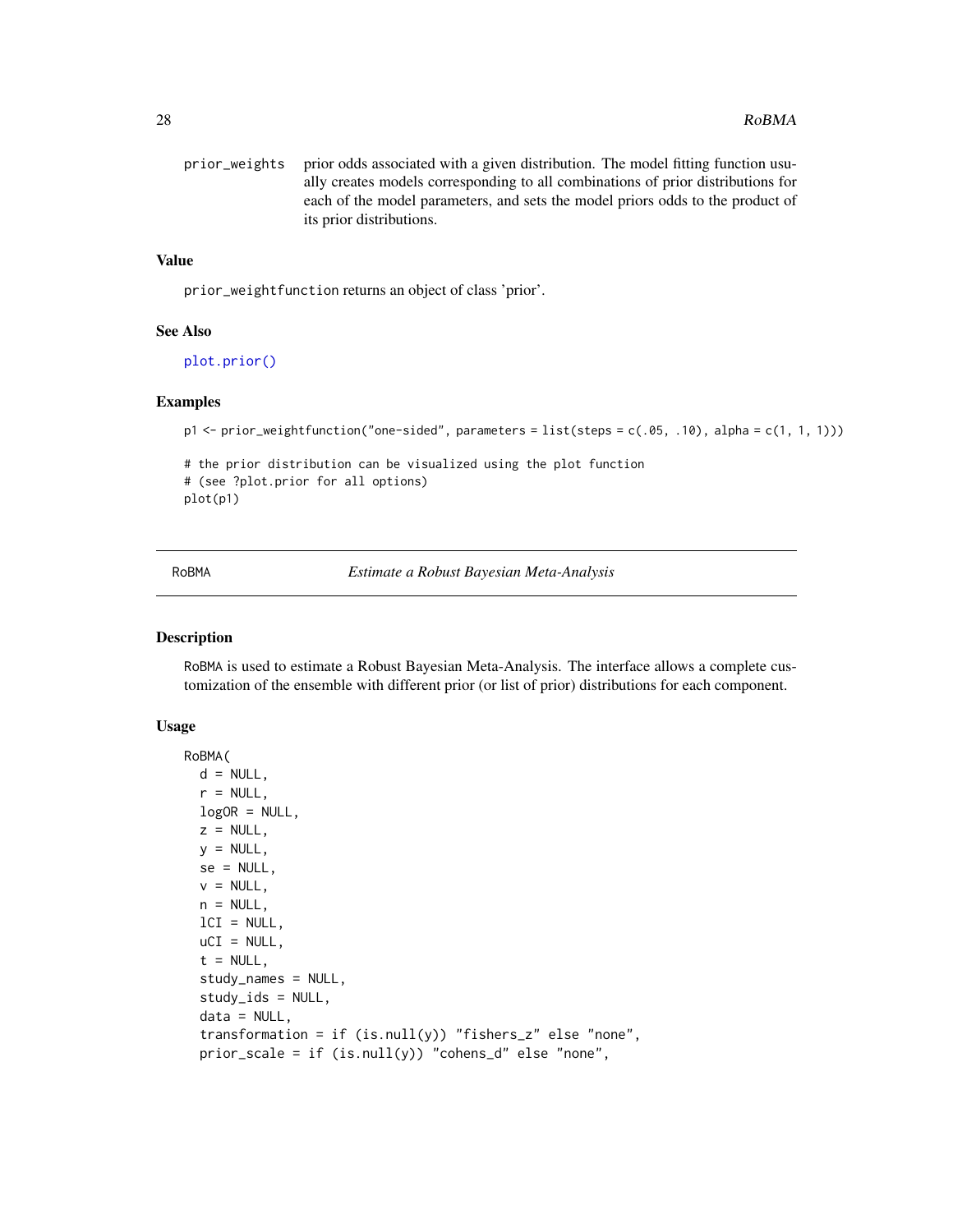```
effect_direction = "positive",
  model_type = NULL,
 priors_effect = prior(distribution = "normal", parameters = list(\text{mean} = 0, \text{ sd} = 1)),
 priors_heterogeneity = prior(distribution = "invgamma", parameters = list(shape = 1,
    scale = 0.15),
 priors_bias = list(prior_weightfunction(distribution = "two.sided", parameters =
    list(alpha = c(1, 1), steps = c(0.05)), prior_w eights = 1/12),prior_weightfunction(distribution = "two.sided", parameters = list(alpha = c(1, 1,
  1), steps = c(0.05, 0.1), prior_weights = 1/12), prior_weightfunction(distribution =
  "one.sided", parameters = list(alpha = c(1, 1), steps = c(0.05)), prior_weights =
  1/12), prior_weightfunction(distribution = "one.sided", parameters = list(alpha =
    c(1, 1, 1), steps = c(0.025, 0.05), prior_weights = 1/12),
  prior_weightfunction(distribution = "one.sided", parameters = list(alpha = c(1, 1,
  1), steps = c(0.05, 0.5), prior_weights = 1/12), prior_weightfunction(distribution =
  "one.sided", parameters = list(alpha = c(1, 1, 1, 1), steps = c(0.025, 0.05, 0.5)),
  prior_weights = 1/12), prior_PET(distribution = "Cauchy", parameters = list(0, 1),
  truncation = list(0, Inf), prior_weights = 1/4), prior_PEESE(distribution = "Cauchy",
    parameters = list(0, 5), truncation = list(0, Inf), prior_weights = 1/4)),
 priors_effect_null = prior(distribution = "point", parameters = list(location = \emptyset)),
 priors_heterogeneity_null = prior(distribution = "point", parameters = list(location
    = 0),
  priors_bias_null = prior_none(),
  priors_rho = prior("beta", parameters = list(alpha = 1, beta = 1)),
  priors_rho_null = NULL,
  chains = 3,
  sample = 5000,
  burnin = 2000,
  adapt = 500,thin = 1,parallel = FALSE,
  autofit = TRUE,autofit_control = set_autofit_control(),
  convergence_checks = set_convergence_checks(),
  save = "all",seed = NULL,silent = TRUE,
  ...
)
```

| d     | a vector of effect sizes measured as Cohen's d                                                                            |
|-------|---------------------------------------------------------------------------------------------------------------------------|
|       | a vector of effect sizes measured as correlations                                                                         |
| logOR | a vector of effect sizes measured as log odds ratios                                                                      |
| z     | a vector of effect sizes measured as Fisher's z                                                                           |
|       | a vector of unspecified effect sizes (note that effect size transformations are un-<br>available with this type of input) |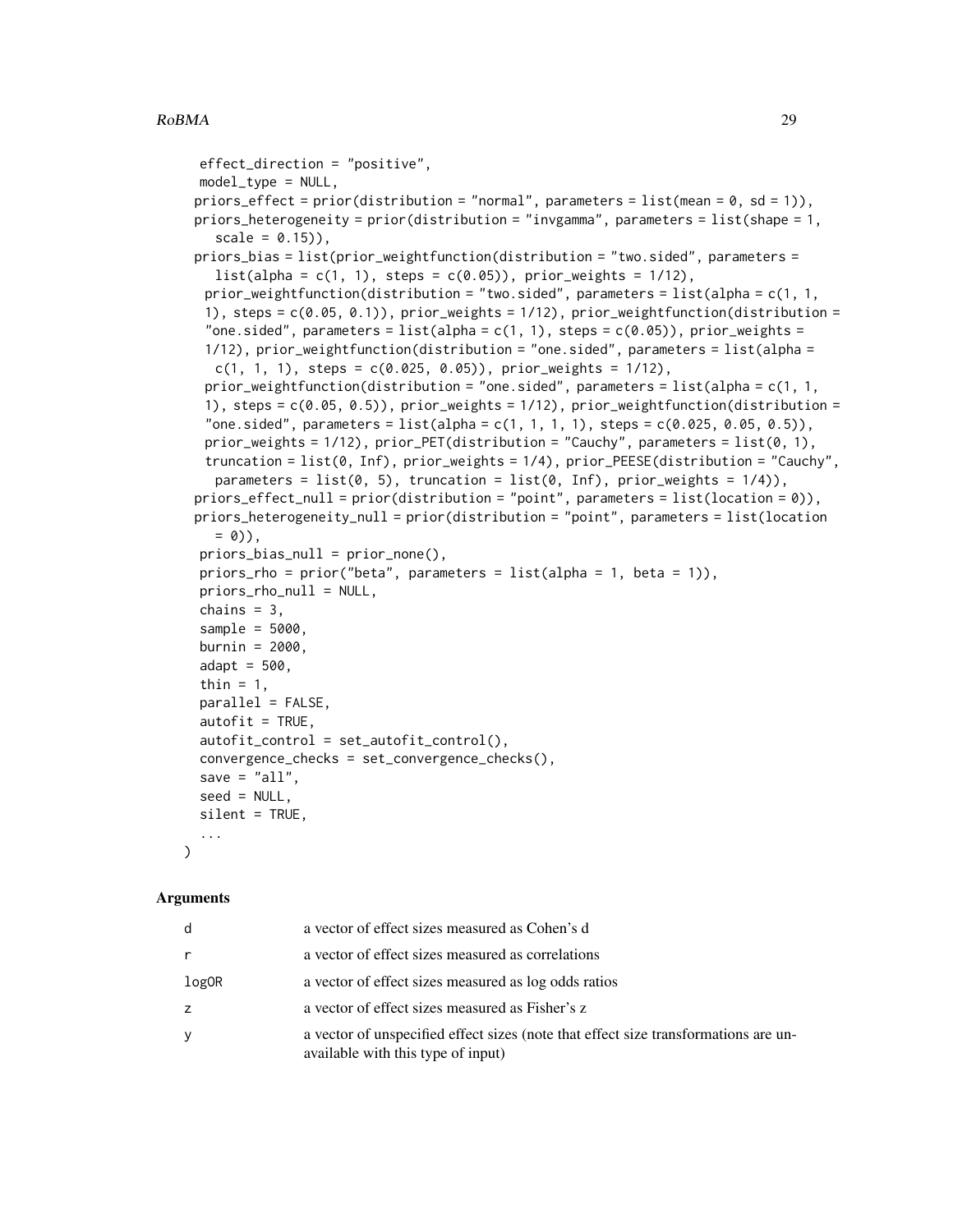| se                   | a vector of standard errors of the effect sizes                                                                                                                                                                                                                                                                                                                                                                                                                                |
|----------------------|--------------------------------------------------------------------------------------------------------------------------------------------------------------------------------------------------------------------------------------------------------------------------------------------------------------------------------------------------------------------------------------------------------------------------------------------------------------------------------|
| v                    | a vector of variances of the effect sizes                                                                                                                                                                                                                                                                                                                                                                                                                                      |
| n                    | a vector of overall sample sizes                                                                                                                                                                                                                                                                                                                                                                                                                                               |
| 1 <sub>CI</sub>      | a vector of lower bounds of confidence intervals                                                                                                                                                                                                                                                                                                                                                                                                                               |
| uCI                  | a vector of upper bounds of confidence intervals                                                                                                                                                                                                                                                                                                                                                                                                                               |
| t                    | a vector of t/z-statistics                                                                                                                                                                                                                                                                                                                                                                                                                                                     |
| study_names          | an optional argument with the names of the studies                                                                                                                                                                                                                                                                                                                                                                                                                             |
| study_ids            | an optional argument specifying dependency between the studies (for using a<br>multilevel model). Defaults to NULL for studies being independent.                                                                                                                                                                                                                                                                                                                              |
| data                 | a data object created by the combine_data function. This is an alternative in-<br>put entry to specifying the d, r, y, etc directly. I.e., you cannot pass the a<br>data.frame and reference to the columns.                                                                                                                                                                                                                                                                   |
| transformation       | transformation to be applied to the supplied effect sizes before fitting the individ-<br>ual models. Defaults to "fishers_z". We highly recommend using "fishers_z"<br>transformation since it is the only variance stabilizing measure and does not bias<br>PET and PEESE style models. The other options are "cohens_d", correlation<br>coefficient "r" and "logOR". Supplying "none" will treat the effect sizes as<br>unstandardized and refrain from any transformations. |
| prior_scale          | a scale used to define priors. Defaults to "cohens_d". Other options are "fishers_z",<br>correlation coefficient "r", and "logOR". The prior scale does not need to match<br>the effect sizes measure - the samples from prior distributions are internally<br>transformed to match the transformation of the data. The prior_scale cor-<br>responds to the scale of default output, but can be changed within the summary<br>function.                                        |
| effect_direction     |                                                                                                                                                                                                                                                                                                                                                                                                                                                                                |
|                      | the expected direction of the effect. The one-sided selection sets the weights<br>omega to 1 to significant results in the expected direction. Defaults to "positive"<br>(another option is "negative").                                                                                                                                                                                                                                                                       |
| model_type           | string specifying the RoBMA ensemble. Defaults to NULL. The other options are<br>"PSMA", "PP", and "2w" which override settings passed to the priors_effect,<br>priors_heterogeneity, priors_effect, priors_effect_null, priors_heterogeneity_null,<br>priors_bias_null, and priors_effect. See details for more information<br>about the different model types.                                                                                                               |
| priors_effect        | list of prior distributions for the effect size (mu) parameter that will be treated<br>as belonging to the alternative hypothesis. Defaults to a standard normal dis-<br>tribution $prior(distribution = "normal", parameters = list(mean = 0, sd$<br>$= 1$ ).                                                                                                                                                                                                                 |
| priors_heterogeneity |                                                                                                                                                                                                                                                                                                                                                                                                                                                                                |
|                      | list of prior distributions for the heterogeneity tau parameter that will be treated<br>as belonging to the alternative hypothesis. Defaults to prior (distribution<br>$=$ "invgamma", parameters = list(shape = 1, scale = .15)) that is based on<br>heterogeneities estimates from psychology (van Erp et al. 2017).                                                                                                                                                         |
| priors_bias          | list of prior distributions for the publication bias adjustment component that<br>will be treated as belonging to the alternative hypothesis. Defaults to list(                                                                                                                                                                                                                                                                                                                |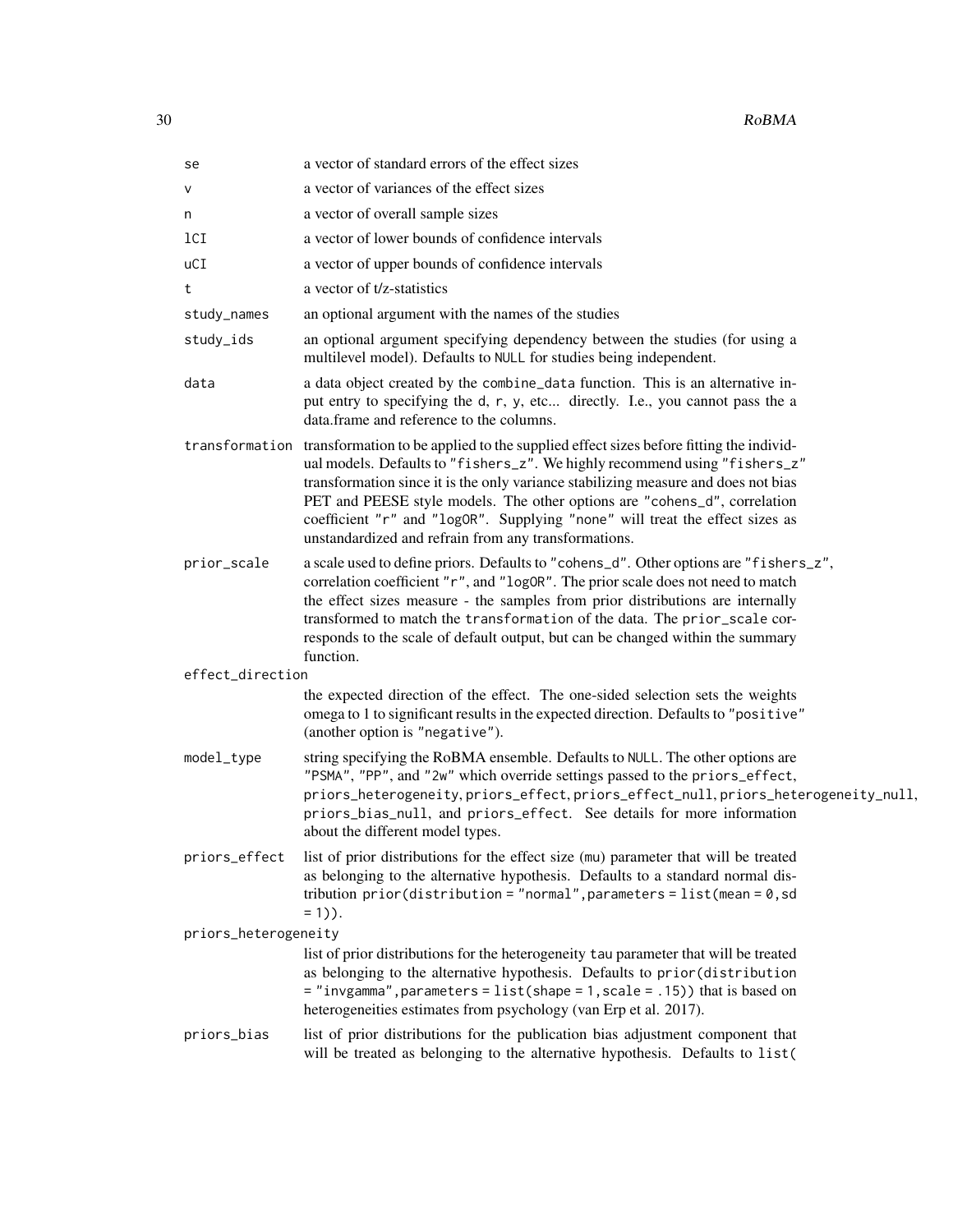<span id="page-30-0"></span>

|                           | pr for $\text{S}$ and $\text{S}$ are the case of $\text{S}$ and $\text{S}$ are $\text{S}$ and $\text{S}$ and $\text{S}$ are $\text{S}$ and $\text{S}$ are $\text{S}$ and $\text{S}$ are $\text{S}$ and $\text{S}$ are $\text{S}$ and $\text{S}$ are $\text{S}$ and $\text{S}$ ar<br>$= c(1,1)$ , steps = $c(0.05)$ , prior_weights = 1/12), prior_weightfunction(distribution<br>$=$ "two.sided", parameters = list(alpha = c(1,1,1), steps = c(0.05,0.10)), prior_weights<br>= 1/12), prior_weightfunction(distribution = "one.sided", parameters<br>$=$ list(alpha = c(1,1), steps = c(0.05)), prior_weights = 1/12), prior_weightfunction(distr<br>$=$ "one.sided", parameters = list(alpha = c(1,1,1), steps = c(0.025,0.05)), prior_weights<br>= 1/12), prior_weightfunction(distribution = "one.sided", parameters<br>$=$ list(alpha = c(1,1,1), steps = c(0.05,0.5)), prior_weights = 1/12), prior_weightfunction<br>$=$ "one.sided", parameters = list(alpha = c(1,1,1,1), steps = c(0.025,0.05,0.5)), prior_wei |
|---------------------------|--------------------------------------------------------------------------------------------------------------------------------------------------------------------------------------------------------------------------------------------------------------------------------------------------------------------------------------------------------------------------------------------------------------------------------------------------------------------------------------------------------------------------------------------------------------------------------------------------------------------------------------------------------------------------------------------------------------------------------------------------------------------------------------------------------------------------------------------------------------------------------------------------------------------------------------------------------------------------------------------------------------------------|
|                           | $= 1/12$ ), prior_PET(distribution = "Cauchy", parameters = $list(0,1)$ , truncation<br>= list(0, Inf), prior_weights = 1/4), prior_PEESE(distribution = "Cauchy", parameters<br>$= list(0, 5)$ , truncation = list(0, Inf), prior_weights = 1/4) ), correspond-                                                                                                                                                                                                                                                                                                                                                                                                                                                                                                                                                                                                                                                                                                                                                         |
|                           | ing to the RoBMA-PSMA model introduce by Bartoš et al. (2021).                                                                                                                                                                                                                                                                                                                                                                                                                                                                                                                                                                                                                                                                                                                                                                                                                                                                                                                                                           |
| priors_effect_null        | list of prior distributions for the effect size (mu) parameter that will be treated                                                                                                                                                                                                                                                                                                                                                                                                                                                                                                                                                                                                                                                                                                                                                                                                                                                                                                                                      |
|                           | as belonging to the null hypothesis. Defaults to a point null hypotheses at zero,<br>$prior(distribution = "point", parameters = list(location = 0)).$                                                                                                                                                                                                                                                                                                                                                                                                                                                                                                                                                                                                                                                                                                                                                                                                                                                                   |
| priors_heterogeneity_null |                                                                                                                                                                                                                                                                                                                                                                                                                                                                                                                                                                                                                                                                                                                                                                                                                                                                                                                                                                                                                          |
|                           | list of prior distributions for the heterogeneity tau parameter that will be treated<br>as belonging to the null hypothesis. Defaults to a point null hypotheses at zero (a<br>fixed effect meta-analytic models), prior (distribution = "point", parameters<br>$= list(location = 0)).$                                                                                                                                                                                                                                                                                                                                                                                                                                                                                                                                                                                                                                                                                                                                 |
| priors_bias_null          |                                                                                                                                                                                                                                                                                                                                                                                                                                                                                                                                                                                                                                                                                                                                                                                                                                                                                                                                                                                                                          |
|                           | list of prior weight functions for the omega parameter that will be treated as be-<br>longing to the null hypothesis. Defaults no publication bias adjustment, prior_none().                                                                                                                                                                                                                                                                                                                                                                                                                                                                                                                                                                                                                                                                                                                                                                                                                                             |
| priors_rho                | list of prior distributions for the variance allocation (rho) parameter that will be<br>treated as belonging to the alternative hypothesis. This setting allows users to fit<br>a three-level meta-analysis when study_ids are supplied. Note that this is an<br>experimental feature and see News for more details. Defaults to a beta distribu-<br>$\frac{1}{1}$ tion prior(distribution = "beta", parameters = list(alpha = 1, beta = 1)).                                                                                                                                                                                                                                                                                                                                                                                                                                                                                                                                                                            |
| priors_rho_null           |                                                                                                                                                                                                                                                                                                                                                                                                                                                                                                                                                                                                                                                                                                                                                                                                                                                                                                                                                                                                                          |
|                           | list of prior distributions for the variance allocation (rho) parameter that will be<br>treated as belonging to the null hypothesis. Defaults to NULL.                                                                                                                                                                                                                                                                                                                                                                                                                                                                                                                                                                                                                                                                                                                                                                                                                                                                   |
| chains                    | a number of chains of the MCMC algorithm.                                                                                                                                                                                                                                                                                                                                                                                                                                                                                                                                                                                                                                                                                                                                                                                                                                                                                                                                                                                |
| sample                    | a number of sampling iterations of the MCMC algorithm. Defaults to 5000.                                                                                                                                                                                                                                                                                                                                                                                                                                                                                                                                                                                                                                                                                                                                                                                                                                                                                                                                                 |
| burnin                    | a number of burnin iterations of the MCMC algorithm. Defaults to 2000.                                                                                                                                                                                                                                                                                                                                                                                                                                                                                                                                                                                                                                                                                                                                                                                                                                                                                                                                                   |
| adapt                     | a number of adaptation iterations of the MCMC algorithm. Defaults to 500.                                                                                                                                                                                                                                                                                                                                                                                                                                                                                                                                                                                                                                                                                                                                                                                                                                                                                                                                                |
| thin                      | a thinning of the chains of the MCMC algorithm. Defaults to 1.                                                                                                                                                                                                                                                                                                                                                                                                                                                                                                                                                                                                                                                                                                                                                                                                                                                                                                                                                           |
| parallel                  | whether the individual models should be fitted in parallel. Defaults to FALSE.<br>The implementation is not completely stable and might cause a connection error.                                                                                                                                                                                                                                                                                                                                                                                                                                                                                                                                                                                                                                                                                                                                                                                                                                                        |
| autofit                   | whether the model should be fitted until the convergence criteria (specified in<br>autofit_control) are satisfied. Defaults to TRUE.                                                                                                                                                                                                                                                                                                                                                                                                                                                                                                                                                                                                                                                                                                                                                                                                                                                                                     |
| autofit_control           |                                                                                                                                                                                                                                                                                                                                                                                                                                                                                                                                                                                                                                                                                                                                                                                                                                                                                                                                                                                                                          |
|                           | allows to pass autofit control settings with the set_autofit_control() func-<br>tion. See ?set_autofit_control for options and default settings.                                                                                                                                                                                                                                                                                                                                                                                                                                                                                                                                                                                                                                                                                                                                                                                                                                                                         |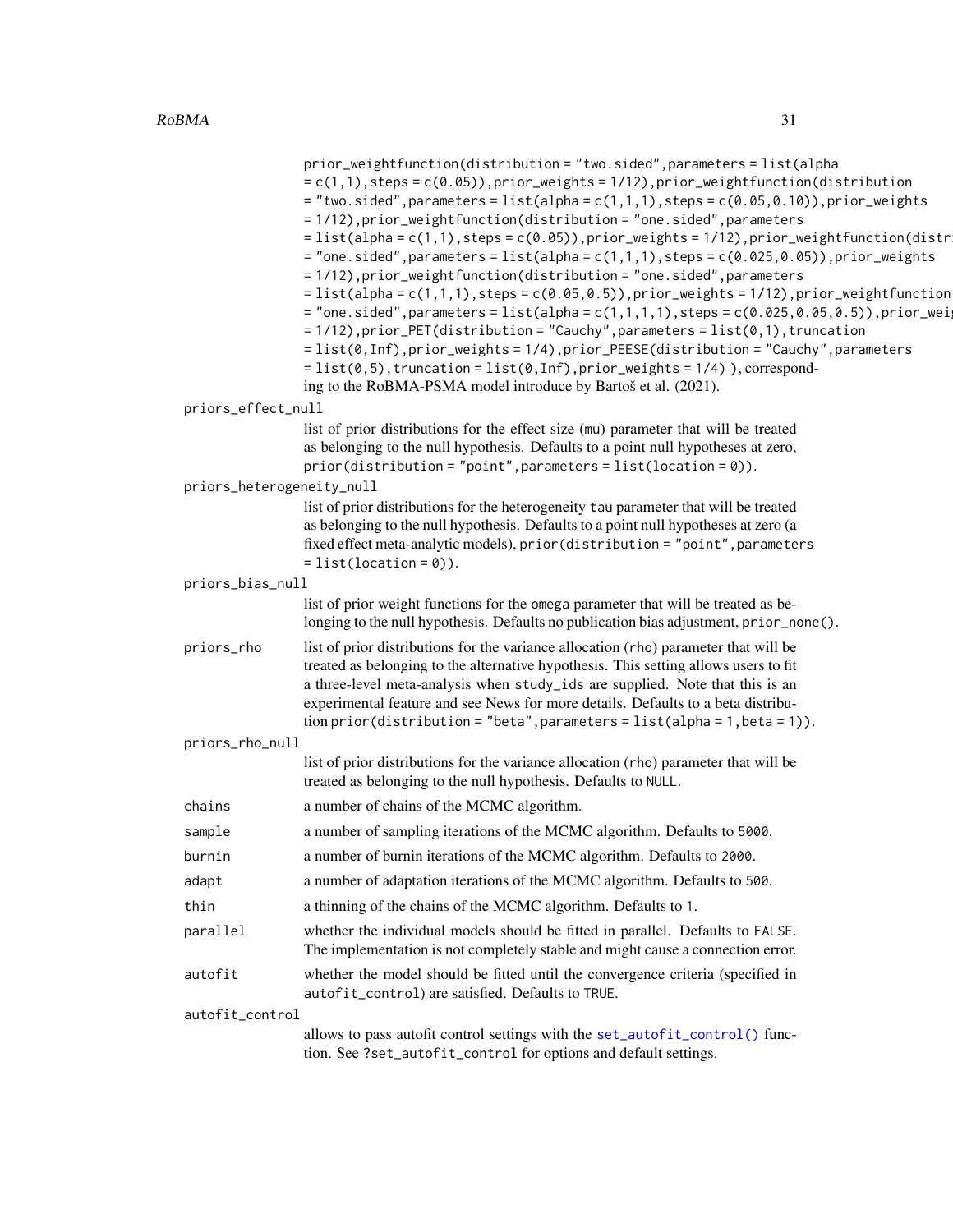<span id="page-31-0"></span>

|          | convergence_checks |                                                                                                                                                                                                                                                                                                                                |
|----------|--------------------|--------------------------------------------------------------------------------------------------------------------------------------------------------------------------------------------------------------------------------------------------------------------------------------------------------------------------------|
|          |                    | automatic convergence checks to assess the fitted models, passed with set_convergence_checks()<br>function. See ?set_convergence_checks for options and default settings.                                                                                                                                                      |
| save     |                    | whether all models posterior distributions should be kept after obtaining a model-<br>averaged result. Defaults to "all" which does not remove anything. Set to<br>"min" to significantly reduce the size of final object, however, some model di-<br>agnostics and further manipulation with the object will not be possible. |
| seed     |                    | a seed to be set before model fitting, marginal likelihood computation, and pos-<br>terior mixing for reproducibility of results. Defaults to NULL - no seed is set.                                                                                                                                                           |
|          | silent             | whether all print messages regarding the fitting process should be suppressed.<br>Defaults to TRUE. Note that parallel = TRUE also suppresses all messages.                                                                                                                                                                    |
| $\cdots$ |                    | additional arguments.                                                                                                                                                                                                                                                                                                          |
|          |                    |                                                                                                                                                                                                                                                                                                                                |

#### Details

The default settings of the RoBMA 2.0 package corresponds to the RoBMA-PSMA ensemble proposed by Bartoš et al. (2021). The previous versions of the package (i.e., RoBMA < 2.0) used specifications proposed by Maier et al. (in press) (this specification can be easily obtained by setting model\_type = "2w". The RoBMA-PP specification from Bartoš et al. (2021) can be obtained by setting model\_type = "PP".

The [vignette\("CustomEnsembles", package = "RoBMA"\)](../doc/CustomEnsembles.html) and [vignette\("ReproducingBMA",](../doc/ReproducingBMA.html) [package = "RoBMA"\)](../doc/ReproducingBMA.html) vignettes describe how to use [RoBMA\(\)](#page-27-1) to fit custom meta-analytic ensembles (see [prior\(\)](#page-19-1), [prior\\_weightfunction\(\)](#page-26-1), [prior\\_PET\(\)](#page-25-1), and [prior\\_PEESE\(\)](#page-23-1) for more information about prior distributions).

The RoBMA function first generates models from a combination of the provided priors for each of the model parameters. Then, the individual models are fitted using [autorun.jags](#page-0-0) function. A marginal likelihood is computed using [bridge\\_sampler](#page-0-0) function. The individual models are then combined into an ensemble using the posterior model probabilities using [BayesTools](#page-0-0) package.

Generic [summary.RoBMA\(\)](#page-37-1), [print.RoBMA\(\)](#page-18-1), and [plot.RoBMA\(\)](#page-14-1) functions are provided to facilitate manipulation with the ensemble. A visual check of the individual model diagnostics can be obtained using the [diagnostics\(\)](#page-9-1) function. The fitted model can be further updated or modified by [update.RoBMA\(\)](#page-39-1) function.

## Value

RoBMA returns an object of class 'RoBMA'.

#### References

Bartoš F, Maier M, Wagenmakers E, Doucouliagos H, Stanley TD (2021). "Robust Bayesian metaanalysis: Model-averaging across complementary publication bias adjustment methods." doi: [10.312](https://doi.org/10.31234/osf.io/kvsp7)34/ [osf.io/kvsp7,](https://doi.org/10.31234/osf.io/kvsp7) preprint at <https://doi.org/10.31234/osf.io/kvsp7>.

Maier M, Bartoš F, Wagenmakers E (in press). "Robust Bayesian Meta-Analysis: Addressing Publication Bias with Model-Averaging." *Psychological Methods*. doi: [10.31234/osf.io/u4cns.](https://doi.org/10.31234/osf.io/u4cns)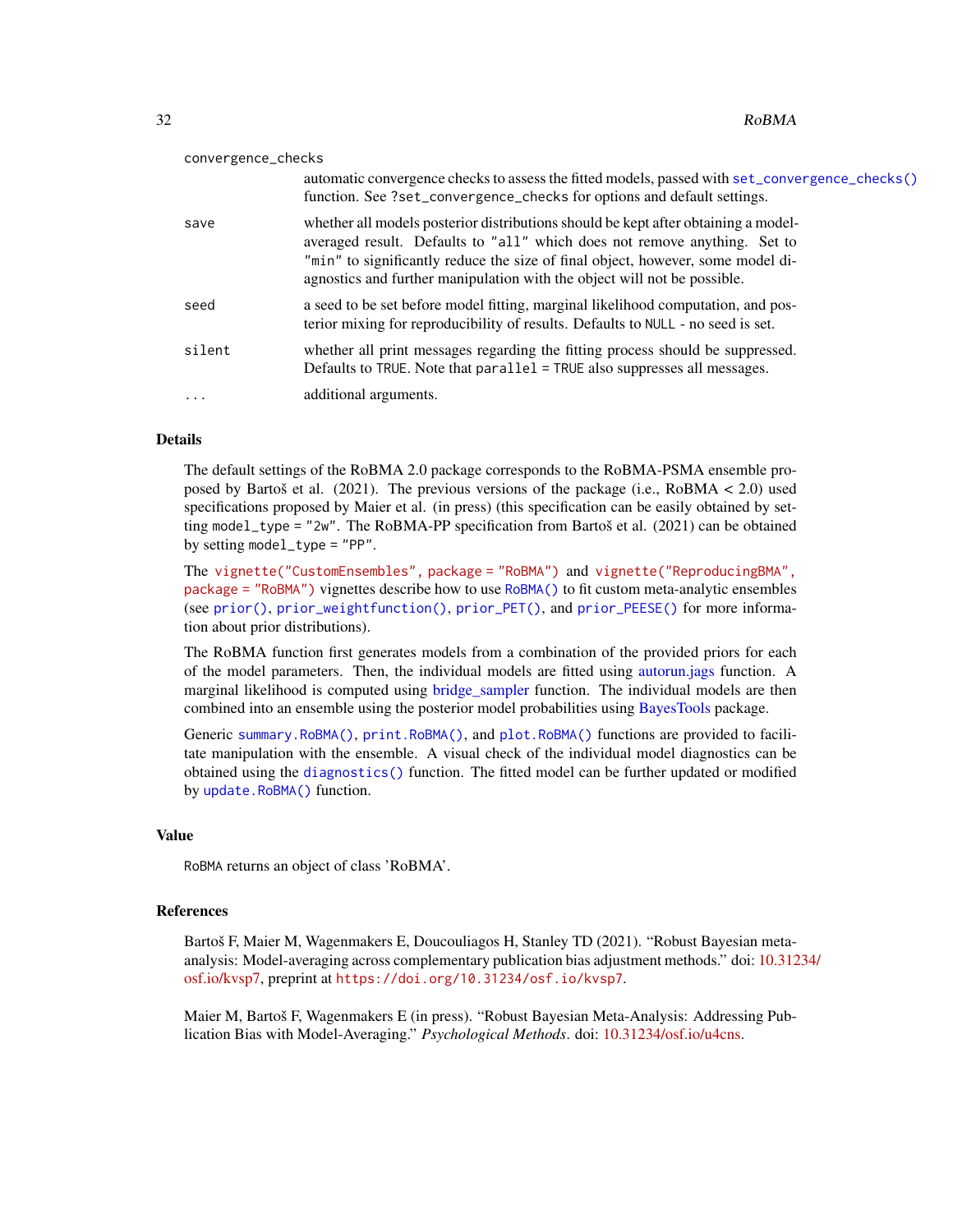#### <span id="page-32-0"></span> $RoBMA$  33

van Erp S, Verhagen J, Grasman RP, Wagenmakers E (2017). "Estimates of between-study heterogeneity for 705 meta-analyses reported in Psychological Bulletin from 1990–2013." *Journal of Open Psychology Data*, 5(1). doi: [10.5334/jopd.33.](https://doi.org/10.5334/jopd.33)

## See Also

[summary.RoBMA\(\)](#page-37-1), [update.RoBMA\(\)](#page-39-1), [check\\_setup\(\)](#page-4-1)

#### Examples

```
## Not run:
# using the example data from Bem 2011 and fitting the default (RoBMA-PSMA) model
fit \leq RoBMA(d = Bem2011$d, se = Bem2011$se, study_names = Bem2011$study)
# in order to speed up the process, we can turn the parallelization on
fit <- RoBMA(d = Bem2011$d, se = Bem2011$se, study_names = Bem2011$study, parallel = TRUE)
# we can get a quick overview of the model coefficients just by printing the model
fit
# a more detailed overview using the summary function (see '?summary.RoBMA' for all options)
summary(fit)
# the model-averaged effect size estimate can be visualized using the plot function
# (see ?plot.RoBMA for all options)
plot(fit, parameter = "mu")
# forest plot can be obtained with the forest function (see ?forest for all options)
forest(fit)
# plot of the individual model estimates can be obtained with the plot_models function
# (see ?plot_models for all options)
plot_models(fit)
# diagnostics for the individual parameters in individual models can be obtained using diagnostics
# function (see 'diagnostics' for all options)
diagnostics(fit, parameter = "mu", type = "chains")
# the RoBMA-PP can be fitted with addition of the 'model_type' argument
fit_PP <- RoBMA(d = Bem2011$d, se = Bem2011$se, study_names = Bem2011$study, model_type = "PP")
# as well as the original version of RoBMA (with two weightfunctions)
fit_original <- RoBMA(d = Bem2011$d, se = Bem2011$se, study_names = Bem2011$study,
                      model_type = "2w")# or different prior distribution for the effect size (e.g., a half-normal distribution)
# (see 'vignette("CustomEnsembles")' for a detailed guide on specifying a custom model ensemble)
fit \leq RoBMA(d = Bem2011$d, se = Bem2011$se, study_names = Bem2011$study,
             priors_effect = prior("normal", parameters = list(0, 1),
                                   truncation = list(0, Inf))
```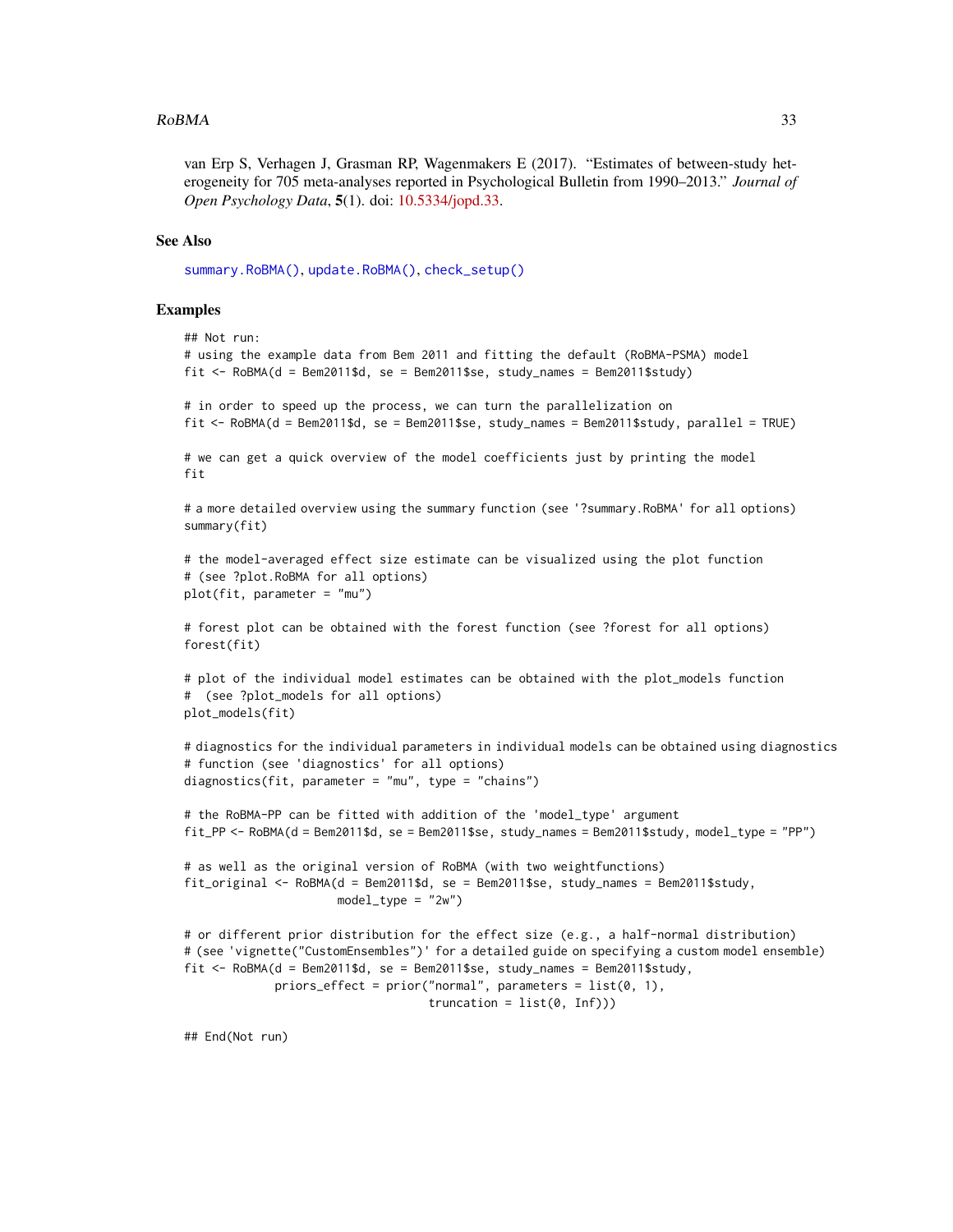<span id="page-33-0"></span>

## <span id="page-33-1"></span>Description

Controls settings for the autofit process of the MCMC JAGS sampler (specifies termination criteria), and values for the convergence checks.

#### Usage

```
set_autofit_control(
 max_Rhat = 1.05,
 min\_ESS = 500,
 max_error = NULL,
 max_SD_error = NULL,
 max_time = list(time = 60, unit = "mins"),sample_extend = 1000
)
set_convergence_checks(
 max_Rhat = 1.05,
 min\_ESS = 500,
 max_error = NULL,
 max_SD_error = NULL,
 remove_failed = FALSE,
 balance_probability = TRUE
)
```

| max_Rhat      | maximum value of the R-hat diagnostic. Defaults to 1.05.                                                                                                                                                                                   |
|---------------|--------------------------------------------------------------------------------------------------------------------------------------------------------------------------------------------------------------------------------------------|
| min_ESS       | minimum estimated sample size. Defaults to 500.                                                                                                                                                                                            |
| max_error     | maximum value of the MCMC error. Defaults to NULL. Be aware that PEESE<br>publication bias adjustment can have estimates on different scale than the rest of<br>the output, resulting in relatively large max MCMC error.                  |
| max_SD_error  | maximum value of the proportion of MCMC error of the estimated SD of the<br>parameter. Defaults to NULL.                                                                                                                                   |
| $max_time$    | list with the time and unit specifying the maximum autofitting process per model.<br>Passed to difftime function (possible units are "secs", "mins", "hours", "days", "weeks", "years").<br>Defaults to list(time = $60$ , unit = "mins"). |
| sample_extend | number of samples to extend the fitting process if the criteria are not satisfied.<br>Defaults to 1000.                                                                                                                                    |
| remove_failed | whether models not satisfying the convergence checks should be removed from<br>the inference. Defaults to FALSE - only a warning is raised.                                                                                                |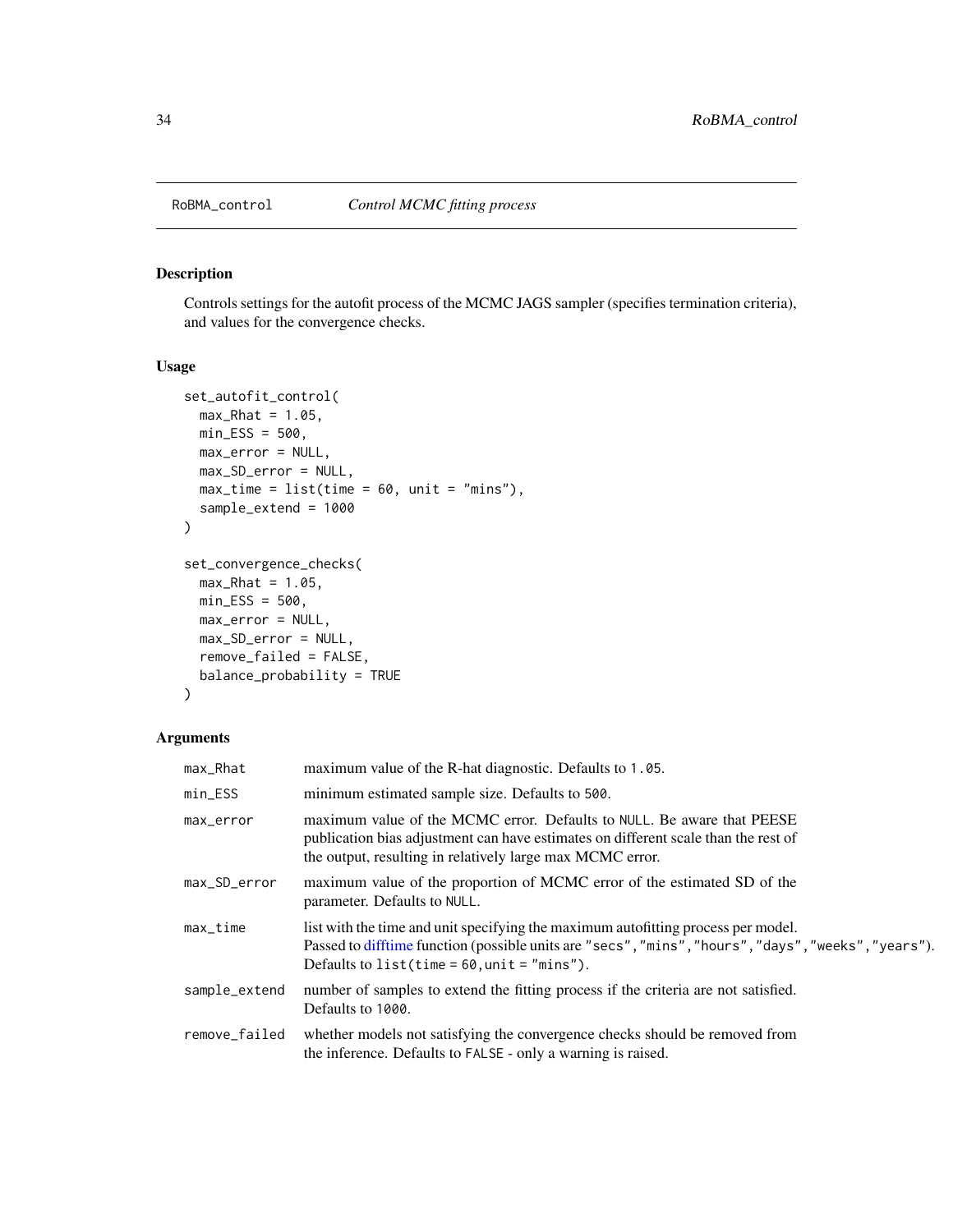<span id="page-34-0"></span>balance\_probability

whether prior model probability should be balanced across the combinations of models with the same H0/H1 for effect / heterogeneity / bias in the case of non-convergence. Defaults to TRUE.

## Value

set\_autofit\_control returns a list of autofit control settings and set\_convergence\_checks returns a list of convergence checks settings.

#### See Also

[RoBMA,](#page-27-1) [update.RoBMA](#page-39-1)

RoBMA\_options *Options for the RoBMA package*

## Description

A placeholder object and functions for the RoBMA package. (adapted from the runjags R package).

#### Usage

```
RoBMA.options(...)
```
RoBMA.get\_option(name)

## Arguments

| $\cdots$ | named option(s) to change - for a list of available options, see details below.                             |
|----------|-------------------------------------------------------------------------------------------------------------|
| name     | the name of the option to get the current value of - for a list of available options,<br>see details below. |
|          |                                                                                                             |

## Value

The current value of all available RoBMA options (after applying any changes specified) is returned invisibly as a named list.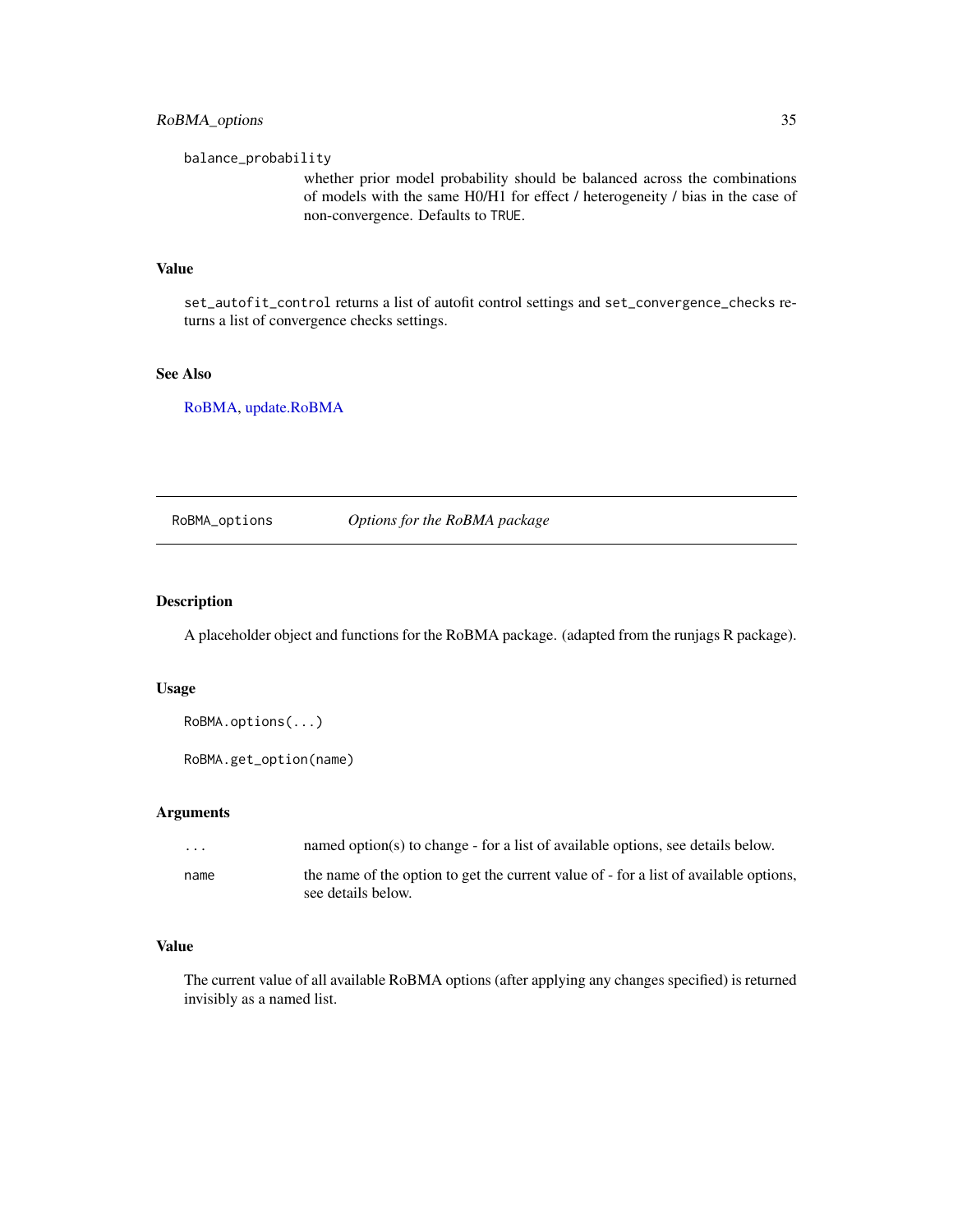<span id="page-35-1"></span><span id="page-35-0"></span>

#### Description

Functions for transforming between standard errors and sample sizes (assuming equal sample sizes per group).

## Usage

se\_d(d, n) n\_d(d, se)  $se_r(r, n)$ n\_r(r, se)  $se_z(n)$ n\_z(se)

#### Arguments

|    | Cohen's d                                       |
|----|-------------------------------------------------|
| n  | sample size of the corresponding effect size    |
| se | standard error of the corresponding effect size |
|    | correlation coefficient                         |

#### Details

Calculations for Cohen's d, Fisher's z, and log(OR) are based on (Borenstein et al. 2011). Calculations for correlation coefficient were modified to make the standard error corresponding to the computed on Fisher's z scale under the same sample size (in order to make all other transformations consistent). In case that a direct transformation is not available, the transformations are chained to provide the effect size of interest.

Note that sample size and standard error calculation for log(OR) is not available. The standard error is highly dependent on the odds within the groups and sample sizes for individual events are required. Theoretically, the sample size could be obtained by transforming the effect size and standard error to a different measure and obtaining the sample size using corresponding function, however, it leads to a very poor approximation and it is not recommended.

#### References

Borenstein M, Hedges LV, Higgins JP, Rothstein HR (2011). *Introduction to meta-analysis*. John Wiley \& Sons.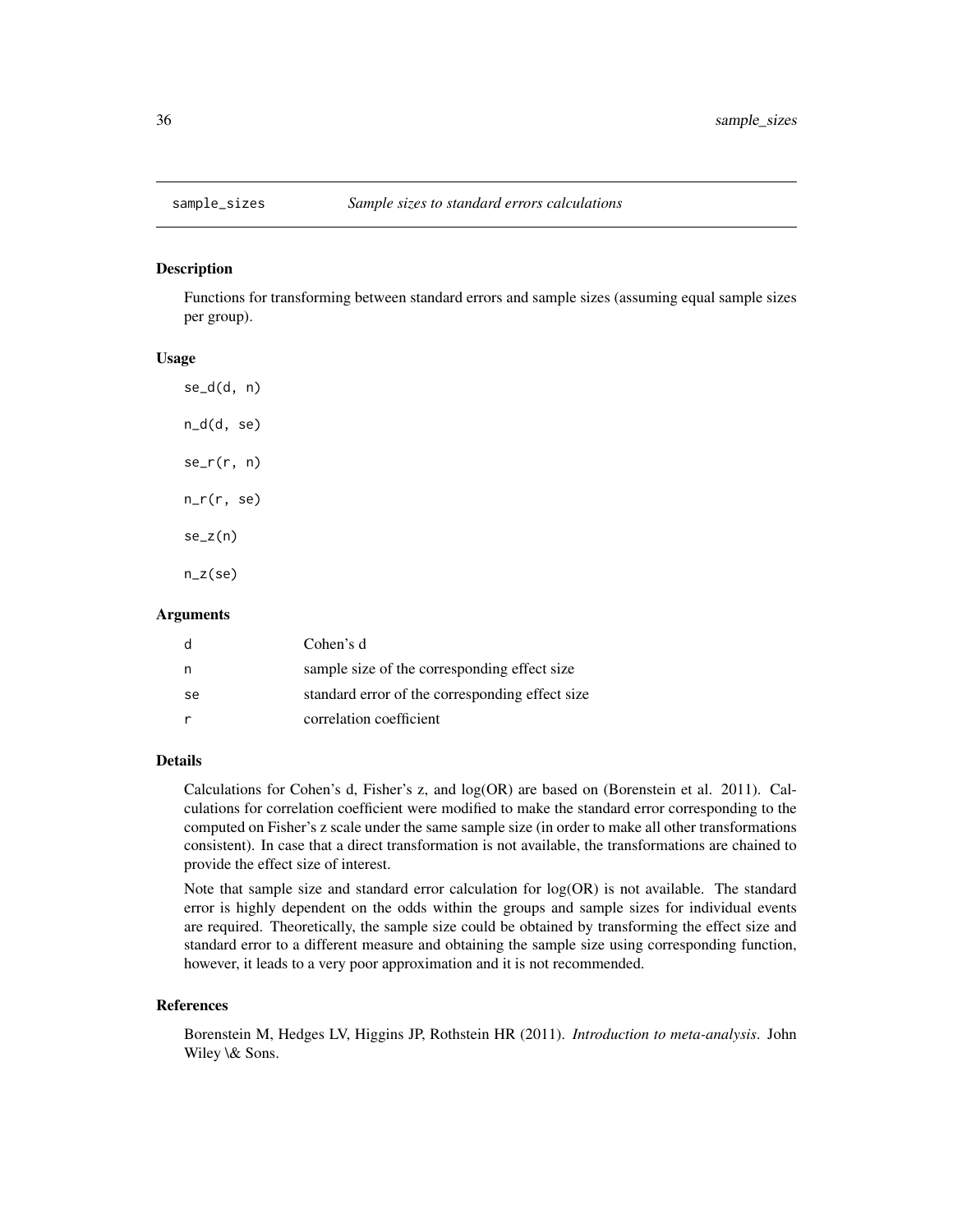## <span id="page-36-0"></span>standard\_errors 37

## See Also

[effect\\_sizes\(\)](#page-10-1), [standard\\_errors\(\)](#page-36-1)

<span id="page-36-1"></span>standard\_errors *Standard errors transformations*

## Description

Functions for transforming between standard errors of different effect size measures.

## Usage

```
se_d2se_logOR(se_d, logOR)
se_d2se_r(se_d, d)
se_r2se_d(se_r, r)
se_logOR2se_d(se_logOR, logOR)
se_d2se_z(se_d, d)
se_r2se_z(se_r, r)
se_r2se_logOR(se_r, r)
se_logOR2se_r(se_logOR, logOR)
se_logOR2se_z(se_logOR, logOR)
se_z2se_d(se_z, z)
se_z2se_r(se_z, z)
se_z2se_logOR(se_z, z)
```

| se_d       | standard error of Cohen's d               |
|------------|-------------------------------------------|
| log0R      | log(odds ratios)                          |
| d          | Cohen's d                                 |
| $se$ _ $r$ | standard error of correlation coefficient |
|            | correlation coefficient                   |
| se_logOR   | standard error of log(odds ratios)        |
| $se_z$     | standard error of Fisher's z              |
|            | Fisher's z                                |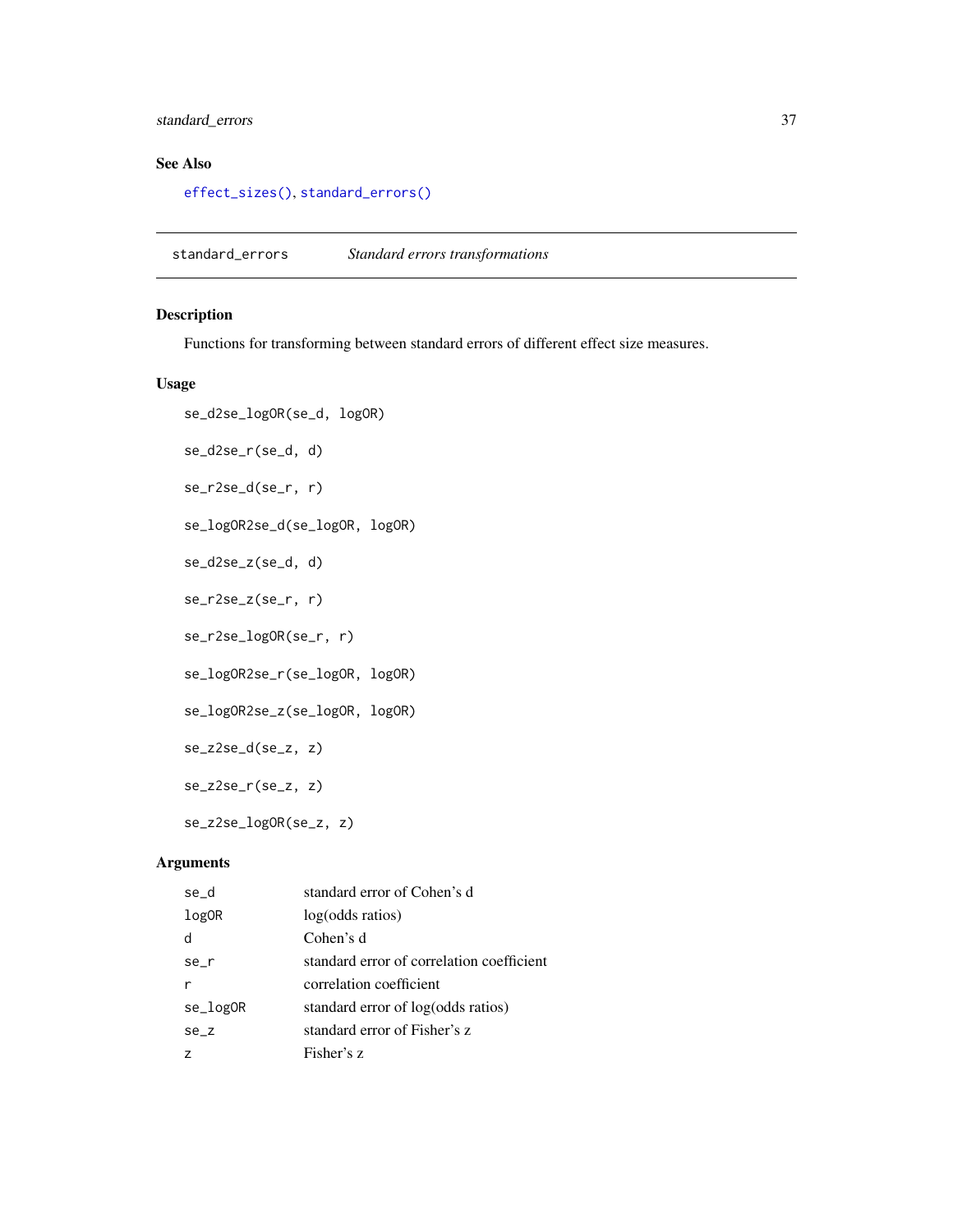#### Details

Transformations for Cohen's d, Fisher's z, and log(OR) are based on (Borenstein et al. 2011). Calculations for correlation coefficient were modified to make the standard error corresponding to the computed on Fisher's z scale under the same sample size (in order to make all other transformations consistent). In case that a direct transformation is not available, the transformations are chained to provide the effect size of interest.

It is important to keep in mind that the transformations are only approximations to the true values. From our experience, se\_d2se\_z works well for values of se(Cohen's  $d$ ) < 0.5. Do not forget that the effect sizes are standardized and variance of Cohen's  $d = 1$ . Therefore, a standard error of study cannot be larger unless the participants provided negative information (of course, the variance is dependent on the effect size as well, and, can therefore be larger).

When setting prior distributions, do NOT attempt to transform a standard normal distribution on Cohen's d (mean = 0, sd = 1) to a normal distribution on Fisher's z with mean 0 and sd = se\_d2se\_z( $0,1$ ). The approximation does NOT work well in this range of values. Instead, approximate the sd of distribution on Fisher's z using samples in this way:  $sd(d2z(ronorm(10000, 0, 1)))$  or, specify the distribution on Cohen's d directly.

#### References

Borenstein M, Hedges LV, Higgins JP, Rothstein HR (2011). *Introduction to meta-analysis*. John Wiley \& Sons.

#### See Also

[effect\\_sizes\(\)](#page-10-1), [sample\\_sizes\(\)](#page-35-1)

<span id="page-37-1"></span>summary.RoBMA *Summarize fitted RoBMA object*

## Description

summary.RoBMA creates summary tables for a RoBMA object.

#### Usage

```
## S3 method for class 'RoBMA'
summary(
  object,
  type = "ensemble",
  conditional = FALSE,
  output_scale = NULL,
  probs = c(0.025, 0.975),
  logBF = FALSE,
 BFO1 = FALSE,
  short_name = FALSE,
  remove_spike_0 = FALSE,
  ...
)
```
<span id="page-37-0"></span>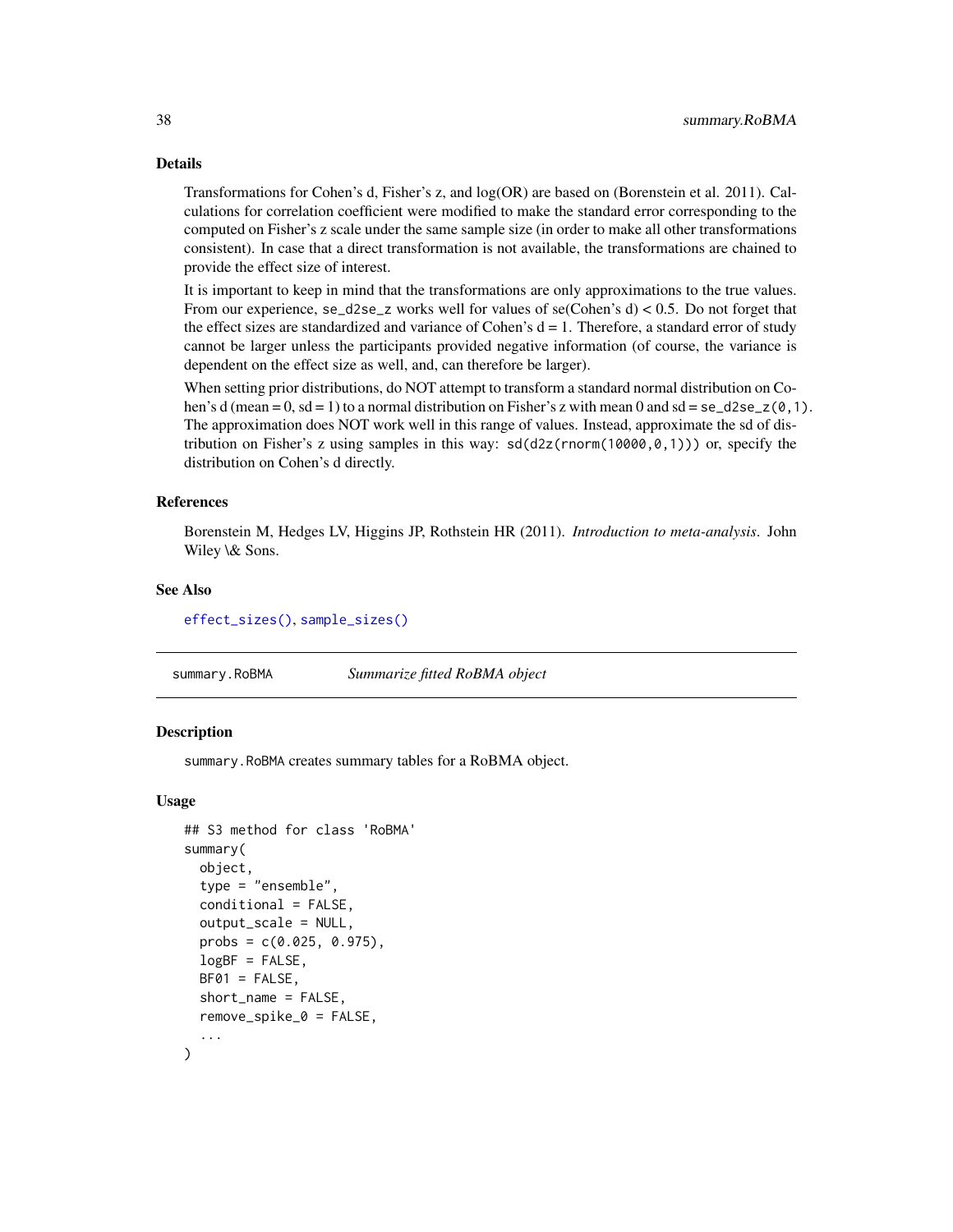#### <span id="page-38-0"></span>Arguments

| object       | a fitted RoBMA object                                                                                                                                                                                                                                                                        |
|--------------|----------------------------------------------------------------------------------------------------------------------------------------------------------------------------------------------------------------------------------------------------------------------------------------------|
| type         | whether to show the overall RoBMA results ("ensemble"), an overview of the<br>individual models ("models"), an overview of the individual models MCMC<br>diagnostics ("diagnostics"), or a detailed summary of the individual models<br>("individual"). Can be abbreviated to first letters. |
| conditional  | show the conditional estimates (assuming that the alternative is true). Defaults<br>to FALSE. Only available for type == "conditional".                                                                                                                                                      |
| output_scale | transform the meta-analytic estimates to a different scale. Defaults to NULL<br>which returns the same scale as the model was estimated on.                                                                                                                                                  |
| probs        | quantiles of the posterior samples to be displayed. Defaults to $c(.025, .975)$                                                                                                                                                                                                              |
| logBF        | show log of Bayes factors. Defaults to FALSE.                                                                                                                                                                                                                                                |
| BF01         | show Bayes factors in support of the null hypotheses. Defaults to FALSE.                                                                                                                                                                                                                     |
| short_name   | whether priors names should be shortened to the first (couple) of letters. Defaults<br>to FALSE.                                                                                                                                                                                             |
|              | remove_spike_0 whether spike prior distributions with location at zero should be omitted from<br>the summary. Defaults to FALSE.                                                                                                                                                             |
| $\ddotsc$    | additional arguments                                                                                                                                                                                                                                                                         |

## Value

summary.RoBMA returns a list of tables of class 'BayesTools\_table'.

#### Note

See [diagnostics\(\)](#page-9-1) for visual convergence checks of the individual models.

## See Also

[RoBMA\(\)](#page-27-1), [diagnostics\(\)](#page-9-1), [check\\_RoBMA\(\)](#page-4-2)

## Examples

```
## Not run:
# using the example data from Anderson et al. 2010 and fitting the default model
# (note that the model can take a while to fit)
fit <- RoBMA(r = Anderson2010$r, n = Anderson2010$n, study_names = Anderson2010$labels)
# summary can provide many details about the model
summary(fit)
# estimates from the conditional models can be obtained with
summary(fit, conditional = TRUE)
# overview of the models and their prior and posterior probability, marginal likelihood,
# and inclusion Bayes factor can be obtained with
summary(fit, type = "models")
```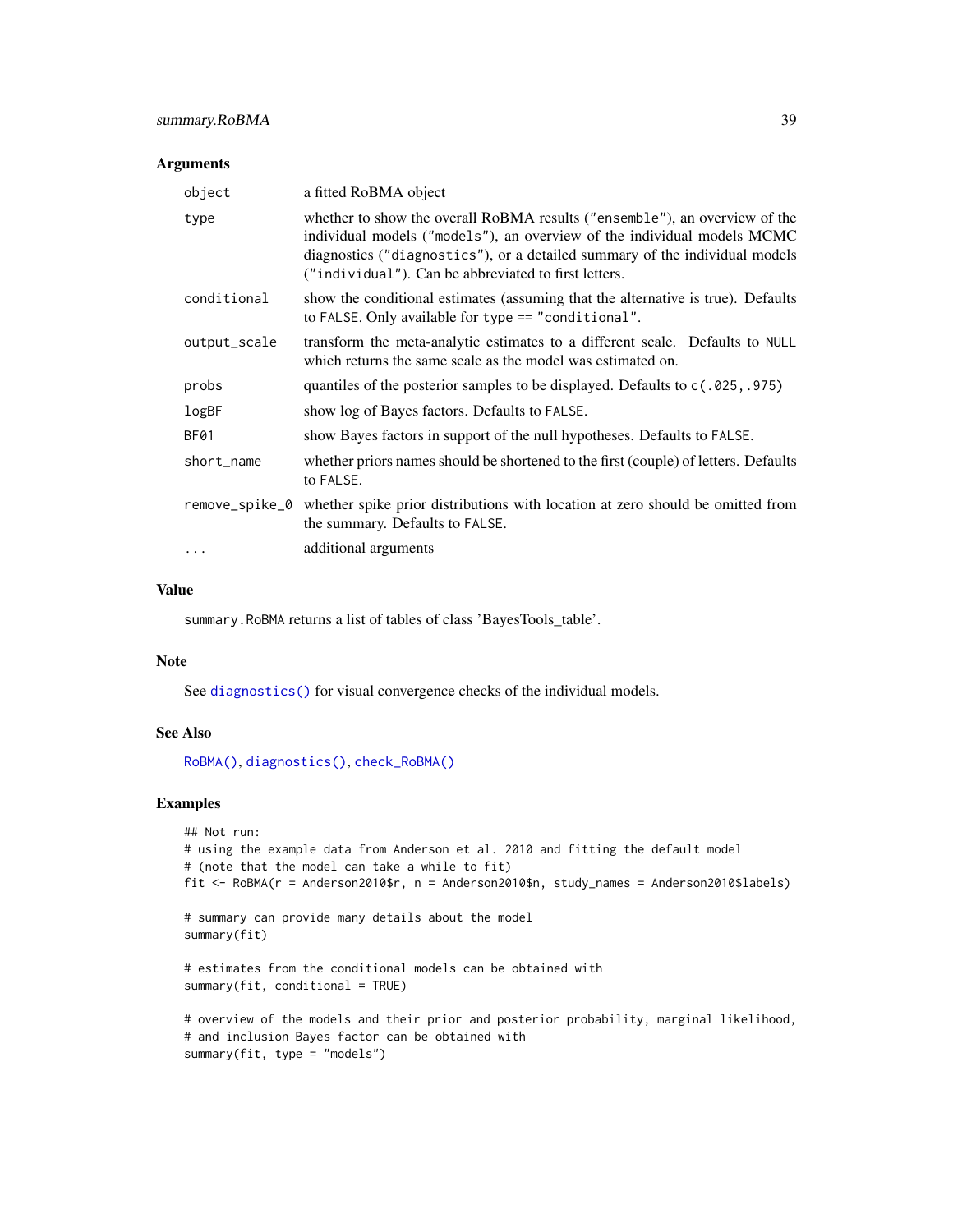<span id="page-39-0"></span># diagnostics overview, containing the maximum R-hat, minimum ESS, maximum MCMC error, and # maximum MCMC error / sd across parameters for each individual model can be obtained with summary(fit, type = "diagnostics")

# summary of individual models and their parameters can be further obtained by summary(fit, type = "individual")

## End(Not run)

<span id="page-39-1"></span>update.RoBMA *Updates a fitted RoBMA object*

#### **Description**

update.RoBMA can be used to

- 1. add an additional model to an existing "RoBMA" object by specifying either a null or alternative prior for each parameter and the prior odds of the model (prior\_weights), see the vignette("CustomEnsembles") vignette,
- 2. change the prior odds of fitted models by specifying a vector prior\_weights of the same length as the fitted models,
- 3. refitting models that failed to converge with updated settings of control parameters,
- 4. or changing the convergence criteria and recalculating the ensemble results by specifying new control argument and setting refit\_failed == FALSE.

#### Usage

```
## S3 method for class 'RoBMA'
update(
  object,
  refit_failed = TRUE,
  prior_effect = NULL,
  prior_heterogeneity = NULL,
  prior_bias = NULL,
 prior_rho = NULL,
 prior_weights = NULL,
  prior_effect_null = NULL,
  prior_heterogeneity_null = NULL,
 prior_bias_null = NULL,
  prior_rho_null = NULL,
  study_names = NULL,
  chains = NULL,
  adapt = NULL,burnin = NULL,
  sample = NULL,
```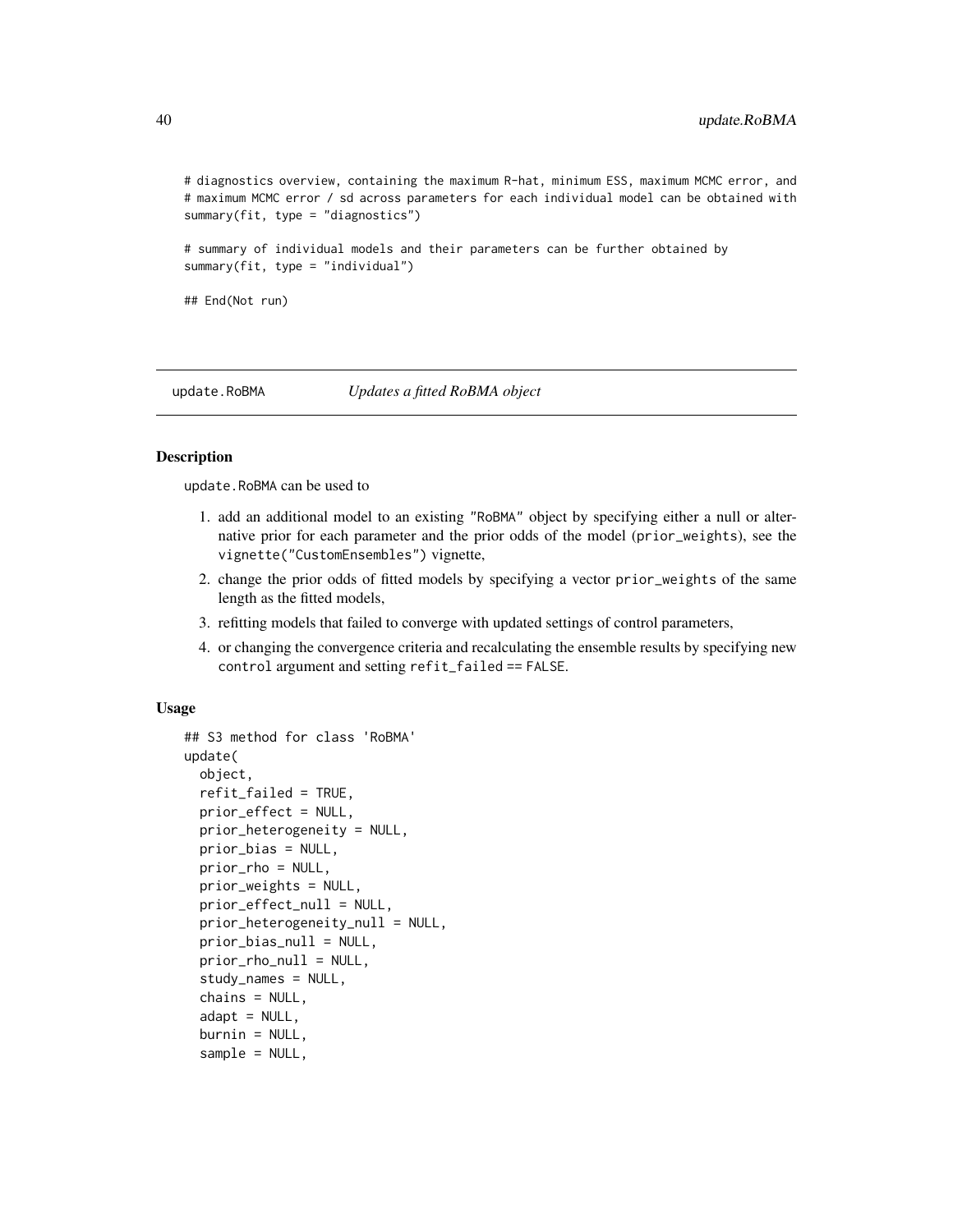## update.RoBMA 41

```
thin = NULL,
 autofit = NULL,parallel = NULL,
 autofit_control = NULL,
 convergence_checks = NULL,
 save = "all",seed = NULL,
 silent = TRUE,
  ...
)
```

| object                   | a fitted RoBMA object                                                                                                                                                                                                                                                                                                                                                                                                      |
|--------------------------|----------------------------------------------------------------------------------------------------------------------------------------------------------------------------------------------------------------------------------------------------------------------------------------------------------------------------------------------------------------------------------------------------------------------------|
| refit_failed             | whether failed models should be refitted. Relevant only if new priors or prior_weights<br>are not supplied. Defaults to TRUE.                                                                                                                                                                                                                                                                                              |
| prior_effect             | prior distribution for the effect size (mu) parameter that will be treated as belong-<br>ing to the alternative hypothesis. Defaults to NULL.                                                                                                                                                                                                                                                                              |
| prior_heterogeneity      |                                                                                                                                                                                                                                                                                                                                                                                                                            |
|                          | prior distribution for the heterogeneity tau parameter that will be treated as<br>belonging to the alternative hypothesis. Defaults to NULL.                                                                                                                                                                                                                                                                               |
| prior_bias               | prior distribution for the publication bias adjustment component that will be<br>treated as belonging to the alternative hypothesis. Defaults to NULL.                                                                                                                                                                                                                                                                     |
| prior_rho                | prior distributions for the variance allocation (rho) parameter that will be treated<br>as belonging to the alternative hypothesis. This setting allows users to fit a three-<br>level meta-analysis when study_ids are supplied. Note that this is an experi-<br>mental feature and see News for more details. Defaults to a beta distribution<br>$prior(distribution = "beta", parameters = list(alpha = 1, beta = 1)).$ |
| prior_weights            | either a single value specifying prior model weight of a newly specified model<br>using priors argument, or a vector of the same length as already fitted models to<br>update their prior weights.                                                                                                                                                                                                                         |
| prior_effect_null        |                                                                                                                                                                                                                                                                                                                                                                                                                            |
|                          | prior distribution for the effect size (mu) parameter that will be treated as belong-<br>ing to the null hypothesis. Defaults to NULL.                                                                                                                                                                                                                                                                                     |
| prior_heterogeneity_null |                                                                                                                                                                                                                                                                                                                                                                                                                            |
|                          | prior distribution for the heterogeneity tau parameter that will be treated as<br>belonging to the null hypothesis. Defaults to NULL.                                                                                                                                                                                                                                                                                      |
| prior_bias_null          |                                                                                                                                                                                                                                                                                                                                                                                                                            |
|                          | prior distribution for the publication bias adjustment component that will be<br>treated as belonging to the null hypothesis. Defaults to NULL.                                                                                                                                                                                                                                                                            |
| prior_rho_null           | prior distributions for the variance allocation (rho) parameter that will be treated<br>as belonging to the null hypothesis. Defaults to NULL.                                                                                                                                                                                                                                                                             |
| study_names              | an optional argument with the names of the studies                                                                                                                                                                                                                                                                                                                                                                         |
| chains                   | a number of chains of the MCMC algorithm.                                                                                                                                                                                                                                                                                                                                                                                  |
| adapt                    | a number of adaptation iterations of the MCMC algorithm. Defaults to 500.                                                                                                                                                                                                                                                                                                                                                  |
|                          |                                                                                                                                                                                                                                                                                                                                                                                                                            |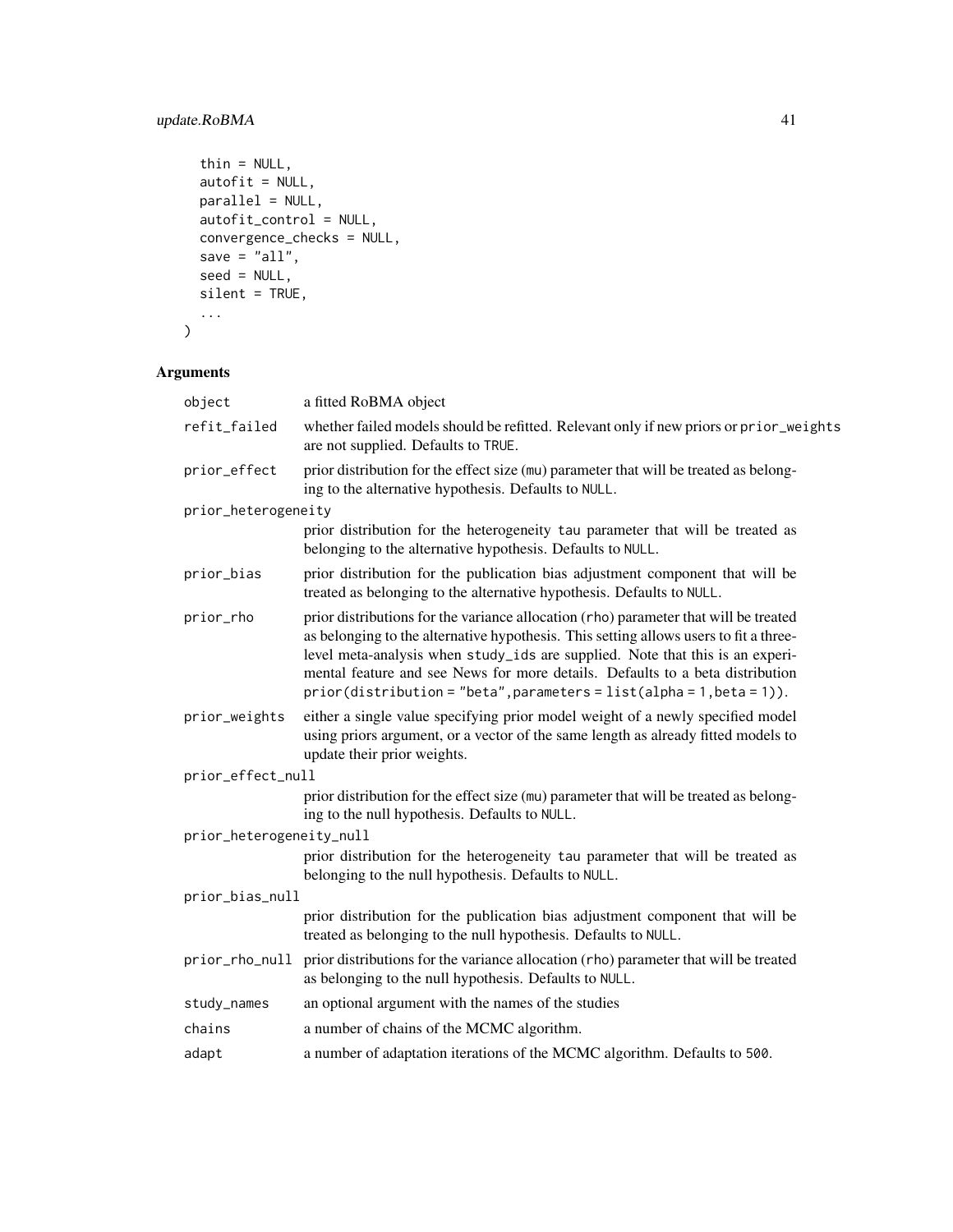<span id="page-41-0"></span>

| a number of burnin iterations of the MCMC algorithm. Defaults to 2000.                                                                                                                                                                                                                                                         |  |
|--------------------------------------------------------------------------------------------------------------------------------------------------------------------------------------------------------------------------------------------------------------------------------------------------------------------------------|--|
| a number of sampling iterations of the MCMC algorithm. Defaults to 5000.                                                                                                                                                                                                                                                       |  |
| a thinning of the chains of the MCMC algorithm. Defaults to 1.                                                                                                                                                                                                                                                                 |  |
| whether the model should be fitted until the convergence criteria (specified in<br>autofit_control) are satisfied. Defaults to TRUE.                                                                                                                                                                                           |  |
| whether the individual models should be fitted in parallel. Defaults to FALSE.<br>The implementation is not completely stable and might cause a connection error.                                                                                                                                                              |  |
| autofit_control                                                                                                                                                                                                                                                                                                                |  |
| allows to pass autofit control settings with the set_autofit_control() func-<br>tion. See ?set_autofit_control for options and default settings.                                                                                                                                                                               |  |
| convergence_checks                                                                                                                                                                                                                                                                                                             |  |
| automatic convergence checks to assess the fitted models, passed with set_convergence_checks()<br>function. See ?set_convergence_checks for options and default settings.                                                                                                                                                      |  |
| whether all models posterior distributions should be kept after obtaining a model-<br>averaged result. Defaults to "all" which does not remove anything. Set to<br>"min" to significantly reduce the size of final object, however, some model di-<br>agnostics and further manipulation with the object will not be possible. |  |
| a seed to be set before model fitting, marginal likelihood computation, and pos-<br>terior mixing for reproducibility of results. Defaults to NULL - no seed is set.                                                                                                                                                           |  |
| whether all print messages regarding the fitting process should be suppressed.<br>Defaults to TRUE. Note that parallel = TRUE also suppresses all messages.                                                                                                                                                                    |  |
| additional arguments.                                                                                                                                                                                                                                                                                                          |  |
|                                                                                                                                                                                                                                                                                                                                |  |

#### Details

See [RoBMA\(\)](#page-27-1) for more details.

## Value

RoBMA returns an object of class 'RoBMA'.

#### See Also

[RoBMA\(\)](#page-27-1), [summary.RoBMA\(\)](#page-37-1), [prior\(\)](#page-19-1), [check\\_setup\(\)](#page-4-1)

## Examples

```
## Not run:
# using the example data from Bem 2011 and fitting the default (RoBMA-PSMA) model
fit <- RoBMA(d = Bem2011$d, se = Bem2011$se, study_names = Bem2011$study)
# the update function allows us to change the prior model weights of each model
fit1 <- update(fit, prior_weights = c(0, rep(1, 35))))
# add an additional model with different priors specification
# (see '?prior' for more information)
fit2 <- update(fit,
```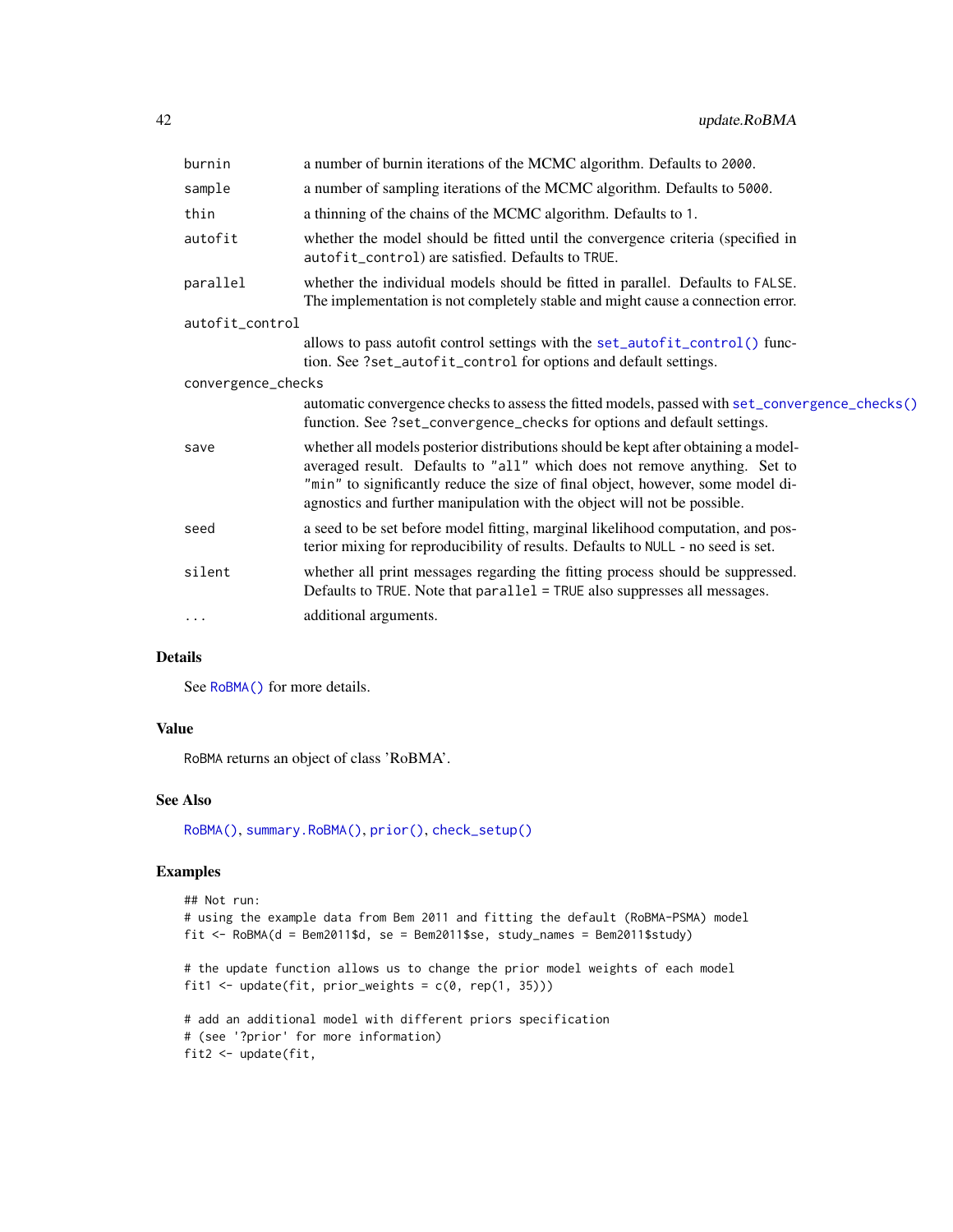```
priors_effect_null = prior("point", parameters = list(location = 0)),
priors_heterogeneity = prior("normal",
                  parameters = list(mean = 0, sd = 1),
                   truncation = list(lower = 0, upper = Inf)),priors_bias = prior_weightfunction("one-sided",
                    parameters = list(cuts = c(.05, .10, .20),alpha = c(1, 1, 1, 1))
```

```
# refit the models with an increased number of sample iterations
fit3 \leftarrow update(fit, sample = 10000)
```
## End(Not run)

weighted\_multivariate\_normal *Weighted multivariate normal distribution*

#### Description

Density function for the weighted multivariate normal distribution with mean, covariance matrix sigma, critical values crit\_x, and weights omega.

#### Arguments

| X          | quantiles.                                                                                               |
|------------|----------------------------------------------------------------------------------------------------------|
| p          | vector of probabilities.                                                                                 |
| mean       | mean                                                                                                     |
| sigma      | covariance matrix.                                                                                       |
| $crit_x$   | vector of critical values defining steps.                                                                |
| omega      | vector of weights defining the probability of observing a t-statistics between<br>each of the two steps. |
| type       | type of weight function (defaults to "two.sided").                                                       |
| log, log.p | logical; if TRUE, probabilities $p$ are given as $log(p)$ .                                              |

## Value

.dwmnorm\_fast returns a density of the multivariate weighted normal distribution.

## See Also

[Normal,](#page-0-0) [weighted\\_normal](#page-43-1)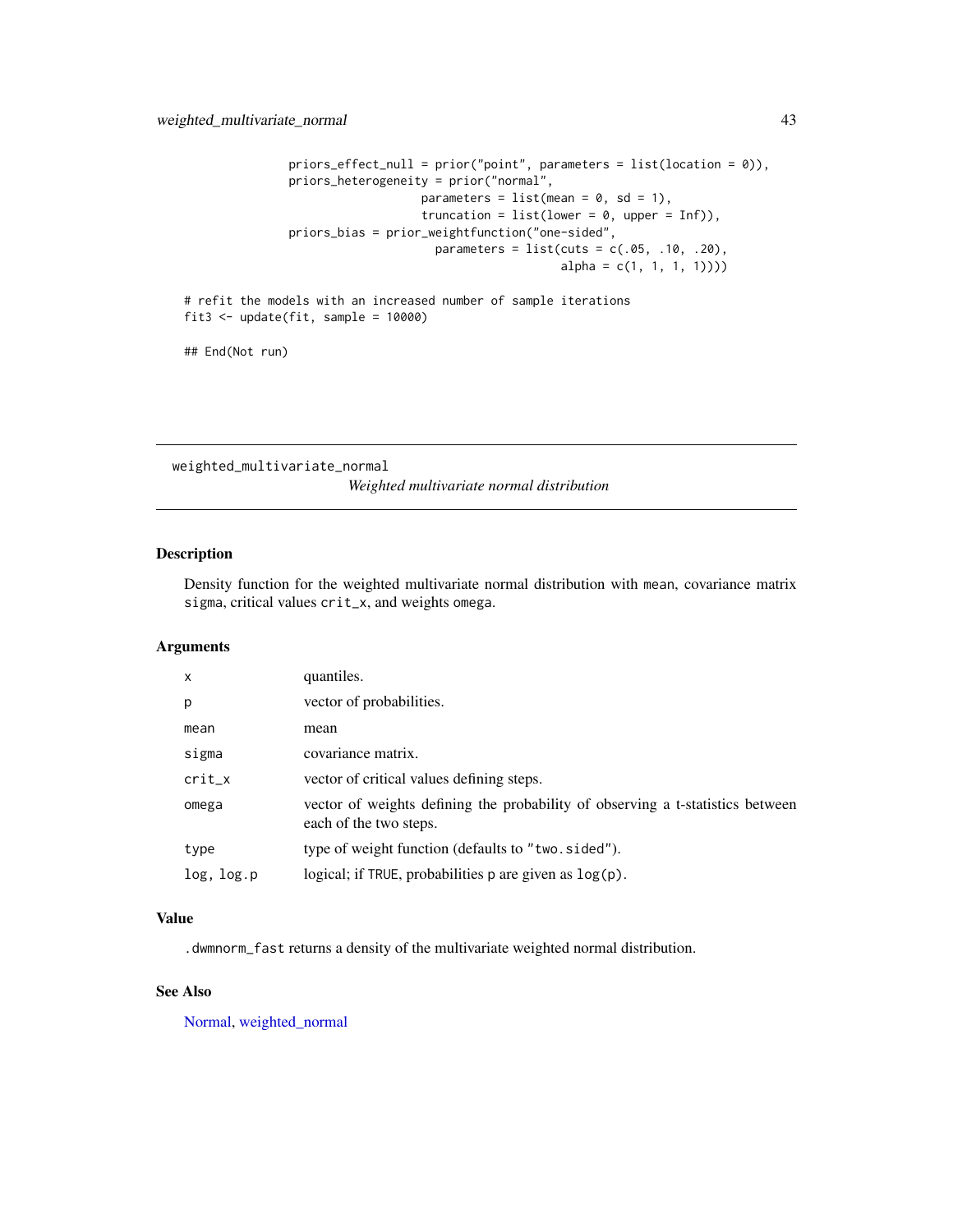<span id="page-43-1"></span><span id="page-43-0"></span>

#### Description

Density, distribution function, quantile function and random generation for the weighted normal distribution with mean, standard deviation sd, steps steps (or critical values) crit\_x), and weights omega.

#### Usage

```
dwnorm(
 x,
 mean,
  sd,
  steps = if (!is.null(crit_x)) NULL,
 omega,
 crit_x = if (!is-null(steps)) NULL,type = "two.sided",
 log = FALSE
)
pwnorm(
 q,
 mean,
  sd,
  steps = if (!is.null(crit_x)) NULL,
 omega,
 crit_x = if (!is.null(steps)) NULL,
  type = "two.sided",
  lower.tail = TRUE,log.p = FALSE)
qwnorm(
 p,
 mean,
  sd,
  steps = if (!is.null(crit_x)) NULL,
 omega,
 crit_x = if (!is.null(steps)) NULL,type = "two-sided",lower.tail = TRUE,
 log.p = FALSE)
```
rwnorm(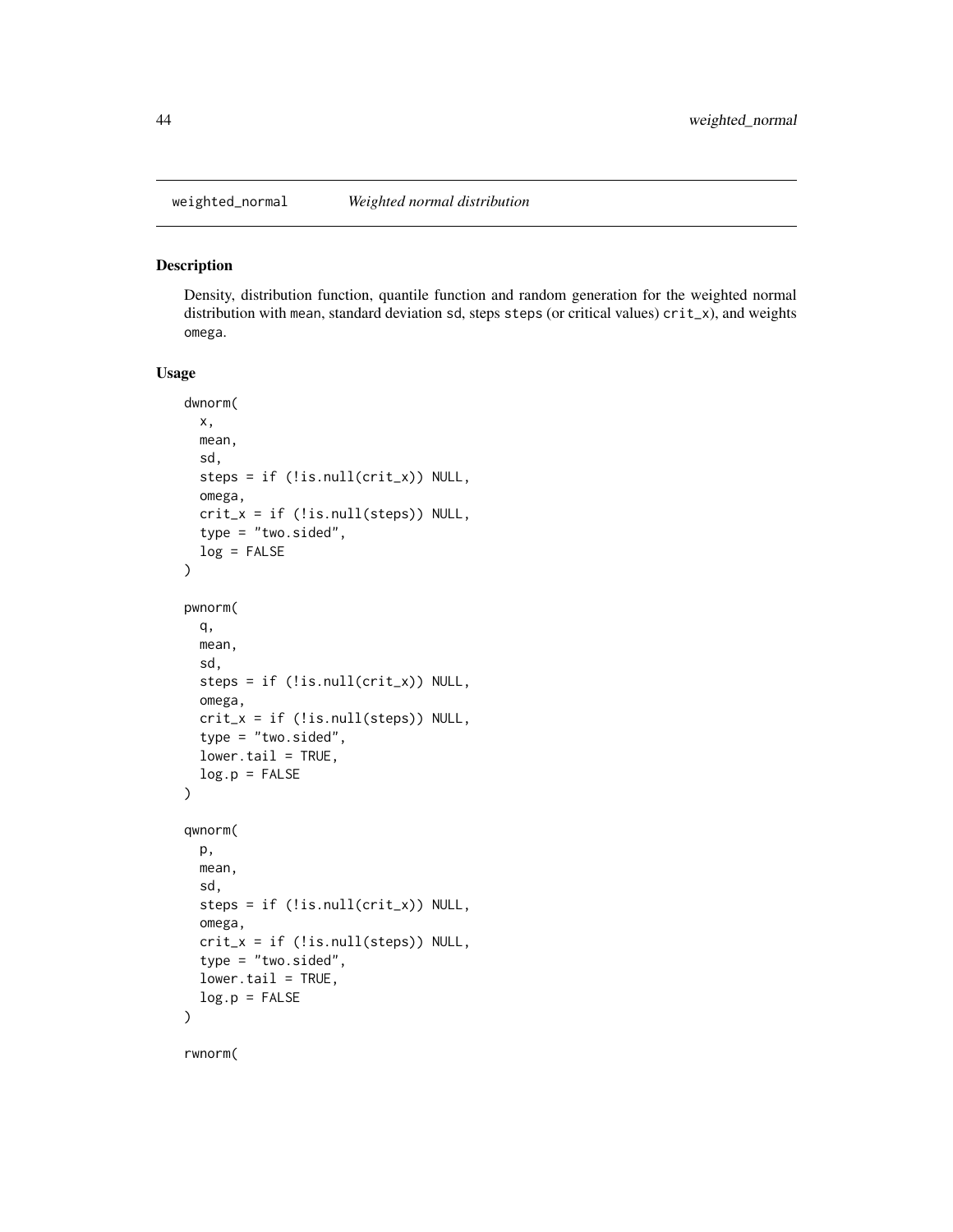## <span id="page-44-0"></span>weighted\_normal 45

```
n,
 mean,
  sd,
  steps = if (!is.null(crit_x)) NULL,
  omega,
  crit_x = if (!is.null(steps)) NULL,
  type = "two.sided"
\mathcal{L}
```
## Arguments

| x, q       | vector of quantiles.                                                                                     |
|------------|----------------------------------------------------------------------------------------------------------|
| mean       | mean                                                                                                     |
| sd         | standard deviation.                                                                                      |
| steps      | vector of steps for the weight function.                                                                 |
| omega      | vector of weights defining the probability of observing a t-statistics between<br>each of the two steps. |
| $crit_x$   | vector of critical values defining steps (if steps are not supplied).                                    |
| type       | type of weight function (defaults to "two.sided").                                                       |
| log, log.p | logical; if TRUE, probabilities $p$ are given as $log(p)$ .                                              |
| lower.tail | logical; if TRUE (default), probabilities are $P[X \le x]$ , otherwise, $P[X \ge x]$ .                   |
| p          | vector of probabilities.                                                                                 |
| n          | number of observations. If length(n) $> 1$ , the length is taken to be the number<br>required.           |

## Details

The mean, sd, steps, omega can be supplied as a vectors (mean, sd) or matrices (steps, omega) with length / number of rows equal to  $x/q$  p. Otherwise, they are recycled to the length of the result.

## Value

dwnorm gives the density, dwnorm gives the distribution function, qwnorm gives the quantile function, and rwnorm generates random deviates.

## See Also

[Normal](#page-0-0)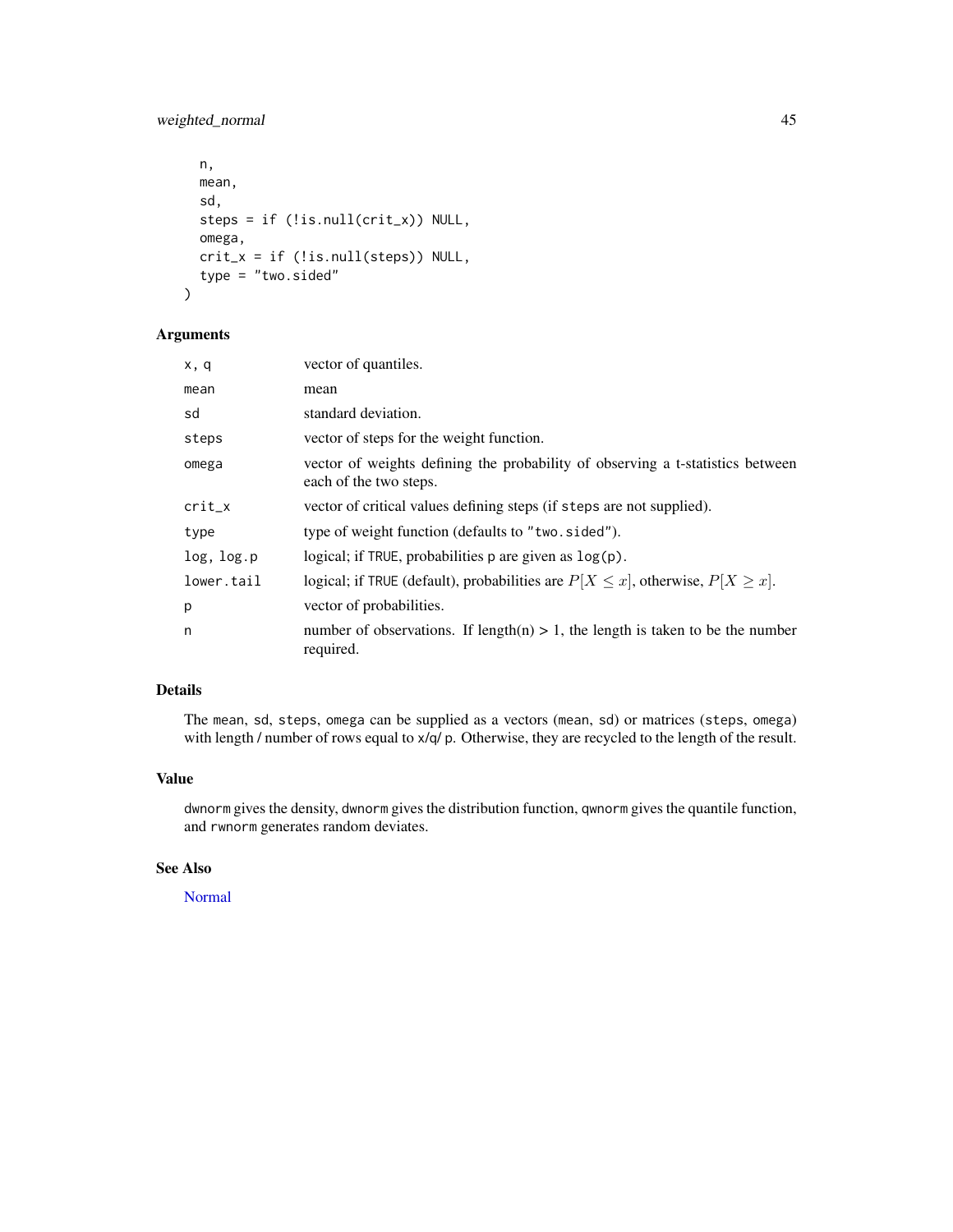# <span id="page-45-0"></span>**Index**

∗ datasets Anderson2010,[4](#page-3-0) Bem2011 , [4](#page-3-0) Poulsen2006 , [18](#page-17-0) ∗ package RoBMA-package, [3](#page-2-0) \_PACKAGE *(*RoBMA-package *)* , [3](#page-2-0) Anderson2010,[4](#page-3-0) autorun.jags , *[32](#page-31-0)* BayesTools , *[32](#page-31-0)* Bem2011 , [4](#page-3-0) Beta , *[21](#page-20-0)* , *[24](#page-23-0)* bridge\_sampler , *[32](#page-31-0)* Cauchy , *[21](#page-20-0)* , *[24](#page-23-0)* check\_RoBMA , [5](#page-4-0) check\_RoBMA() , *[39](#page-38-0)* check\_setup , [5](#page-4-0) check\_setup() , *[9](#page-8-0)* , *[33](#page-32-0)* , *[42](#page-41-0)* combine\_data , [8](#page-7-0) d2logOR *(*effect\_sizes *)* , [11](#page-10-0) d2OR *(*effect\_sizes *)* , [11](#page-10-0) d2r *(*effect\_sizes *)* , [11](#page-10-0) d2z *(*effect\_sizes *)* , [11](#page-10-0) diagnostics , [10](#page-9-0) diagnostics() , *[32](#page-31-0)* , *[39](#page-38-0)* difftime , *[34](#page-33-0)* dwnorm *(*weighted\_normal *)* , [44](#page-43-0) effect\_sizes , [11](#page-10-0) effect\_sizes() , *[9](#page-8-0)* , *[37,](#page-36-0) [38](#page-37-0)* escalc , *[9](#page-8-0)* Exponential , *[21](#page-20-0)* , *[24](#page-23-0)* forest, [13](#page-12-0) interpret , [14](#page-13-0)

InvGamma , *[21](#page-20-0)* , *[24](#page-23-0)*

is.RoBMA , [15](#page-14-0) LocationScaleT , *[21](#page-20-0)* , *[24](#page-23-0)* Lognormal , *[21](#page-20-0)* , *[24](#page-23-0)* logOR2d *(*effect\_sizes *)* , [11](#page-10-0) logOR2OR *(*effect\_sizes *)* , [11](#page-10-0) logOR2r *(*effect\_sizes *)* , [11](#page-10-0) logOR2z *(*effect\_sizes *)* , [11](#page-10-0) n\_d *(*sample\_sizes *)* , [36](#page-35-0) n\_r *(*sample\_sizes *)* , [36](#page-35-0) n\_z *(*sample\_sizes *)* , [36](#page-35-0) Normal , *[21](#page-20-0)* , *[24](#page-23-0)* , *[43](#page-42-0)* , *[45](#page-44-0)* OR2d *(*effect\_sizes *)* , [11](#page-10-0) OR2logOR *(*effect\_sizes *)* , [11](#page-10-0) OR2r *(*effect\_sizes *)* , [11](#page-10-0) OR2z *(*effect\_sizes *)* , [11](#page-10-0) par , *[10](#page-9-0)* plot.prior() , *[21](#page-20-0)* , *[24](#page-23-0) , [25](#page-24-0)* , *[27,](#page-26-0) [28](#page-27-0)* plot.RoBMA, 1<mark>5</mark> plot.RoBMA() , *[32](#page-31-0)* plot\_models , [17](#page-16-0) Poulsen2006 , [18](#page-17-0) print.RoBMA , [19](#page-18-0) print.RoBMA() , *[32](#page-31-0)* print.summary.RoBMA, [20](#page-19-0) prior , [20](#page-19-0) prior() , *[23](#page-22-0)* , *[25](#page-24-0)* , *[27](#page-26-0)* , *[32](#page-31-0)* , *[42](#page-41-0)* prior\_informed , [22](#page-21-0) prior\_informed\_medicine\_names , *[23](#page-22-0)* prior\_none , [23](#page-22-0) prior\_PEESE , [24](#page-23-0) prior\_PEESE() , *[32](#page-31-0)* prior\_PET , [26](#page-25-0) prior\_PET() , *[32](#page-31-0)* prior\_weightfunction , [27](#page-26-0) prior\_weightfunction() , *[32](#page-31-0)* pwnorm *(*weighted\_normal *)* , [44](#page-43-0)